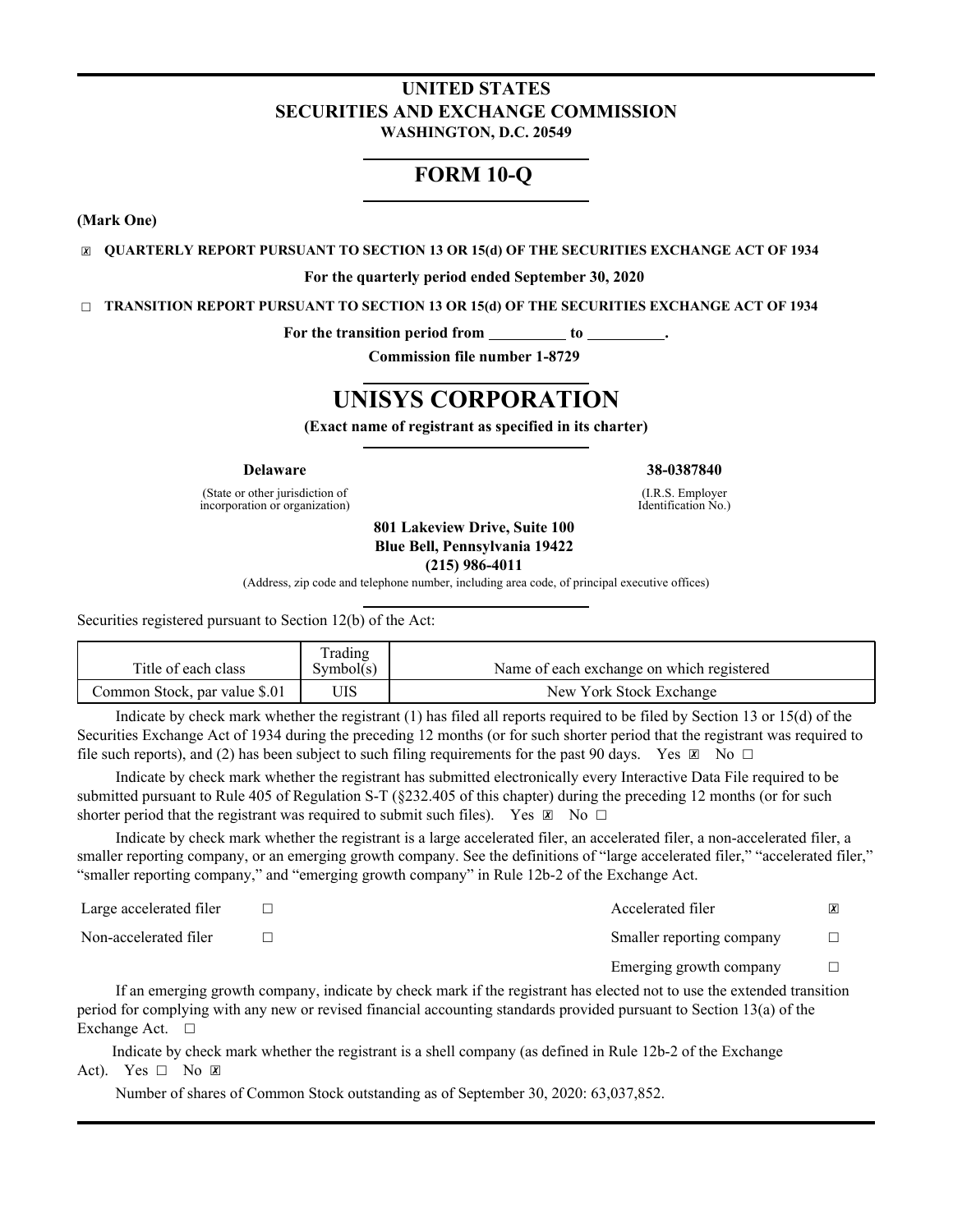# **UNISYS CORPORATION TABLE OF CONTENTS**

|               | <b>PART I - FINANCIAL INFORMATION</b>                                                 | Page<br><b>Number</b> |
|---------------|---------------------------------------------------------------------------------------|-----------------------|
| Item 1.       | Consolidated Financial Statements (Unaudited)                                         |                       |
|               | Consolidated Statements of Income (Loss)                                              | $\overline{2}$        |
|               | Consolidated Statements of Comprehensive Income (Loss)                                | $\overline{3}$        |
|               | <b>Consolidated Balance Sheets</b>                                                    | $\overline{4}$        |
|               | Consolidated Statements of Cash Flows                                                 | $\overline{5}$        |
|               | <b>Consolidated Statements of Deficit</b>                                             | $6\overline{6}$       |
|               | Notes to Consolidated Financial Statements                                            | $\overline{7}$        |
| Item 2.       | Management's Discussion and Analysis of Financial Condition and Results of Operations | 21                    |
| Item 3.       | Quantitative and Qualitative Disclosures about Market Risk                            | 30                    |
| Item 4.       | <b>Controls and Procedures</b>                                                        | 30                    |
|               | <b>PART II - OTHER INFORMATION</b>                                                    |                       |
| Item 1.       | <b>Legal Proceedings</b>                                                              | 31                    |
| Item 1A.      | <b>Risk Factors</b>                                                                   | 31                    |
| Item 6.       | Exhibits                                                                              | 36                    |
|               |                                                                                       |                       |
| Exhibit Index |                                                                                       | 37                    |
| Signatures    |                                                                                       | <u>38</u>             |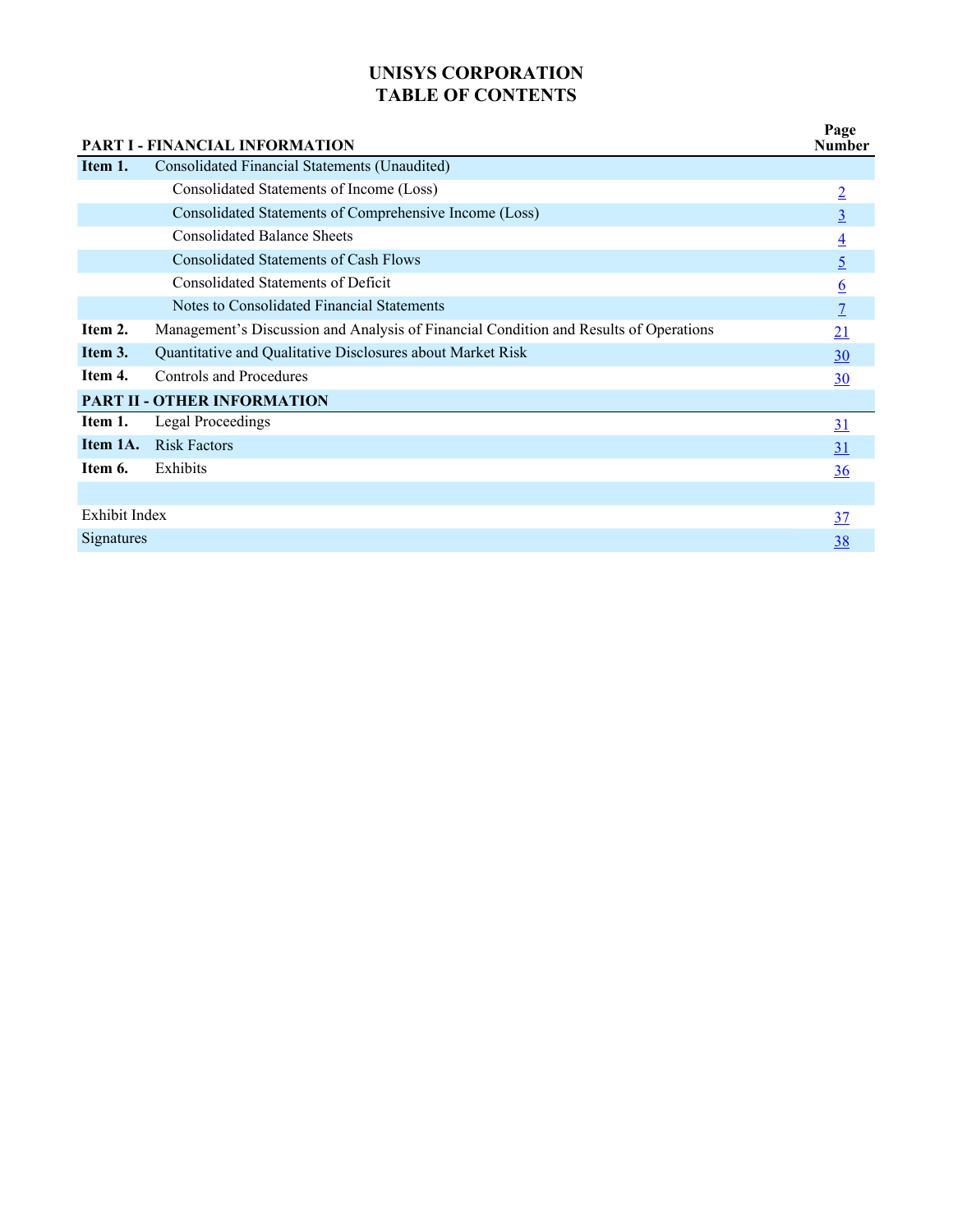# <span id="page-2-0"></span>**Part I - FINANCIAL INFORMATION Item 1. Financial Statements**

# **UNISYS CORPORATION CONSOLIDATED STATEMENTS OF INCOME (LOSS) (Unaudited) (Millions, except per share data)**

|                                                                        | Three Months Ended<br>September 30, |              |               | Nine Months Ended<br>September 30, |               |           |
|------------------------------------------------------------------------|-------------------------------------|--------------|---------------|------------------------------------|---------------|-----------|
|                                                                        | 2020                                | 2019         |               | 2020                               |               | 2019      |
| Revenue                                                                |                                     |              |               |                                    |               |           |
| Services                                                               | \$<br>426.0                         | \$<br>478.8  |               | \$1,247.9                          |               | \$1,433.8 |
| Technology                                                             | 69.2                                | 73.3         |               | 201.5                              |               | 242.2     |
|                                                                        | 495.2                               | 552.1        |               | 1,449.4                            |               | 1,676.0   |
| Costs and expenses                                                     |                                     |              |               |                                    |               |           |
| Cost of revenue:                                                       |                                     |              |               |                                    |               |           |
| <b>Services</b>                                                        | 345.9                               | 389.3        |               | 1,061.6                            |               | 1,185.2   |
| Technology                                                             | 29.4                                | 22.8         |               | 79.9                               |               | 73.1      |
|                                                                        | 375.3                               | 412.1        |               | 1,141.5                            |               | 1,258.3   |
| Selling, general and administrative                                    | 85.5                                | 84.7         |               | 252.5                              |               | 268.0     |
| Research and development                                               | 6.7                                 | 5.9          |               | 16.1                               |               | 22.1      |
|                                                                        | 467.5                               | 502.7        |               | 1,410.1                            |               | 1,548.4   |
| Operating income                                                       | 27.7                                | 49.4         |               | 39.3                               |               | 127.6     |
| Interest expense                                                       | 2.4                                 | 15.2         |               | 20.9                               |               | 46.9      |
| Other expense, net                                                     | (32.5)                              | (49.2)       |               | (134.3)                            |               | (108.5)   |
| Loss from continuing operations before income taxes                    | (7.2)                               | (15.0)       |               | (115.9)                            |               | (27.8)    |
| Provision for income taxes                                             | 6.1                                 | 10.4         |               | 26.6                               |               | 23.4      |
| Consolidated net loss from continuing operations                       | (13.3)                              | (25.4)       |               | (142.5)                            |               | (51.2)    |
| Net income attributable to noncontrolling interests                    |                                     | 3.8          |               | 0.5                                |               | 10.0      |
| Net loss from continuing operations attributable to Unisys Corporation | (13.3)                              | (29.2)       |               | (143.0)                            |               | (61.2)    |
| Income from discontinued operations, net of tax                        | 0.4                                 | 16.0         |               | 1,066.8                            |               | 54.8      |
| Net income (loss) attributable to Unisys Corporation                   | $(12.9)$ \$                         | (13.2)       | $\mathcal{S}$ | 923.8                              | - \$          | (6.4)     |
| Earnings (loss) per share attributable to Unisys Corporation           |                                     |              |               |                                    |               |           |
| <b>Basic</b>                                                           |                                     |              |               |                                    |               |           |
| Continuing operations                                                  | \$<br>$(0.21)$ \$                   | $(0.50)$ \$  |               | $(2.27)$ \$                        |               | (1.14)    |
| Discontinued operations                                                | 0.01                                | 0.27         |               | 16.96                              |               | 1.02      |
| Total                                                                  | \$<br>$(0.20)$ \$                   | (0.23)       | $\mathcal{S}$ | 14.69                              | $\mathcal{S}$ | (0.12)    |
| Diluted                                                                |                                     |              |               |                                    |               |           |
| Continuing operations                                                  | \$<br>$(0.21)$ \$                   | (0.50)       | <b>\$</b>     | $(2.27)$ \$                        |               | (1.14)    |
| Discontinued operations                                                | 0.01                                | 0.27         |               | 16.96                              |               | 1.02      |
| Total                                                                  | \$<br>(0.20)                        | \$<br>(0.23) | $\sqrt{S}$    | 14.69                              | \$            | (0.12)    |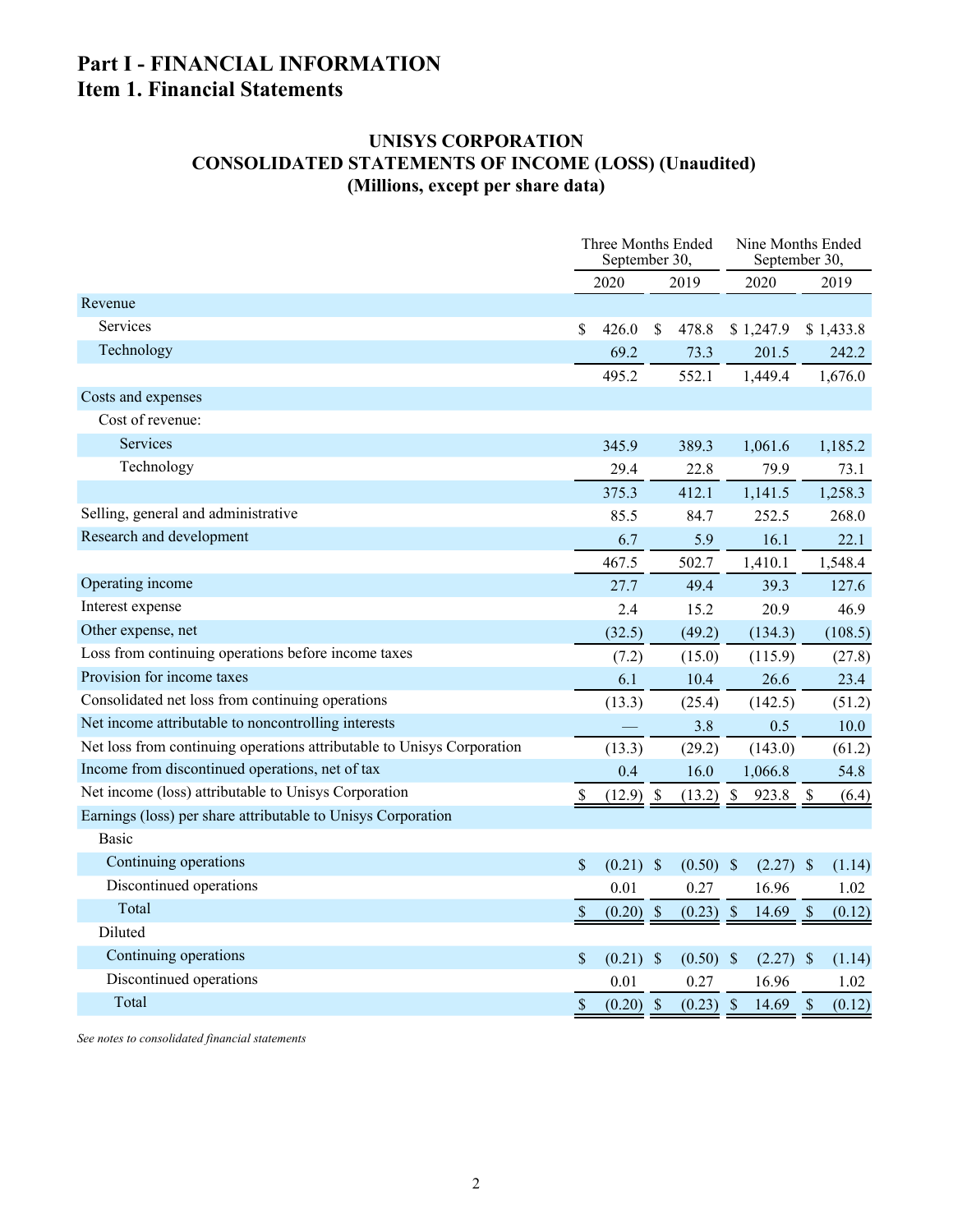# <span id="page-3-0"></span>**UNISYS CORPORATION CONSOLIDATED STATEMENTS OF COMPREHENSIVE INCOME (LOSS) (Unaudited) (Millions)**

|                                                                                                     |    | Three Months Ended<br>September 30, |   |        | Nine Months Ended<br>September 30, |        |  |
|-----------------------------------------------------------------------------------------------------|----|-------------------------------------|---|--------|------------------------------------|--------|--|
|                                                                                                     |    | 2020                                |   | 2019   | 2020                               | 2019   |  |
| Consolidated net loss from continuing operations                                                    | S. | (13.3)                              | S | (25.4) | $(142.5)$ \$<br>\$                 | (51.2) |  |
| Income from discontinued operations, net of tax                                                     |    | 0.4                                 |   | 16.0   | 1,066.8                            | 54.8   |  |
| Total                                                                                               |    | (12.9)                              |   | (9.4)  | 924.3                              | 3.6    |  |
| Other comprehensive income                                                                          |    |                                     |   |        |                                    |        |  |
| Foreign currency translation                                                                        |    | 40.1                                |   | (51.7) | (41.1)                             | (99.7) |  |
| Postretirement adjustments, net of tax of \$(7.8) and \$6.4 in 2020 and \$8.8<br>and \$11.9 in 2019 |    | 8.2                                 |   | 63.4   | 139.4                              | 182.3  |  |
| Total other comprehensive income                                                                    |    | 48.3                                |   | 11.7   | 98.3                               | 82.6   |  |
| Comprehensive income                                                                                |    | 35.4                                |   | 2.3    | 1,022.6                            | 86.2   |  |
| Less comprehensive income attributable to noncontrolling interests                                  |    | 2.0                                 |   | 2.6    | 0.5                                | 5.8    |  |
| Comprehensive income (loss) attributable to Unisys Corporation                                      |    | 33.4                                |   | (0.3)  | \$1,022.1                          | 80.4   |  |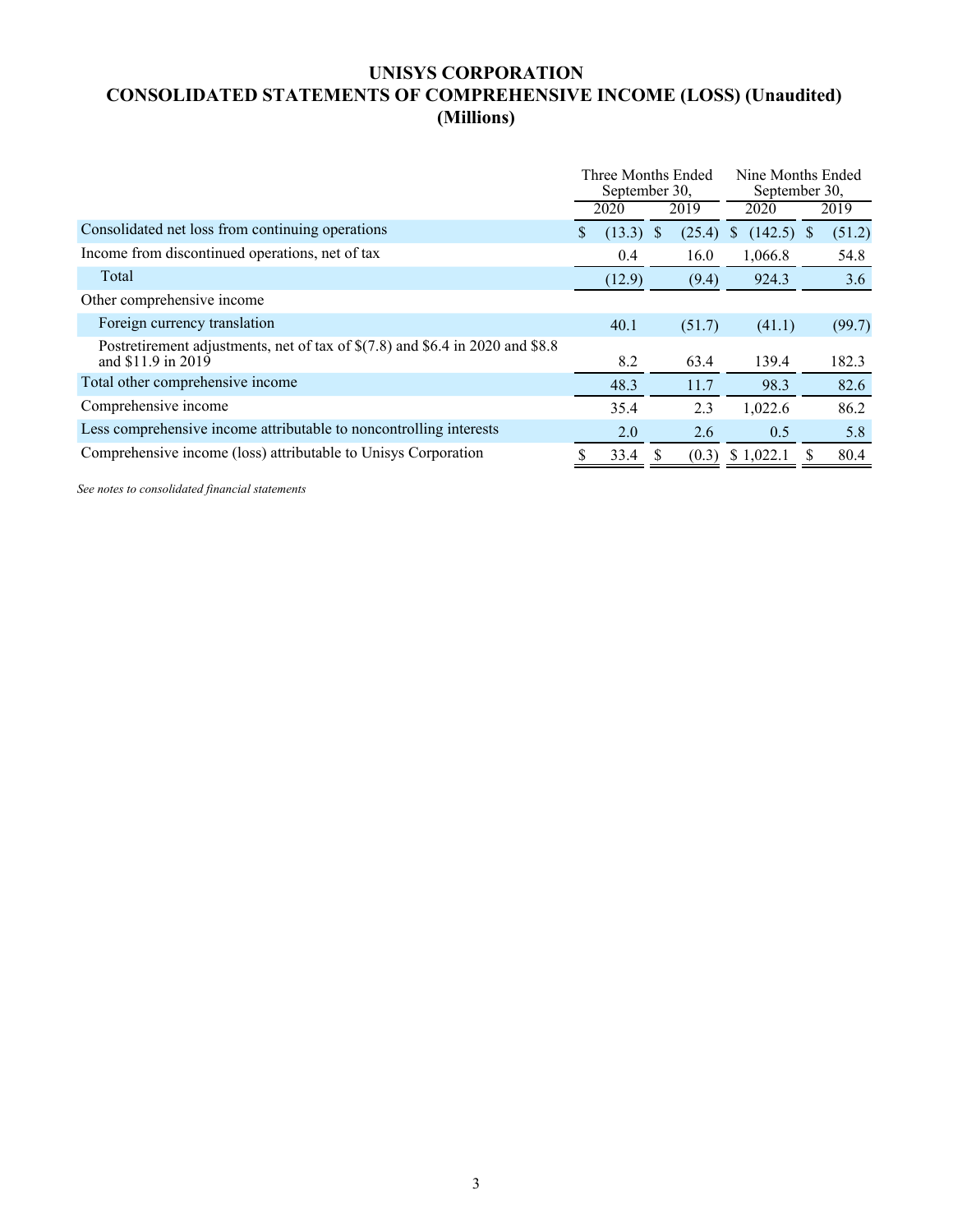# **UNISYS CORPORATION CONSOLIDATED BALANCE SHEETS (Unaudited) (Millions)**

<span id="page-4-0"></span>

|                                                      | September 30,<br>2020           |               | December 31,<br>2019 |
|------------------------------------------------------|---------------------------------|---------------|----------------------|
| <b>Assets</b>                                        |                                 |               |                      |
| Current assets:                                      |                                 |               |                      |
| Cash and cash equivalents                            | \$<br>774.0                     | $\mathcal{S}$ | 538.8                |
| Accounts receivable, net                             | 364.1                           |               | 417.7                |
| Contract assets                                      | 47.0                            |               | 38.4                 |
| Inventories                                          | 14.5                            |               | 16.4                 |
| Prepaid expenses and other current assets            | 103.0                           |               | 100.7                |
| Current assets of discontinued operations            |                                 |               | 109.3                |
| Total current assets                                 | 1,302.6                         |               | 1,221.3              |
| Properties                                           | 755.6                           |               | 784.0                |
| Less-accumulated depreciation and amortization       | 648.7                           |               | 668.0                |
| Properties, net                                      | 106.9                           |               | 116.0                |
| Outsourcing assets, net                              | 177.3                           |               | 202.1                |
| Marketable software, net                             | 191.5                           |               | 186.8                |
| Operating lease right-of-use assets                  | 67.8                            |               | 71.4                 |
| Prepaid postretirement assets                        | 144.2                           |               | 136.2                |
| Deferred income taxes                                | 121.6                           |               | 114.0                |
| Goodwill                                             | 108.6                           |               | 110.4                |
| Restricted cash                                      | 10.1                            |               | 13.0                 |
| Other long-term assets                               | 176.8                           |               | 198.9                |
| Long-term assets of discontinued operations          |                                 |               | 133.9                |
| <b>Total assets</b>                                  | $\$$<br>2,407.4 \$              |               | 2,504.0              |
| <b>Liabilities and deficit</b>                       |                                 |               |                      |
| Current liabilities:                                 |                                 |               |                      |
| Current maturities of long-term-debt                 | \$<br>100.0                     | \$            | 13.5                 |
| Accounts payable                                     | 183.4                           |               | 204.3                |
| Deferred revenue                                     | 197.4                           |               | 246.4                |
| Other accrued liabilities                            | 272.4                           |               | 316.7                |
| Current liabilities of discontinued operations       |                                 |               | 146.4                |
| Total current liabilities                            | 753.2                           |               | 927.3                |
| Long-term debt                                       | 48.4                            |               | 565.9                |
| Long-term postretirement liabilities                 | 1,563.6                         |               | 1,960.2              |
| Long-term deferred revenue                           | 122.5                           |               | 147.0                |
| Long-term operating lease liabilities                | 49.3                            |               | 56.0                 |
| Other long-term liabilities                          | 70.7                            |               | 47.6                 |
| Long-term liabilities of discontinued operations     |                                 |               | 28.3                 |
| Commitments and contingencies (see note 14)          |                                 |               |                      |
| Deficit:                                             |                                 |               |                      |
| Common stock, shares issued: 2020; 66.8, 2019; 65.9  | 0.7                             |               | 0.7                  |
| Accumulated deficit                                  | (787.4)                         |               | (1,711.2)            |
| Treasury stock, shares at cost: 2020; 3.8, 2019; 3.5 | (114.4)                         |               | (109.6)              |
| Paid-in capital                                      | 4,653.5                         |               | 4,643.3              |
| Accumulated other comprehensive loss                 | (3,990.3)                       |               | (4,088.6)            |
| Total Unisys Corporation stockholders' deficit       | (237.9)                         |               | (1,265.4)            |
| Noncontrolling interests                             | 37.6                            |               | 37.1                 |
| Total deficit                                        | (200.3)                         |               | (1,228.3)            |
| Total liabilities and deficit                        | $\overline{\$}$<br>$2,407.4$ \$ |               | 2,504.0              |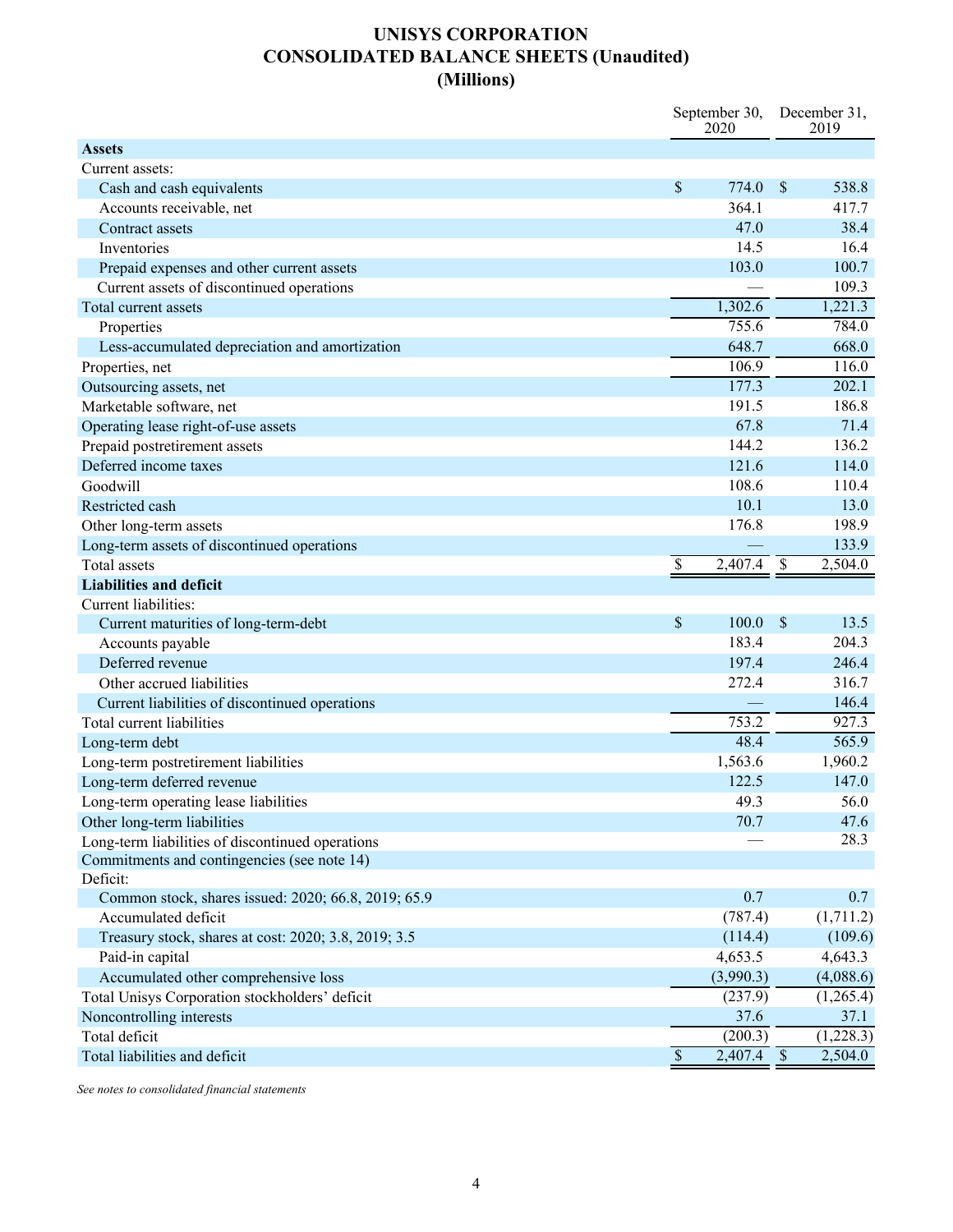# **UNISYS CORPORATION CONSOLIDATED STATEMENTS OF CASH FLOWS (Unaudited) (Millions)**

<span id="page-5-0"></span>

|                                                                                           |                          | Nine Months Ended<br>September 30, |  |  |
|-------------------------------------------------------------------------------------------|--------------------------|------------------------------------|--|--|
|                                                                                           | 2020                     | 2019                               |  |  |
| <b>Cash flows from operating activities</b>                                               |                          |                                    |  |  |
| Consolidated net loss from continuing operations                                          | \$<br>$(142.5)$ \$       | (51.2)<br>54.8                     |  |  |
| Income from discontinued operations, net of tax                                           | 1,066.8                  |                                    |  |  |
| Adjustments to reconcile consolidated net loss to net cash used for operating activities: |                          |                                    |  |  |
| Gain on sale of U.S. Federal business                                                     | (1,057.7)                |                                    |  |  |
| Loss on debt extinguishment                                                               | 28.5                     | 20.2                               |  |  |
| Foreign currency translation losses                                                       | 14.3                     | 7.2                                |  |  |
| Non-cash interest expense                                                                 | 3.5                      | 7.5                                |  |  |
| Employee stock compensation                                                               | 11.1                     | 10.1                               |  |  |
| Depreciation and amortization of properties                                               | 22.0                     | 26.7                               |  |  |
| Depreciation and amortization of outsourcing assets                                       | 48.9                     | 47.3                               |  |  |
| Amortization of marketable software                                                       | 50.2                     | 35.0                               |  |  |
| Other non-cash operating activities                                                       | 0.6                      | (0.8)                              |  |  |
| Loss on disposal of capital assets                                                        | 3.3                      | 1.3                                |  |  |
| Postretirement contributions                                                              | (344.5)                  | (82.3)                             |  |  |
| Postretirement expense                                                                    | 72.8                     | 71.5                               |  |  |
| Deferred income taxes, net                                                                | (16.9)                   | 1.0                                |  |  |
| Changes in operating assets and liabilities:                                              |                          |                                    |  |  |
| Receivables, net                                                                          | 12.4                     | (17.4)                             |  |  |
| Inventories                                                                               | 1.5                      | (1.7)                              |  |  |
| Accounts payable and current liabilities                                                  | (127.7)                  | (173.4)                            |  |  |
| Other liabilities                                                                         | 27.2                     | 33.1                               |  |  |
| Other assets                                                                              | 0.4                      | 9.3                                |  |  |
| Net cash used for operating activities                                                    | (325.8)                  | (1.8)                              |  |  |
| <b>Cash flows from investing activities</b>                                               |                          |                                    |  |  |
| Net proceeds from sale of U.S. Federal business                                           | 1,162.9                  |                                    |  |  |
| Proceeds from investments                                                                 | 2,550.2                  | 2,824.9                            |  |  |
| Purchases of investments                                                                  | (2,561.7)                | (2,835.8)                          |  |  |
| Investment in marketable software                                                         | (54.8)                   | (56.2)                             |  |  |
| Capital additions of properties                                                           | (16.7)                   | (29.1)                             |  |  |
| Capital additions of outsourcing assets                                                   | (23.6)                   | (44.4)                             |  |  |
| Net proceeds from sale of properties                                                      |                          | (0.2)                              |  |  |
| Other                                                                                     | (0.5)                    | (0.9)                              |  |  |
| Net cash provided by (used for) investing activities                                      | 1,055.8                  | (141.7)                            |  |  |
| <b>Cash flows from financing activities</b>                                               |                          |                                    |  |  |
| Cash paid in connection with debt extinguishment                                          | (23.7)                   | (56.3)                             |  |  |
| Proceeds from capped call transactions                                                    |                          | 7.2                                |  |  |
| Proceeds from issuance of long-term debt                                                  | 7.1                      | 28.6                               |  |  |
| Payments of long-term debt                                                                | (451.0)                  | (12.2)                             |  |  |
| Other                                                                                     |                          |                                    |  |  |
|                                                                                           | (4.8)                    | (4.6)                              |  |  |
| Net cash used for financing activities                                                    | (472.4)                  | (37.3)                             |  |  |
| Effect of exchange rate changes on cash, cash equivalents and restricted cash             | (25.3)                   | (10.0)                             |  |  |
| Increase (decrease) in cash, cash equivalents and restricted cash                         | 232.3                    | (190.8)                            |  |  |
| Cash, cash equivalents and restricted cash, beginning of period                           | 551.8                    | 624.1                              |  |  |
| Cash, cash equivalents and restricted cash, end of period                                 | $\overline{\$}$<br>784.1 | $\mathcal{S}$<br>433.3             |  |  |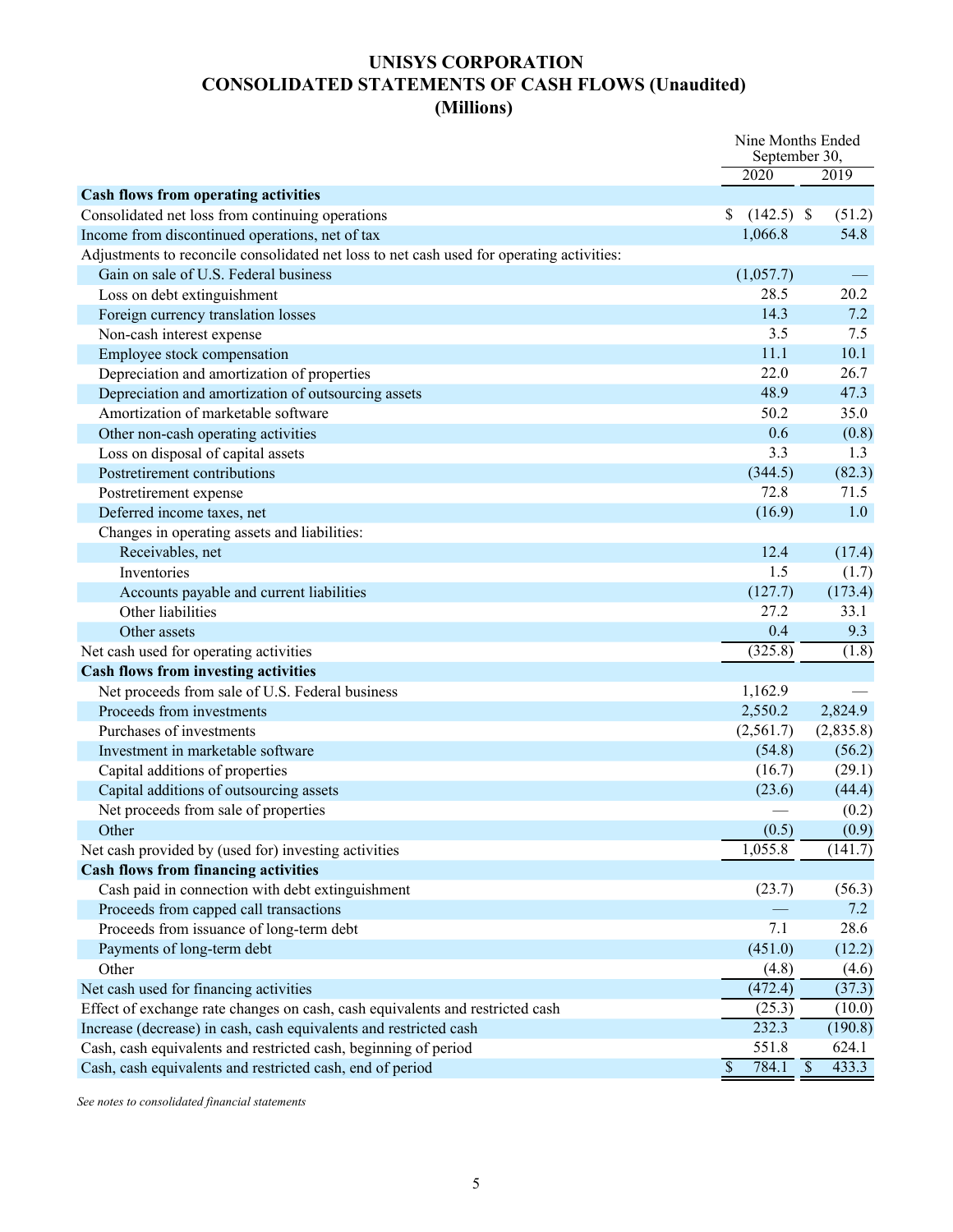# **UNISYS CORPORATION CONSOLIDATED STATEMENTS OF DEFICIT (Unaudited) (Millions)**

<span id="page-6-0"></span>

|                                      |           |                                |           |                                     |     |                             | Unisys Corporation |                              |         |                    |     |                                                         |    |                                  |
|--------------------------------------|-----------|--------------------------------|-----------|-------------------------------------|-----|-----------------------------|--------------------|------------------------------|---------|--------------------|-----|---------------------------------------------------------|----|----------------------------------|
|                                      | Total     | Total<br>Unisys<br>Corporation |           | Common<br><b>Stock Par</b><br>Value |     | Accumu-<br>lated<br>Deficit |                    | Treasury<br>Stock At<br>Cost |         | Paid-in<br>Capital |     | Accumu-<br>lated<br>Other<br>Compre-<br>hensive<br>Loss |    | Non-<br>controlling<br>Interests |
| <b>Balance at December 31, 2019</b>  | (1,228.3) | <sup>\$</sup>                  | (1,265.4) | $\mathbb{S}$                        | 0.7 |                             | \$(1,711.2)        | <sup>\$</sup>                | (109.6) | \$4,643.3          |     | \$(4,088.6)                                             | -S | 37.1                             |
| Consolidated net income              | 1,015.8   |                                | 1,015.3   |                                     |     |                             | 1,015.3            |                              |         |                    |     |                                                         |    | 0.5                              |
| Stock-based activity                 | (0.5)     |                                | (0.5)     |                                     |     |                             |                    |                              | (4.6)   |                    | 4.1 |                                                         |    |                                  |
| Translation adjustments              | (87.6)    |                                | (81.6)    |                                     |     |                             |                    |                              |         |                    |     | (81.6)                                                  |    | (6.0)                            |
| Postretirement plans                 | 91.2      |                                | 87.5      |                                     |     |                             |                    |                              |         |                    |     | 87.5                                                    |    | 3.7                              |
| <b>Balance at March 31, 2020</b>     | (209.4)   | S                              | (244.7)   | -S                                  | 0.7 | \$                          | (695.9)            |                              | (114.2) | 4,647.4<br>S.      |     | \$(4,082.7)                                             | S  | 35.3                             |
| Consolidated net loss                | (78.6)    |                                | (78.6)    |                                     |     |                             | (78.6)             |                              |         |                    |     |                                                         |    |                                  |
| Stock-based activity                 | 2.9       |                                | 2.9       |                                     |     |                             |                    |                              | (0.1)   |                    | 3.0 |                                                         |    |                                  |
| Translation adjustments              | 6.4       |                                | 6.5       |                                     |     |                             |                    |                              |         |                    |     | 6.5                                                     |    | (0.1)                            |
| Postretirement plans                 | 40.0      |                                | 39.6      |                                     |     |                             |                    |                              |         |                    |     | 39.6                                                    |    | 0.4                              |
| <b>Balance at June 30, 2020</b>      | (238.7)   | <sup>\$</sup>                  | (274.3)   | -S                                  | 0.7 |                             | (774.5)            |                              | (114.3) | 4,650.4<br>S.      |     | \$(4,036.6)                                             |    | 35.6                             |
| Consolidated net loss                | (12.9)    |                                | (12.9)    |                                     |     |                             | (12.9)             |                              |         |                    |     |                                                         |    |                                  |
| Stock-based activity                 | 3.0       |                                | 3.0       |                                     |     |                             |                    |                              | (0.1)   |                    | 3.1 |                                                         |    |                                  |
| Translation adjustments              | 40.1      |                                | 38.6      |                                     |     |                             |                    |                              |         |                    |     | 38.6                                                    |    | 1.5                              |
| Postretirement plans                 | 8.2       |                                | 7.7       |                                     |     |                             |                    |                              |         |                    |     | 7.7                                                     |    | 0.5                              |
| <b>Balance at September 30, 2020</b> | (200.3)   | \$                             | (237.9)   | S                                   | 0.7 |                             | (787.4)            | S                            | (114.4) | \$4,653.5          |     | $$$ $(3,990.3)$                                         |    | 37.6                             |

|                                      |             | Unisys Corporation |                                |              |                                     |                             |               |                              |                         |                                                         |              |                                  |  |  |
|--------------------------------------|-------------|--------------------|--------------------------------|--------------|-------------------------------------|-----------------------------|---------------|------------------------------|-------------------------|---------------------------------------------------------|--------------|----------------------------------|--|--|
|                                      | Total       |                    | Total<br>Unisys<br>Corporation |              | Common<br><b>Stock Par</b><br>Value | Accumu-<br>lated<br>Deficit |               | Treasury<br>Stock At<br>Cost | Paid-in<br>Capital      | Accumu-<br>lated<br>Other<br>Compre-<br>hensive<br>Loss |              | Non-<br>controlling<br>Interests |  |  |
| <b>Balance at December 31, 2018</b>  | (1,299.6)   | $\mathbf S$        | (1,343.5)                      | $\mathbb{S}$ | 0.5                                 | \$(1,694.0)                 | \$            | (105.0)                      | \$4,539.8               | \$(4,084.8)                                             | $\mathbb{S}$ | 43.9                             |  |  |
| Consolidated net income (loss)       | (16.8)      |                    | (19.4)                         |              |                                     | (19.4)                      |               |                              |                         |                                                         |              | 2.6                              |  |  |
| Stock-based activity                 | (0.4)       |                    | (0.4)                          |              | 0.1                                 |                             |               | (4.4)                        | 3.9                     |                                                         |              |                                  |  |  |
| <b>Translation adjustments</b>       | (34.2)      |                    | (32.8)                         |              |                                     |                             |               |                              |                         | (32.8)                                                  |              | (1.4)                            |  |  |
| Postretirement plans                 | 68.5        |                    | 69.2                           |              |                                     |                             |               |                              |                         | 69.2                                                    |              | (0.7)                            |  |  |
| Balance at March 31, 2019            | \$(1,282.5) | <sup>S</sup>       | (1,326.9)                      | -8           | 0.6                                 | \$(1,713.4)                 | -S            | (109.4)                      | <sup>S</sup><br>4,543.7 | \$(4,048.4)                                             | - S          | 44.4                             |  |  |
| Consolidated net income              | 29.8        |                    | 26.2                           |              |                                     | 26.2                        |               |                              |                         |                                                         |              | 3.6                              |  |  |
| Stock-based activity                 | 2.4         |                    | 2.4                            |              |                                     |                             |               | (0.1)                        | 2.5                     |                                                         |              |                                  |  |  |
| <b>Translation adjustments</b>       | (13.8)      |                    | (11.6)                         |              |                                     |                             |               |                              |                         | (11.6)                                                  |              | (2.2)                            |  |  |
| Postretirement plans                 | 50.4        |                    | 49.1                           |              |                                     |                             |               |                              |                         | 49.1                                                    |              | 1.3                              |  |  |
| <b>Balance at June 30, 2019</b>      | \$(1,213.7) | <sup>S</sup>       | (1,260.8)                      | -S           | 0.6                                 | \$(1,687.2)                 | <sup>\$</sup> | (109.5)                      | \$4,546.2               | \$ (4,010.9)                                            | - \$         | 47.1                             |  |  |
| Consolidated net income (loss)       | (9.4)       |                    | (13.2)                         |              |                                     | (13.2)                      |               |                              |                         |                                                         |              | 3.8                              |  |  |
| Stock-based activity                 | 2.9         |                    | 2.9                            |              |                                     |                             |               | (0.1)                        | 3.0                     |                                                         |              |                                  |  |  |
| Debt exchange                        | 83.9        |                    | 83.9                           |              | 0.1                                 |                             |               |                              | 83.8                    |                                                         |              |                                  |  |  |
| Capped call on debt exchange         | 7.2         |                    | 7.2                            |              |                                     |                             |               |                              | 7.2                     |                                                         |              |                                  |  |  |
| Translation adjustments              | (51.7)      |                    | (49.0)                         |              |                                     |                             |               |                              |                         | (49.0)                                                  |              | (2.7)                            |  |  |
| Postretirement plans                 | 63.4        |                    | 61.9                           |              |                                     |                             |               |                              |                         | 61.9                                                    |              | 1.5                              |  |  |
| <b>Balance at September 30, 2019</b> | \$(1,117.4) | S                  | (1,167.1)                      | -S           | 0.7                                 | \$(1,700.4)                 | S.            | (109.6)                      | \$4,640.2               | \$(3,998.0)                                             | -S           | 49.7                             |  |  |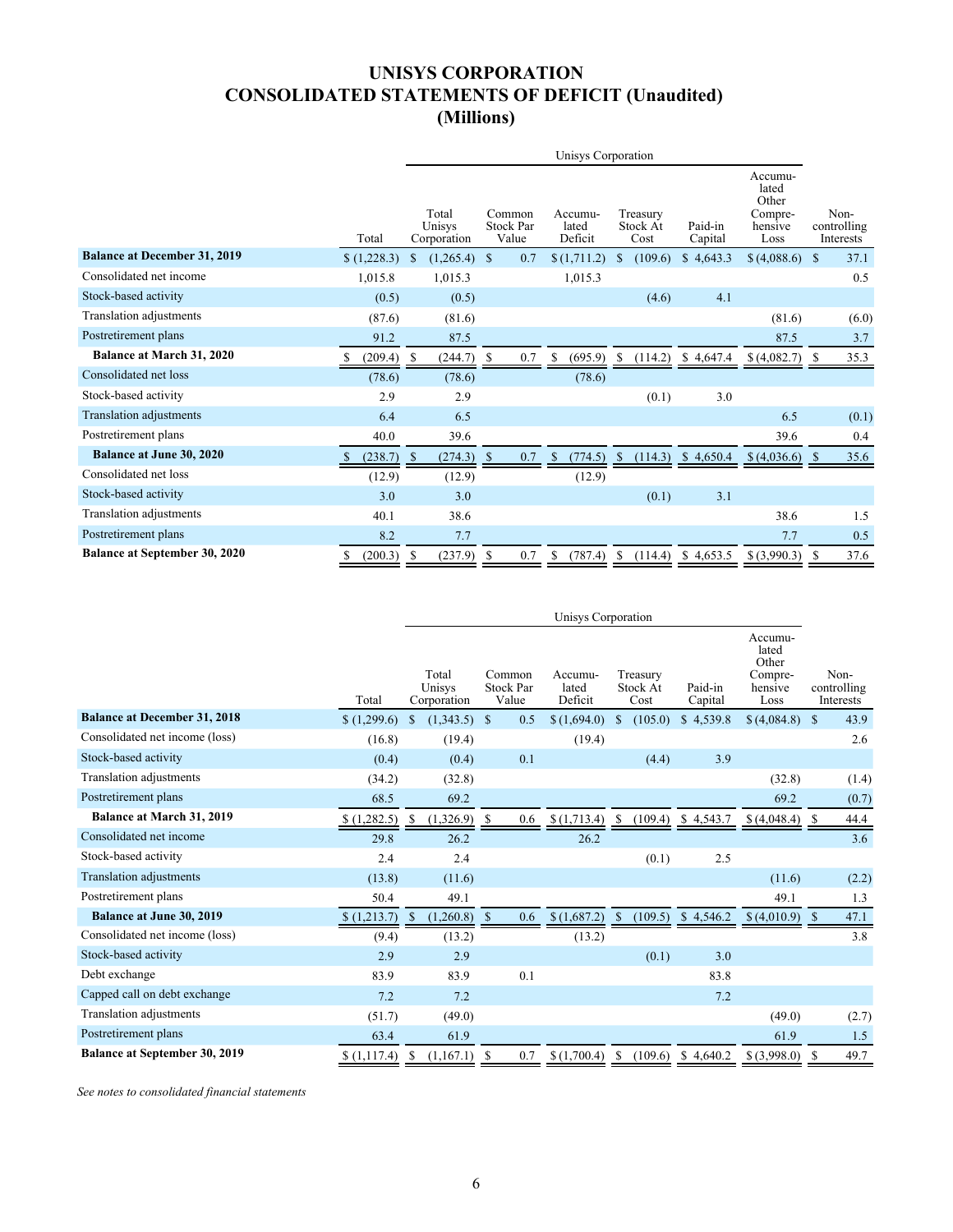# <span id="page-7-0"></span>**UNISYS CORPORATION NOTES TO CONSOLIDATED FINANCIAL STATEMENTS (Unaudited) (Dollars in millions, except share and per share amounts)**

# **Note 1 - Basis of Presentation**

The accompanying consolidated financial statements and footnotes of Unisys Corporation have been prepared in accordance with generally accepted accounting principles in the United States of America (GAAP). The financial statements and footnotes are unaudited. In the opinion of management, the financial information furnished herein reflects all adjustments necessary for a fair statement of the results of operations, comprehensive income, financial position, cash flows and deficit for the interim periods specified. These adjustments consist only of normal recurring accruals except as disclosed herein. Because of seasonal and other factors, results for interim periods are not necessarily indicative of the results to be expected for the full year.

The preparation of financial statements in conformity with GAAP requires management to make estimates and assumptions about future events. These estimates and assumptions affect the amounts of assets and liabilities reported, disclosures about contingent assets and liabilities and the reported amounts of revenue and expenses. Such estimates include the valuation of estimated credit losses, contract assets, inventories, operating lease right-of-use assets, outsourcing assets, marketable software, goodwill and other long-lived assets, legal contingencies, indemnifications, assumptions used in the calculation for systems integration projects, income taxes and retirement and other post-employment benefits, among others. These estimates and assumptions are based on management's best estimates and judgment. Management evaluates its estimates and assumptions on an ongoing basis using historical experience and other factors, including the current economic environment, which management believes to be reasonable under the circumstances. Management adjusts such estimates and assumptions when facts and circumstances dictate. As future events and their effects cannot be determined with precision, actual results could differ materially from these estimates. Changes in those estimates resulting from continuing changes in the economic environment will be reflected in the financial statements in future periods.

We assessed certain accounting matters that generally require consideration of forecasted financial information in context with the information reasonably available to us and the unknown future impacts of COVID-19 as of September 30, 2020 and through the date of this report. The accounting matters assessed included, but were not limited to the valuation of estimated credit losses, contract assets, outsourcing assets, marketable software, goodwill and other long-lived assets, and retirement and other post-employment benefits. While there was not a material impact to our consolidated financial position as of September 30, 2020 resulting from our assessments, our future assessment of our current expectations at that time of the magnitude and duration of COVID-19, as well as other factors, could result in material impacts to our consolidated financial position in future reporting periods.

The company's accounting policies are set forth in detail in Note 1 of the Notes to Consolidated Financial Statements in the company's Annual Report on Form 10-K for the year ended December 31, 2019 filed with the Securities and Exchange Commission. Such Annual Report also contains a discussion of the company's critical accounting policies and estimates. The company believes that these critical accounting policies and estimates affect its more significant estimates and judgments used in the preparation of the company's consolidated financial statements.

# **Note 2 - Discontinued Operations**

On March 13, 2020, the company completed the sale of its U.S. Federal business to Science Applications International Corporation for cash of \$1.2 billion. The company's financial statements have been retroactively reclassified to report the U.S. Federal business as discontinued operations. As a result, all items relating to the business within the consolidated statements of income (loss) have been reported as income from discontinued operations, net of tax, and all items relating to the business within the consolidated balance sheets have been reported as either assets or liabilities of discontinued operations. Depreciation, amortization, capital expenditures, and significant noncash operating and investing activities related to the U.S. Federal business were immaterial for all periods presented.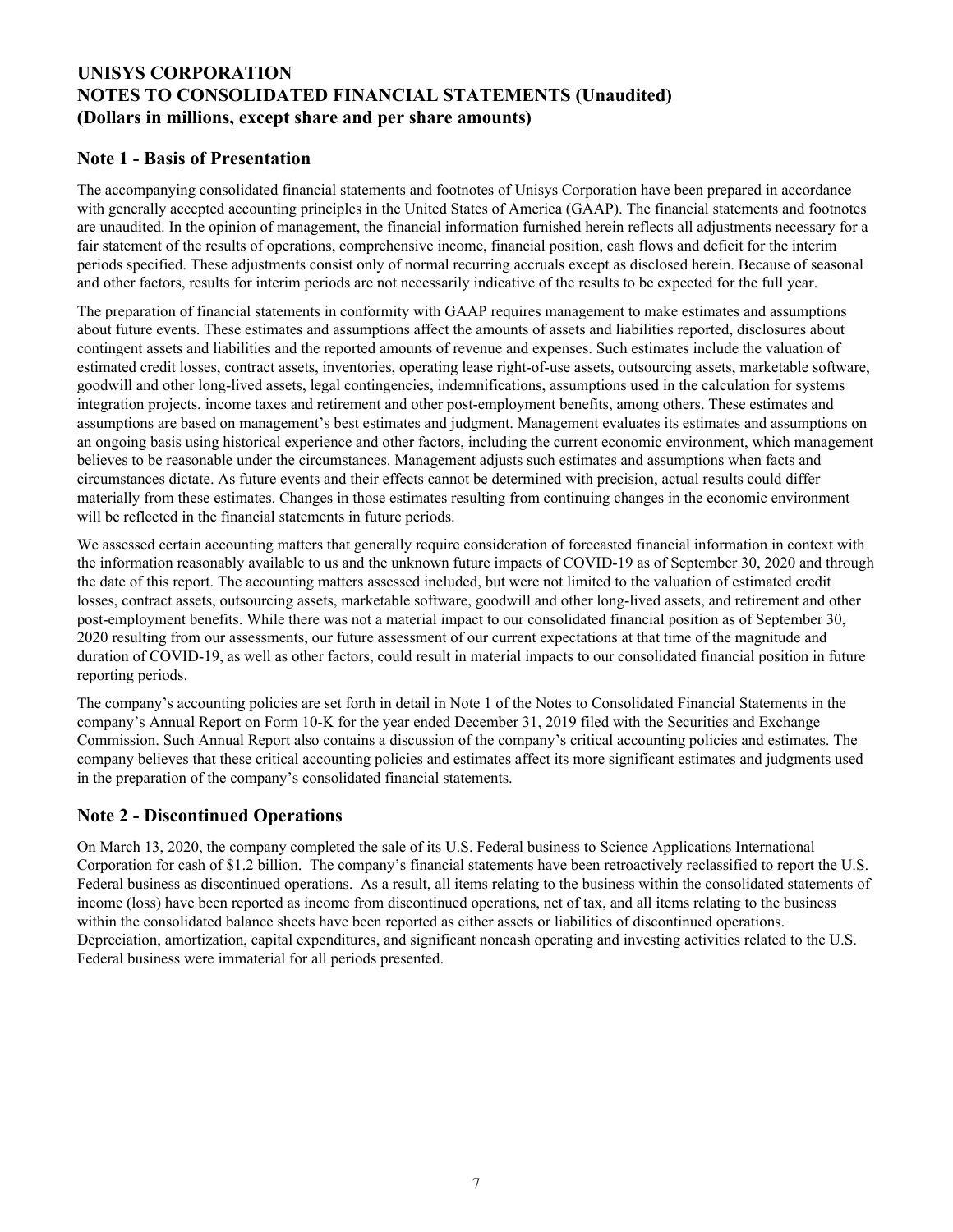The results of the U.S. Federal business discontinued operations for the three and nine months ended September 30, 2020 and 2019 were as follows:

|                                                 | Three Months Ended<br>September 30, |       | Nine Months Ended<br>September 30, |              |    |       |
|-------------------------------------------------|-------------------------------------|-------|------------------------------------|--------------|----|-------|
|                                                 | 2020                                | 2019  | $2020*$                            |              |    | 2019  |
| Revenue                                         | \$.<br>$\hspace{0.05cm}$            | 205.5 | S                                  | 149.5        | -S | 531.2 |
| Income (loss)                                   |                                     |       |                                    |              |    |       |
| Operations                                      |                                     | 21.5  |                                    | 9.1          |    | 73.2  |
| Gain on sale                                    | (0.2)                               |       |                                    | 1,060.6      |    |       |
|                                                 | (0.2)                               | 21.5  |                                    | 1,069.7      |    | 73.2  |
| Income tax provision (benefit)                  | (0.6)                               | 5.5   |                                    | 2.9          |    | 18.4  |
| Income from discontinued operations, net of tax | 0.4<br>-S                           | 16.0  | S.                                 | $1,066.8$ \$ |    | 54.8  |

\* Includes results of operations through the March 13, 2020 closing date.

# **Note 3 - Accounting Standards**

Effective January 1, 2020, the company adopted ASU No. 2018-15, *Intangibles - Goodwill and Other - Internal-Use Software (Subtopic 350-40)*: *Customer's Accounting for Implementation Costs Incurred in a Cloud Computing Arrangement That Is a Service Contract* which clarifies the accounting for implementation costs incurred in a cloud computing arrangement that is a service contract. The company adopted the new guidance on a prospective basis and the adoption did not have a material impact on its consolidated results of operations and financial position.

Effective January 1, 2020, the company adopted ASU No. 2016-13 *Financial Instruments—Credit Losses (Topic 326): Measurement of Credit Losses on Financial Instruments* which introduces a new model for recognizing credit losses on financial instruments based on an estimate of current expected losses. This includes trade and other receivables, contract assets, loans and other financial instruments. The adoption did not have a material impact on the company's consolidated results of operations and financial position.

Effective January 1, 2020, the company adopted ASU 2019-12, *Income Taxes (Topic 740): Simplifying the Accounting for Income Taxes* which removed certain exceptions related to the approach for intraperiod tax allocation, the methodology for calculating income taxes in an interim period and the recognition of deferred tax liabilities for outside basis differences. The new standard was applied to the presentation of the company's U.S. Federal business, which is reflected in discontinued operations.

## **Note 4 - Cost-Reduction Actions**

During the three months ended September 30, 2020, the company recognized cost-reduction charges and other costs of \$13.2 million. The charges (credits) related to work-force reductions were \$0.7 million, principally related to severance costs, and were comprised of: (a) a charge of \$2.7 million and (b) a credit of  $\S(2.0)$  million for changes in estimates. In addition, the company recorded a credit of \$(0.6) million for net foreign currency gains related to exiting foreign countries, a charge of \$7.5 million for asset impairments and \$5.6 million of other expenses. The charges (credits) were recorded in the following statement of income classifications: cost of revenue - services, \$2.9 million; selling, general and administrative expenses, \$10.8 million; research and development expenses, \$0.1 million; and other expense, net, \$(0.6) million.

During the three months ended September 30, 2019, the company recognized cost-reduction charges and other costs of \$0.2 million. Charges (credits) were comprised of \$0.7 million for lease abandonment costs and \$(0.5) million for changes in estimates principally related to work-force reductions. The charges (credits) were recorded in the following statement of income classifications: cost of revenue - services, \$(1.9) million and selling, general and administrative expenses, \$2.1 million.

During the nine months ended September 30, 2020, the company recognized cost-reduction charges and other costs of \$48.6 million. The charges related to work-force reductions were \$6.2 million, principally related to severance costs, and were comprised of: (a) a charge of \$14.0 million and (b) a credit of \$(7.8) million for changes in estimates. In addition, the company recorded charges of \$17.8 million for net foreign currency losses related to exiting foreign countries, \$19.0 million for asset impairments and \$5.6 million of other expenses. The charges were recorded in the following statement of income classifications: cost of revenue - services, \$15.7 million; selling, general and administrative expenses, \$14.8 million; research and development expenses, \$0.3 million; and other expense, net, \$17.8 million.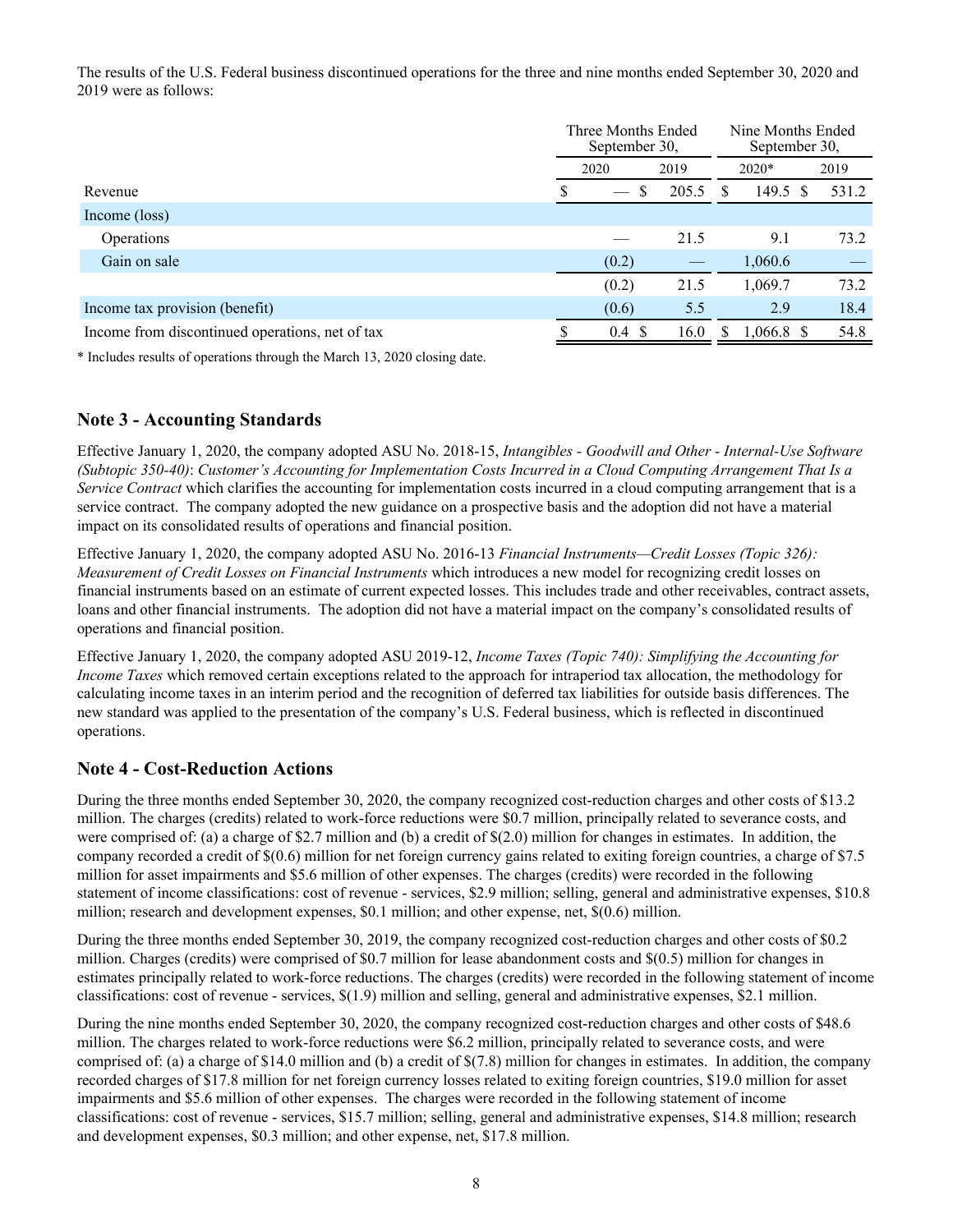During the nine months ended September 30, 2019, the company recognized cost-reduction charges and other costs of \$5.4 million. Charges were comprised of \$5.0 million for lease abandonment costs and asset write-offs and \$0.4 million for changes in estimates principally related to work-force reductions. The charges were recorded in the following statement of income classifications: cost of revenue - services, \$(6.6) million; selling, general and administrative expenses, \$10.7 million; and research and development expenses, \$1.3 million.

Liabilities and expected future payments related to the company's work-force reduction actions are as follows:

|                                                               | Total |        |          | U.S.  |      | International |
|---------------------------------------------------------------|-------|--------|----------|-------|------|---------------|
| Balance at December 31, 2019                                  | S     | 49.8   | S        | 5.2   |      | 44.6          |
| Additional provisions                                         |       | 14.0   |          | 4.0   |      | 10.0          |
| Payments                                                      |       | (17.7) |          | (2.3) |      | (15.4)        |
| Changes in estimates                                          |       | (7.8)  |          |       |      | (7.8)         |
| Translation adjustments                                       |       | 0.7    |          |       |      | 0.7           |
| Balance at September 30, 2020                                 |       | 39.0   |          | 6.9   |      | 32.1          |
| Expected future utilization on balance at September 30, 2020: |       |        |          |       |      |               |
| 2020 remaining three months                                   |       | 9.1    | <b>S</b> | 5.6   | - \$ | 3.5           |
| Beyond 2020                                                   | S     | 29.9   |          | 1.3   |      | 28.6          |

## **Note 5 - Pension and Postretirement Benefits**

Net periodic pension expense for the three and nine months ended September 30, 2020 and 2019 is presented below:

|                                        |                                                  |        | Three Months Ended<br>September 30, 2020 |               |               | Three Months Ended<br>September 30, 2019 |                        |     |                          |    |        |  |  |
|----------------------------------------|--------------------------------------------------|--------|------------------------------------------|---------------|---------------|------------------------------------------|------------------------|-----|--------------------------|----|--------|--|--|
|                                        | U.S.<br>International<br>Total<br>Plans<br>Plans |        |                                          | Total         | U.S.<br>Plans |                                          | International<br>Plans |     |                          |    |        |  |  |
| Service $cost^{(i)}$                   |                                                  | 0.8    |                                          | <sup>\$</sup> | 0.8           |                                          | 0.7                    | \$. | $\overline{\phantom{0}}$ | -S | 0.7    |  |  |
| Interest cost                          |                                                  | 54.1   | 40.6                                     |               | 13.5          |                                          | 66.1                   |     | 49.6                     |    | 16.5   |  |  |
| Expected return on plan assets         |                                                  | (75.0) | (52.1)                                   |               | (22.9)        |                                          | (80.1)                 |     | (54.7)                   |    | (25.4) |  |  |
| Amortization of prior service benefit  |                                                  | (1.3)  | (0.6)                                    |               | (0.7)         |                                          | (1.2)                  |     | (0.6)                    |    | (0.6)  |  |  |
| Recognized net actuarial loss          |                                                  | 44.8   | 33.8                                     |               | 11.0          |                                          | 37.9                   |     | 29.6                     |    | 8.3    |  |  |
| Net periodic pension expense (benefit) |                                                  | 23.4   | 21.7                                     |               |               |                                          | 23.4                   |     | 23.9                     |    | (0.5)  |  |  |

|                                        |   |         | Nine Months Ended<br>September 30, 2020 |    |                        |               |         |     |                          |                        |        |
|----------------------------------------|---|---------|-----------------------------------------|----|------------------------|---------------|---------|-----|--------------------------|------------------------|--------|
|                                        |   | Total   | U.S.<br>Plans                           |    | International<br>Plans |               | Total   |     | U.S.<br>Plans            | International<br>Plans |        |
| Service cost <sup>(i)</sup>            | S | 2.2     |                                         | S  | 2.2                    | <sup>\$</sup> | 2.1     | \$. | $\overline{\phantom{0}}$ | -S                     | 2.1    |
| Interest cost                          |   | 161.7   | 121.8                                   |    | 39.9                   |               | 199.3   |     | 148.1                    |                        | 51.2   |
| Expected return on plan assets         |   | (224.0) | (156.4)                                 |    | (67.6)                 |               | (242.2) |     | (163.7)                  |                        | (78.5) |
| Amortization of prior service benefit  |   | (3.8)   | (1.9)                                   |    | (1.9)                  |               | (3.7)   |     | (1.9)                    |                        | (1.8)  |
| Recognized net actuarial loss          |   | 133.8   | 101.6                                   |    | 32.2                   |               | 113.1   |     | 87.5                     |                        | 25.6   |
| Net periodic pension expense (benefit) |   | 69.9    | 65.1                                    | S. | 4.8                    |               | 68.6    |     | 70.0                     | \$.                    | (1.4)  |

(i)Service cost is reported in selling, general and administrative expense. All other components of net periodic pension expense are reported in other expense, net in the consolidated statements of income (loss).

For the nine months ended September 30, 2020 and 2019, the company made cash contributions of \$340.2 million and \$78.8 million, respectively. For the remainder of 2020, the company expects to make additional cash contributions of approximately \$485.6 million resulting in total 2020 cash contributions of approximately \$825.8 million to its worldwide defined benefit pension plans, which are comprised of \$793.1 million for the company's U.S. qualified defined benefit pension plans and \$32.7 million primarily for the company's international defined benefit pension plans. In 2019, the company made cash contributions of \$103.9 million to its worldwide defined benefit pension plans.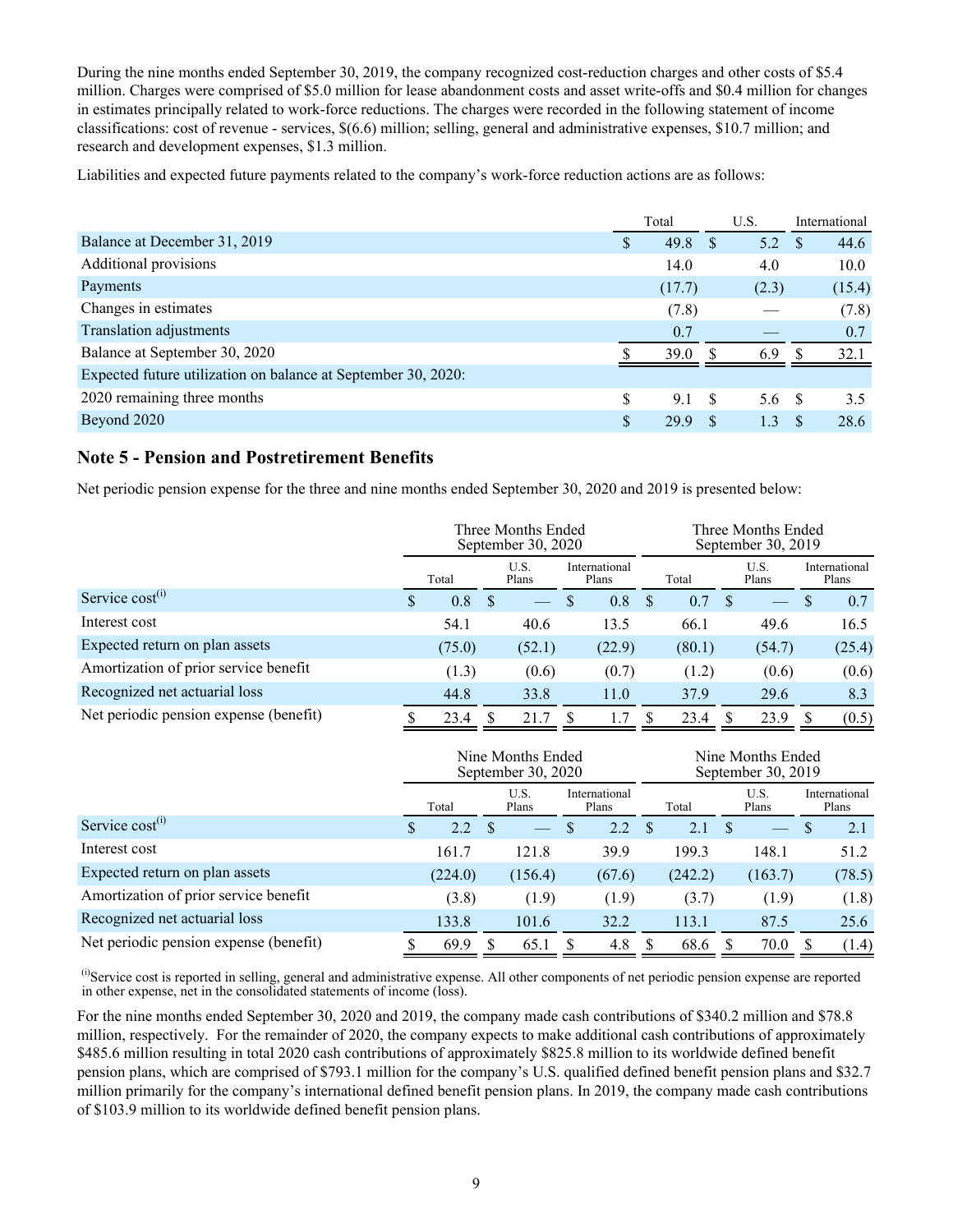Net periodic postretirement benefit expense for the three and nine months ended September 30, 2020 and 2019 is presented below:

|                                             |   | Three Months Ended<br>September 30, |  | September 30, | Nine Months Ended |      |       |
|---------------------------------------------|---|-------------------------------------|--|---------------|-------------------|------|-------|
|                                             |   | 2020                                |  | 2019          | 2020              | 2019 |       |
| Service cost <sup>(i)</sup>                 | У | 0.1                                 |  | 0.1           | 0.3               |      | 0.3   |
| Interest cost                               |   | 1.1                                 |  | 1.2           | 3.3               |      | 3.6   |
| Expected return on assets                   |   | (0.1)                               |  | (0.1)         | (0.3)             |      | (0.3) |
| Recognized net actuarial loss               |   | 0.3                                 |  | 0.2           | 0.8               |      | 0.5   |
| Amortization of prior service cost          |   | (0.4)                               |  | (0.4)         | (1.2)             |      | (1.2) |
| Net periodic postretirement benefit expense |   | 1.0                                 |  | 1.0           | 2.9               |      | 2.9   |

(i)Service cost is reported in selling, general and administrative expense. All other components of net periodic postretirement benefit expense are reported in other expense, net in the consolidated statements of income (loss).

The company expects to make cash contributions of approximately \$6.0 million to its postretirement benefit plan in 2020 compared to \$5.5 million in 2019. For the nine months ended September 30, 2020 and 2019, the company made cash contributions of \$4.3 million and \$3.5 million, respectively.

### **Note 6 - Stock Compensation**

Under stockholder approved stock-based plans, stock options, stock appreciation rights, restricted stock and restricted stock units may be granted to officers, directors and other key employees.

As of September 30, 2020, the company has granted non-qualified stock options and restricted stock units under these plans. The company recognizes compensation cost, net of a forfeiture rate, in selling, general and administrative expense, and recognizes compensation cost only for those awards expected to vest. The company estimates the forfeiture rate based on its historical experience and its expectations about future forfeitures.

During the nine months ended September 30, 2020 and 2019, the company recorded \$11.1 million and \$10.1 million of sharebased restricted stock unit compensation expense, respectively.

Restricted stock unit awards may contain time-based units, performance-based units, total shareholder return market-based units, or a combination of these units. Each performance-based and market-based unit will vest into zero to two shares depending on the degree to which the performance or market conditions are met. Compensation expense for performance-based awards is recognized as expense ratably for each installment from the date of grant until the date the restrictions lapse, and is based on the fair market value at the date of grant and the probability of achievement of the specific performance-related goals. Compensation expense for market-related awards is recognized as expense ratably over the measurement period, regardless of the actual level of achievement, provided the service requirement is met. Restricted stock unit grants for the company's directors vest upon award and compensation expense for such awards is recognized upon grant.

A summary of restricted stock unit activity for the nine months ended September 30, 2020 follows (shares in thousands):

|                                   | Restricted<br>Stock<br>Units | Weighted-<br>Average<br>Grant-Date<br>Fair Value |
|-----------------------------------|------------------------------|--------------------------------------------------|
| Outstanding at December 31, 2019  | 2,040                        | 14.17                                            |
| Granted                           | 747                          | 22.45                                            |
| Vested                            | (940)                        | 13.80                                            |
| Forfeited and expired             | (116)                        | 15.88                                            |
| Outstanding at September 30, 2020 | 1,731                        | 17.84                                            |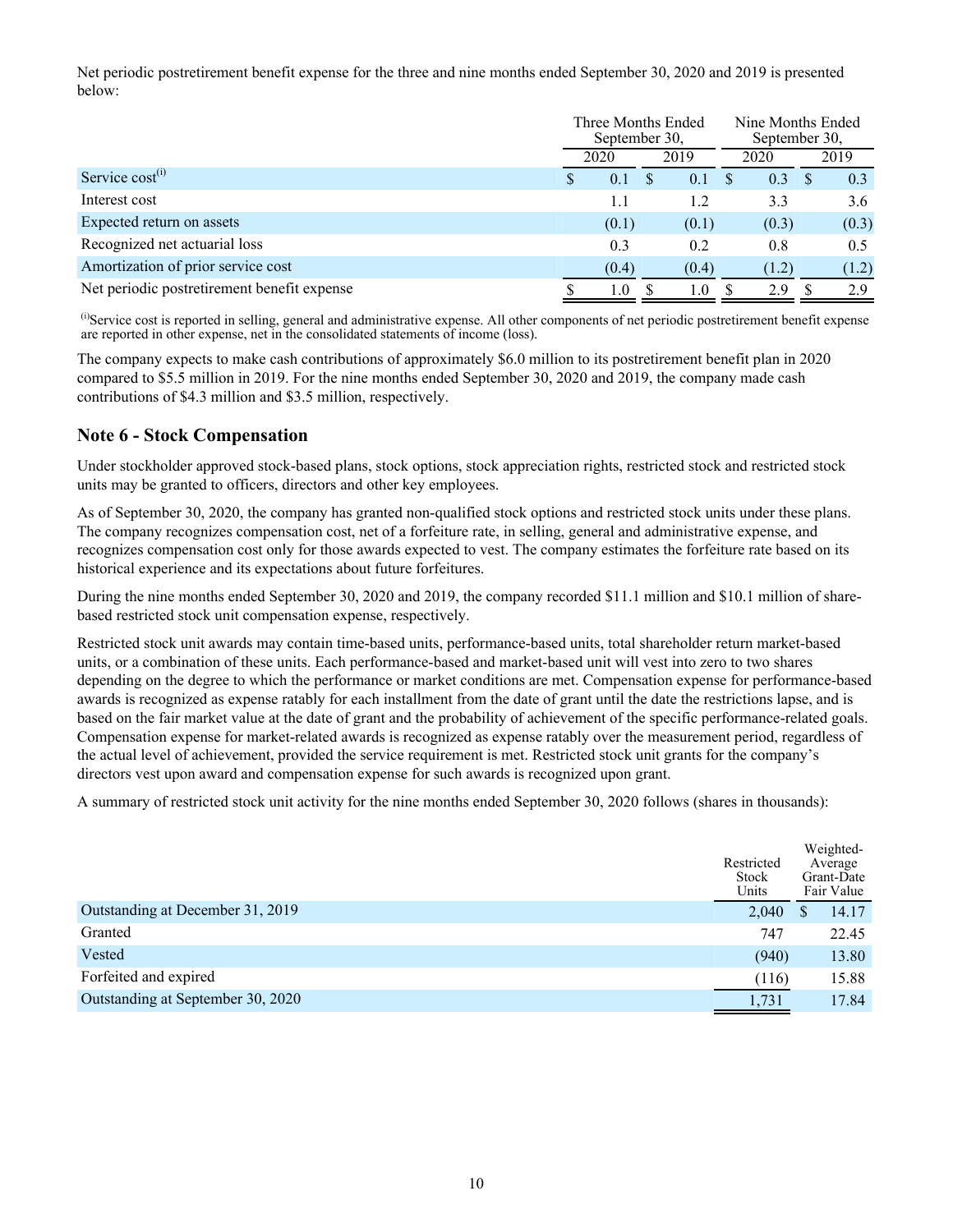The aggregate weighted-average grant-date fair value of restricted stock units granted during the nine months ended September 30, 2020 and 2019 was \$17.2 million and \$16.8 million, respectively. The fair value of restricted stock units with time and performance conditions was determined based on the trading price of the company's common shares on the date of grant. The fair value of awards with market conditions was estimated using a Monte Carlo simulation with the following weighted-average assumptions:

|                                                                   |          | Nine Months Ended<br>September 30, |
|-------------------------------------------------------------------|----------|------------------------------------|
|                                                                   | 2020     | 2019                               |
| Weighted-average fair value of grant                              | \$28.33  | \$16.58                            |
| Risk-free interest rate $^{(i)}$                                  | $1.35\%$ | 2.49%                              |
| Expected volatility $^{(ii)}$                                     | 51.81 %  | 47.91 $\%$                         |
| Expected life of restricted stock units in years <sup>(iii)</sup> | 2.86     | 2.87                               |
| Expected dividend yield                                           | $-$ %    | $-$ %                              |

(i)Represents the continuously compounded semi-annual zero-coupon U.S. treasury rate commensurate with the remaining performance period

(ii)Based on historical volatility for the company that is commensurate with the length of the performance period

(iii)Represents the remaining life of the longest performance period

As of September 30, 2020, there was \$16.1 million of total unrecognized compensation cost related to outstanding restricted stock units granted under the company's plans. That cost is expected to be recognized over a weighted-average period of 2.1 years. The aggregate weighted-average grant-date fair value of restricted stock units vested during the nine months ended September 30, 2020 and 2019 was \$13.0 million and \$14.8 million, respectively.

Common stock issued upon the lapse of restrictions on restricted stock units are newly issued shares. In light of its tax position, the company is currently not recognizing any tax benefits from the issuance of stock upon lapse of restrictions on restricted stock units.

## **Note 7 - Income Taxes**

Accounting rules governing income taxes require that deferred tax assets and liabilities be recognized using enacted tax rates for the effect of temporary differences between the book and tax bases of recorded assets and liabilities. These rules also require that deferred tax assets be reduced by a valuation allowance if it is more likely than not that some portion or the entire deferred tax asset will not be realized.

The company evaluates the realizability of its deferred tax assets by assessing its valuation allowance and by adjusting the amount of such allowance, if necessary. The factors used to assess the likelihood of realization are the company's historical profitability, forecast of future taxable income and available tax-planning strategies that could be implemented to realize the net deferred tax assets. The company uses tax-planning strategies to realize or renew net deferred tax assets to avoid the potential loss of future tax benefits.

A full valuation allowance is currently maintained for all U.S. and certain foreign deferred tax assets in excess of deferred tax liabilities. The company will record a tax provision or benefit for those international subsidiaries that do not have a full valuation allowance against their net deferred tax assets. Any profit or loss recorded for the company's U.S. operations will have no provision or benefit associated with it due to such valuation allowance, except with respect to withholding taxes not creditable against future taxable income. As a result, the company's provision or benefit for taxes may vary significantly depending on the geographic distribution of income.

A corporation's ability to deduct its federal NOL carryforwards and utilize certain other available tax attributes can be substantially constrained under the general annual limitation rules of Section 382 of the Code (Section 382) if it undergoes an "ownership change" as defined in Section 382 (generally where cumulative stock ownership changes among material shareholders exceed 50 percent during a rolling three-year period). Similar rules may apply under state tax laws. A future tax "ownership change" pursuant to Section 382, may severely limit or effectively eliminate the company's ability to utilize its NOL carryforwards and other tax attributes. On August 4, 2020, the company has terminated the previously implemented tax asset protection plan as a result of the completion of sale of the company's U.S. Federal business.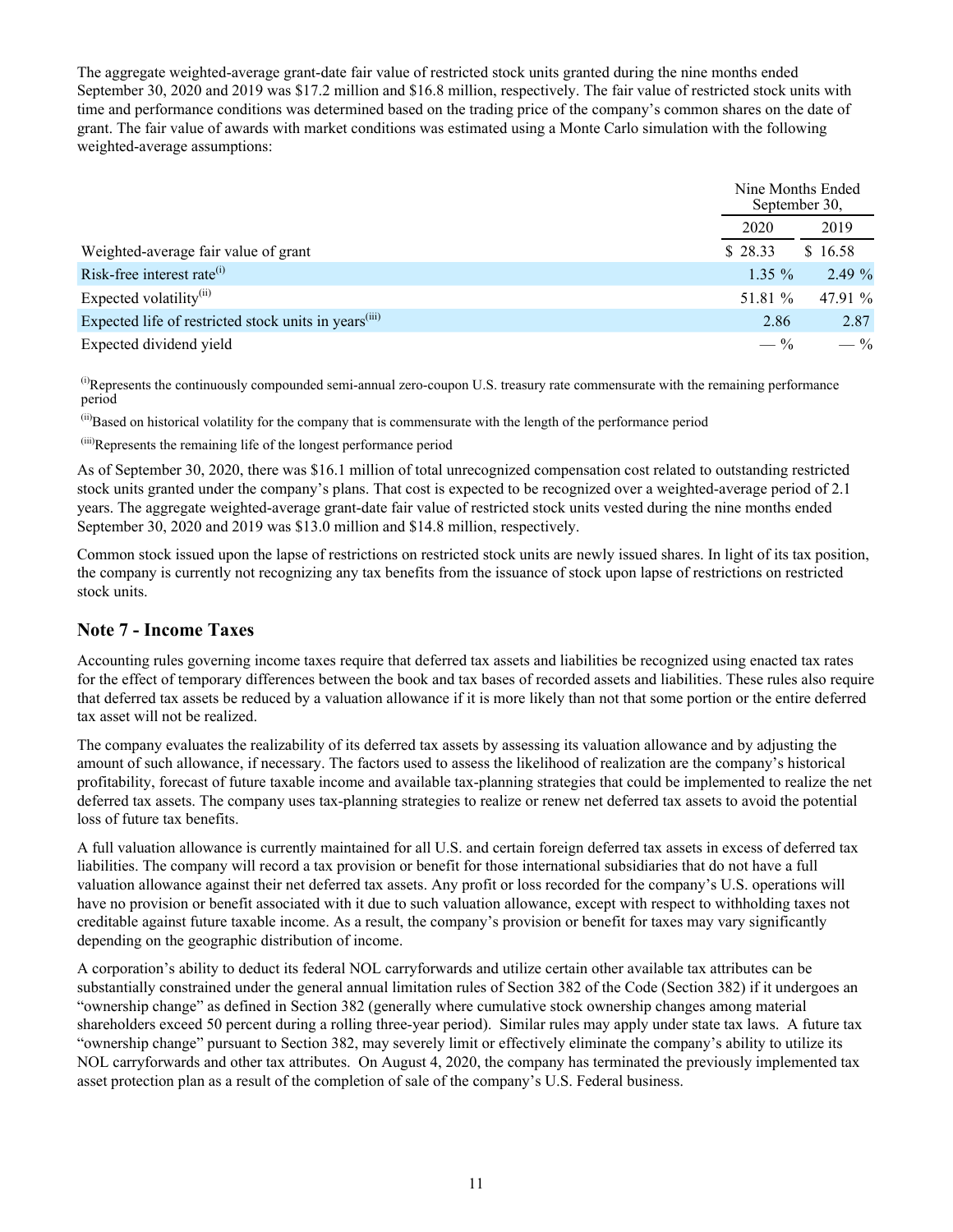# **Note 8 - Earnings Per Share**

The following table shows how earnings (loss) per share attributable to Unisys Corporation was computed for the three and nine months ended September 30, 2020 and 2019 (shares in thousands):

|                                                                                                                                   |               | Three Months Ended<br>September 30, |  |                         |              | Nine Months Ended<br>September 30, |                           |                      |  |  |
|-----------------------------------------------------------------------------------------------------------------------------------|---------------|-------------------------------------|--|-------------------------|--------------|------------------------------------|---------------------------|----------------------|--|--|
|                                                                                                                                   |               | 2020                                |  | 2019                    |              | 2020                               |                           | 2019                 |  |  |
| Basic earnings (loss) per common share computation:                                                                               |               |                                     |  |                         |              |                                    |                           |                      |  |  |
| Net loss from continuing operations attributable to Unisys Corporation                                                            | \$            | $(13.3)$ \$                         |  | (29.2)                  | $\mathbb{S}$ | $(143.0)$ \$                       |                           | (61.2)               |  |  |
| Income from discontinued operations, net of tax                                                                                   |               | 0.4                                 |  | 16.0                    |              | 1,066.8                            |                           | 54.8                 |  |  |
| Net income (loss) attributable to Unisys Corporation                                                                              |               | $(12.9)$ \$                         |  | (13.2)                  | $\mathbb{S}$ | 923.8                              | -\$                       | (6.4)                |  |  |
|                                                                                                                                   |               |                                     |  |                         |              |                                    |                           |                      |  |  |
| Weighted average shares                                                                                                           |               | 63,032                              |  | 58,245                  |              | 62,897                             |                           | 53,815               |  |  |
|                                                                                                                                   |               |                                     |  |                         |              |                                    |                           |                      |  |  |
| Basic earnings (loss) per share attributable to Unisys Corporation                                                                |               |                                     |  |                         |              |                                    |                           |                      |  |  |
| Continuing operations                                                                                                             | \$            | $(0.21)$ \$                         |  | $(0.50)$ \$             |              | $(2.27)$ \$                        |                           | (1.14)               |  |  |
| Discontinued operations                                                                                                           |               | 0.01                                |  | 0.27                    |              | 16.96                              |                           | 1.02                 |  |  |
| Total                                                                                                                             | \$            | $(0.20)$ \$                         |  | $(0.23)$ \$             |              | 14.69                              | $\boldsymbol{\mathsf{S}}$ | (0.12)               |  |  |
|                                                                                                                                   |               |                                     |  |                         |              |                                    |                           |                      |  |  |
| Diluted earnings (loss) per common share computation:                                                                             |               |                                     |  |                         |              |                                    |                           |                      |  |  |
| Net loss from continuing operations attributable to Unisys Corporation                                                            | \$            | $(13.3)$ \$                         |  | $(29.2)$ \$             |              | $(143.0)$ \$                       |                           | (61.2)               |  |  |
| Add interest expense on convertible senior notes, net of tax of zero                                                              |               |                                     |  |                         |              |                                    |                           |                      |  |  |
| Net loss from continuing operations attributable to Unisys Corporation for<br>diluted earnings per share                          |               | (13.3)                              |  | (29.2)                  |              | (143.0)                            |                           | (61.2)               |  |  |
| Income from discontinued operations, net of tax                                                                                   |               | 0.4                                 |  | 16.0                    |              | 1,066.8                            |                           | 54.8                 |  |  |
| Net income (loss) attributable to Unisys Corporation for diluted earnings per<br>share                                            |               | $(12.9)$ \$                         |  |                         |              | $(13.2)$ \$ 923.8                  | -S                        | (6.4)                |  |  |
|                                                                                                                                   |               |                                     |  |                         |              |                                    |                           |                      |  |  |
| Weighted average shares                                                                                                           |               | 63,032                              |  | 58,245                  |              | 62,897                             |                           | 53,815               |  |  |
| Plus incremental shares from assumed conversions:                                                                                 |               |                                     |  |                         |              |                                    |                           |                      |  |  |
| Employee stock plans                                                                                                              |               |                                     |  |                         |              |                                    |                           |                      |  |  |
| Convertible senior notes                                                                                                          |               |                                     |  |                         |              |                                    |                           |                      |  |  |
| Adjusted weighted average shares                                                                                                  |               | 63,032                              |  | 58,245                  |              | 62,897                             |                           | 53,815               |  |  |
|                                                                                                                                   |               |                                     |  |                         |              |                                    |                           |                      |  |  |
| Diluted earnings (loss) per share attributable to Unisys Corporation                                                              |               |                                     |  |                         |              |                                    |                           |                      |  |  |
| Continuing operations                                                                                                             | S.            |                                     |  | $(0.21)$ \$ $(0.50)$ \$ |              |                                    |                           | $(2.27)$ \$ $(1.14)$ |  |  |
| Discontinued operations                                                                                                           |               | 0.01                                |  | 0.27                    |              | 16.96                              |                           | 1.02                 |  |  |
| Total                                                                                                                             | $\mathcal{S}$ | $(0.20)$ \$                         |  | $(0.23)$ \$             |              | 14.69                              | $\mathcal{S}$             | (0.12)               |  |  |
|                                                                                                                                   |               |                                     |  |                         |              |                                    |                           |                      |  |  |
| Anti-dilutive weighted-average stock options and restricted stock units <sup>(1)</sup>                                            |               | 998                                 |  | 1,462                   |              | 892                                |                           | 1,394                |  |  |
| Anti-dilutive weighted-average common shares is<br>suable upon conversion of the 5.50% convertible senior notes<br><sup>(i)</sup> |               | 8,625                               |  | 13,951                  |              | 8,625                              |                           | 19,229               |  |  |

 $\dot{a}$ ) Amounts represent shares excluded from the computation of diluted earnings per share, as their effect, if included, would have been antidilutive for the periods presented.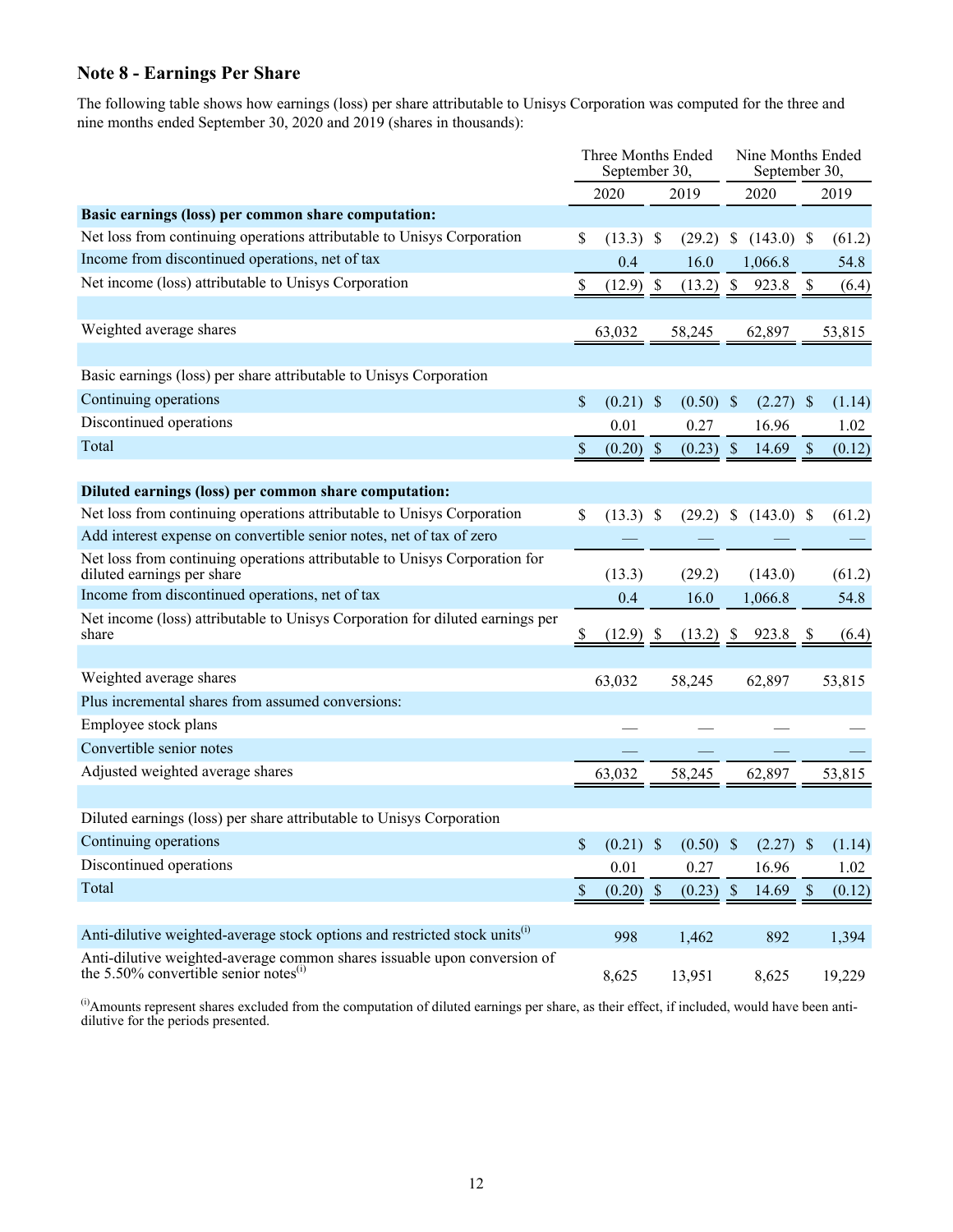# **Note 9 - Contract Assets and Contract Liabilities**

Contract assets represent rights to consideration in exchange for goods or services transferred to a customer when that right is conditional on something other than the passage of time. Contract liabilities represent deferred revenue.

Net contract assets (liabilities) as of September 30, 2020 and December 31, 2019 are as follows:

|                                              |  | September 30,<br>2020 |  | December 31.<br>2019 |
|----------------------------------------------|--|-----------------------|--|----------------------|
| Contract assets - current                    |  | 47.0 S                |  | 38.4                 |
| Contract assets - $long-term$ <sup>(1)</sup> |  | 21.3                  |  | 21.6                 |
| Deferred revenue - current                   |  | (197.4)               |  | (246.4)              |
| Deferred revenue - long-term                 |  | (122.5)               |  | (147.0)              |

 $<sup>(i)</sup>$ Reported in other long-term assets on the company's consolidated balance sheets</sup>

Significant changes during the three and nine months ended September 30, 2020 and 2019 in the above contract asset and liability balances were as follows:

|                                                                                            | Three Months Ended<br>September 30, |         |  |      | September 30,          | Nine Months Ended |  |  |
|--------------------------------------------------------------------------------------------|-------------------------------------|---------|--|------|------------------------|-------------------|--|--|
|                                                                                            |                                     | 2020    |  | 2019 | 2020                   | 2019              |  |  |
| Revenue recognized that was included in deferred revenue at the beginning<br>of the period |                                     | 48.1 \$ |  |      | 30.1 \$ 197.3 \$ 202.1 |                   |  |  |

## **Note 10 - Capitalized Contract Costs**

The company's incremental direct costs of obtaining a contract consist of sales commissions which are deferred and amortized ratably over the initial contract life. These costs are classified as current or noncurrent based on the timing of when the company expects to recognize the expense. The current and noncurrent portions of deferred commissions are included in prepaid expenses and other current assets and in other long-term assets, respectively, in the company's consolidated balance sheets. At September 30, 2020 and December 31, 2019, the company had \$9.2 million and \$9.1 million, respectively, of deferred commissions.

Amortization expense related to deferred commissions for the three and nine months ended September 30, 2020 and 2019 was as follows:

|                                                      | Three Months Ended<br>September 30. |      |      |  |      | Nine Months Ended<br>September 30, |  |      |  |
|------------------------------------------------------|-------------------------------------|------|------|--|------|------------------------------------|--|------|--|
|                                                      |                                     | 2020 | 2019 |  | 2020 |                                    |  | 2019 |  |
| Deferred commissions - amortization expense $^{(1)}$ |                                     | 08S  |      |  |      | $0.7 \t S \t 2.3 \t S$             |  | 2.4  |  |

 $^{(i)}$ Reported in selling, general and administrative expense in the company's consolidated statements of income (loss)

Costs on outsourcing contracts are generally expensed as incurred. However, certain costs incurred upon initiation of an outsourcing contract (costs to fulfill a contract), principally initial customer setup, are capitalized and expensed over the initial contract life. These costs are included in outsourcing assets, net in the company's consolidated balance sheets. The amount of such costs at September 30, 2020 and December 31, 2019 was \$74.2 million and \$75.8 million, respectively. These costs are amortized over the initial contract life and reported in Services cost of revenue.

During the three and nine months ended September 30, 2020 and 2019, amortization expense related to costs to fulfill a contract was as follows:

|                                                    | Three Months Ended<br>September 30. |      |      |       |      | Nine Months Ended<br>September 30, |  |      |
|----------------------------------------------------|-------------------------------------|------|------|-------|------|------------------------------------|--|------|
|                                                    |                                     | 2020 | 2019 |       | 2020 |                                    |  | 2019 |
| Costs to fulfill a contract - amortization expense |                                     | 79 S |      | 5.9 S |      | 20.6 S                             |  | 17.8 |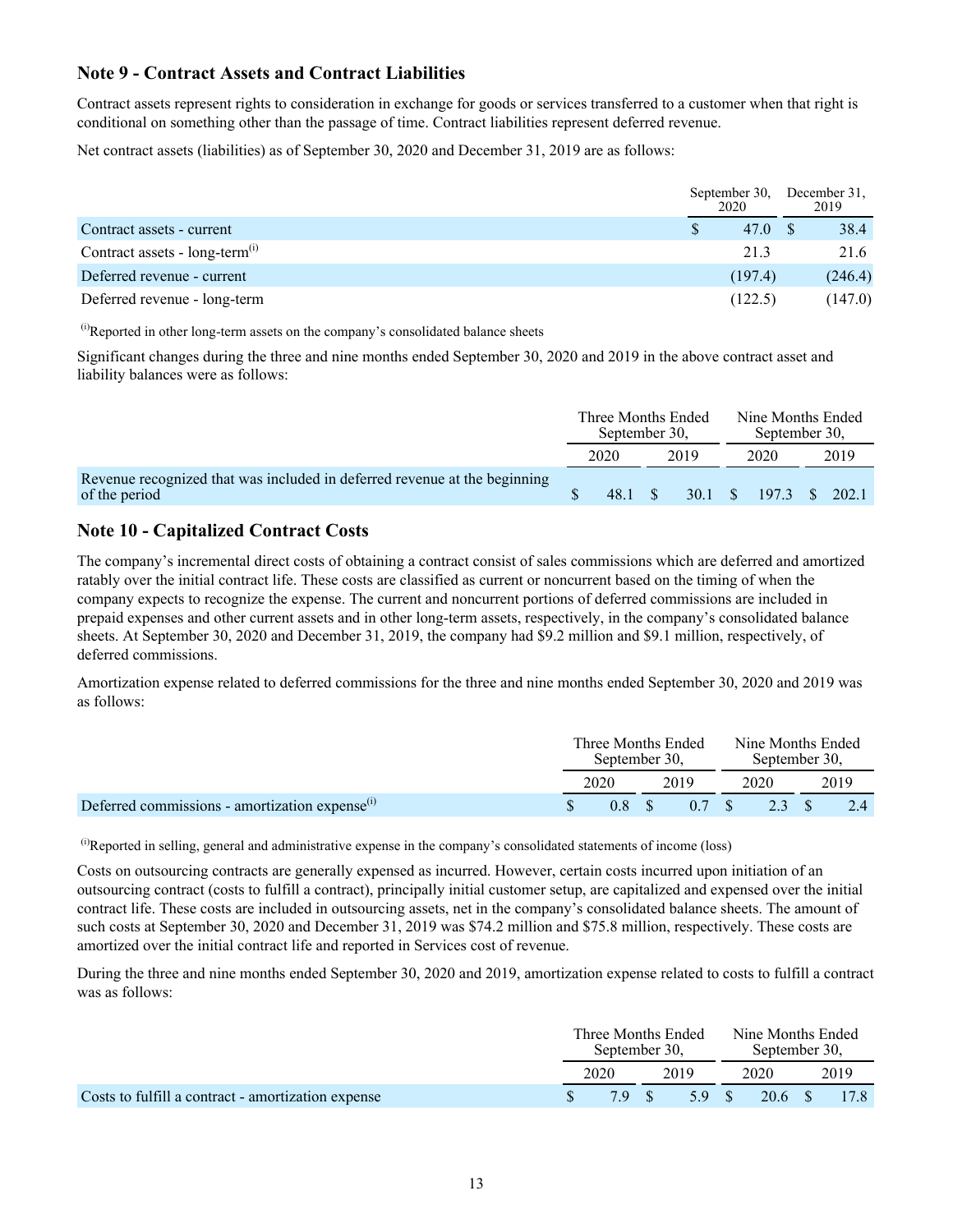The remaining balance of outsourcing assets, net is comprised of fixed assets and software used in connection with outsourcing contracts. These costs are capitalized and depreciated over the shorter of the initial contract life or in accordance with the company's fixed asset policy.

## **Note 11 - Financial Instruments and Fair Value Measurements**

Due to its foreign operations, the company is exposed to the effects of foreign currency exchange rate fluctuations on the U.S. dollar, principally related to intercompany account balances. The company uses derivative financial instruments to reduce its exposure to market risks from changes in foreign currency exchange rates on such balances. The company enters into foreign exchange forward contracts, generally having maturities of three months or less, which have not been designated as hedging instruments. At September 30, 2020 and December 31, 2019, the notional amount of these contracts was \$360.9 million and \$437.0 million, respectively. The fair value of these forward contracts is based on quoted prices for similar but not identical financial instruments; as such, the inputs are considered Level 2 inputs.

The following table summarizes the fair value of the company's foreign exchange forward contracts as of September 30, 2020 and December 31, 2019.

|                                           | September 30,<br>2020 |       |  | December 31,<br>2019 |
|-------------------------------------------|-----------------------|-------|--|----------------------|
| <b>Balance Sheet Location</b>             |                       |       |  |                      |
| Prepaid expenses and other current assets |                       | 3.2 S |  | 2.1                  |
| Other accrued liabilities                 |                       | 0.5   |  | 0.1                  |
| Total fair value                          |                       |       |  |                      |

The following table summarizes the location and amount of gains and losses recognized on foreign exchange forward contracts for the three and nine months ended September 30, 2020 and 2019.

|                                     | September 30. | Three Months Ended | Nine Months Ended<br>September 30. |      |  |
|-------------------------------------|---------------|--------------------|------------------------------------|------|--|
|                                     | 2020<br>2019  |                    | 2020                               | 2019 |  |
| <b>Statement of Income Location</b> |               |                    |                                    |      |  |

#### Other expense, net  $$ 13.7 \text{ } $ (11.9) \text{ } $ (10.9) \text{ } $ (17.1) $$

Financial assets with carrying values approximating fair value include cash and cash equivalents and accounts receivable. Financial liabilities with carrying values approximating fair value include accounts payable and other liabilities. The carrying amounts of these financial assets and liabilities approximate fair value due to their short maturities. Such financial instruments are not included in the following table that provides information about the estimated fair values of other financial instruments that are not measured at fair value in the consolidated balance sheets as of September 30, 2020 and December 31, 2019.

|                                         | September 30, 2020 |  |               |  |                    | December 31, 2019 |               |  |
|-----------------------------------------|--------------------|--|---------------|--|--------------------|-------------------|---------------|--|
|                                         | Carrying<br>Amount |  | Fair<br>Value |  | Carrying<br>Amount |                   | Fair<br>Value |  |
| Long-term debt:                         |                    |  |               |  |                    |                   |               |  |
| 5.50% convertible senior notes due 2021 | 82.7               |  | 100.9         |  |                    |                   | 80.0 \$ 115.8 |  |

Long-term debt is carried at amortized cost and its estimated fair value is based on market prices classified as Level 2 in the fair value hierarchy.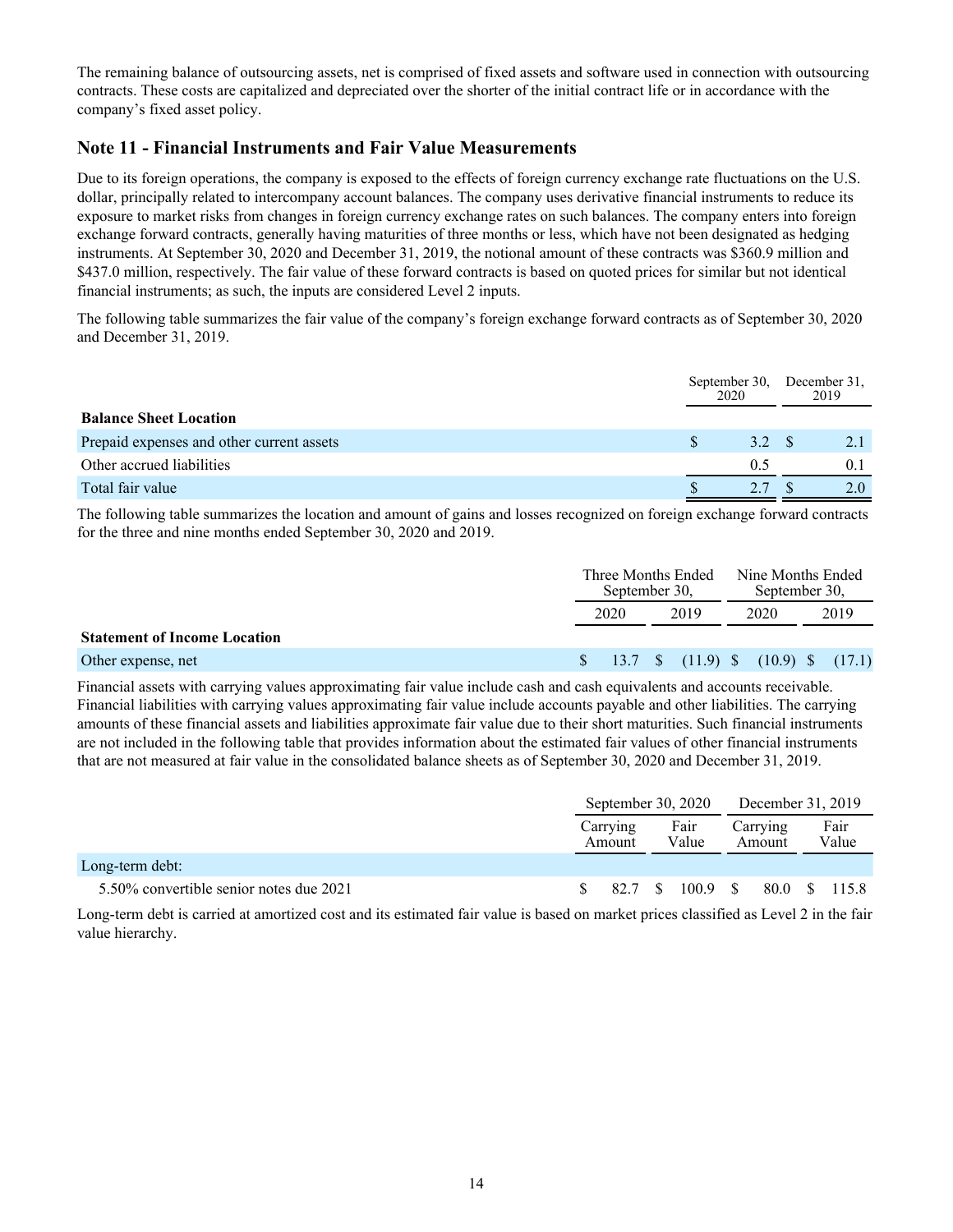# **Note 12 - Goodwill**

At September 30, 2020, the amount of goodwill allocated to reporting units with negative net assets was as follows: Business Process Outsourcing Services, \$10.3 million.

Changes in the carrying amount of goodwill by segment at September 30, 2020 was as follows:

|                               | Total | Services | Technology |       |  |
|-------------------------------|-------|----------|------------|-------|--|
| Balance at December 31, 2019  | 1104  | 103      |            | 100.1 |  |
| Translation adjustments       | (1.8) |          |            | (1.8) |  |
| Balance at September 30, 2020 | 108.6 | 10.3     |            | 98.3  |  |

### **Note 13 - Debt**

Long-term debt, which excludes borrowings under the company's revolving credit agreement, is comprised of the following:

|                                                                                                                                                                                                                       | September 30.<br>2020 |  | December 31.<br>2019 |
|-----------------------------------------------------------------------------------------------------------------------------------------------------------------------------------------------------------------------|-----------------------|--|----------------------|
| 10.75% senior secured notes (\$440.0 million face value less unamortized discount and fees of<br>\$5.5 million at December 31, 2019)                                                                                  | \$                    |  | 434.5                |
| 5.50% convertible senior notes due March 1, 2021 (Face value of \$84.2 million less<br>unamortized discount and fees of \$1.5 million and \$4.2 million at September 30, 2020 and<br>December 31, 2019, respectively) | 82.7                  |  | 80.0                 |
|                                                                                                                                                                                                                       |                       |  |                      |
| Finance leases                                                                                                                                                                                                        | 6.0                   |  | 5.3                  |
| Other debt                                                                                                                                                                                                            | 59.7                  |  | 59.6                 |
| Total                                                                                                                                                                                                                 | 148.4                 |  | 579.4                |
| Less – current maturities                                                                                                                                                                                             | 100.0                 |  | 13.5                 |
| Total long-term debt                                                                                                                                                                                                  | 48.4                  |  | 565.9                |
|                                                                                                                                                                                                                       |                       |  |                      |

See Note 11 for the fair value of the notes.

### *Senior Secured Notes*

On April 15, 2020, the company redeemed all \$440.0 million in aggregate principal amount of its outstanding 10.75% Senior Secured Notes due 2022 (the Notes) for a redemption price equal to 105.375% of the aggregate principal amount of the Notes redeemed plus accrued but unpaid interest to, but not including, the redemption date. The redemption price paid was \$487.3 million and is made up of the following: \$440.0 million of principal amount due, \$23.65 million of call premium and \$23.65 million of accrued interest through April 14, 2020. In the second quarter of 2020, the company recorded a loss on debt extinguishment in other expense, net of \$28.5 million consisting of the premium of \$23.65 million and write off of \$4.8 million of unamortized discount and fees related to the issuance of the Notes.

Interest expense related to the Notes for the three and nine month periods ended September 30, 2020 and 2019 was as follows:

|                                     | Three Months Ended<br>September 30. |      |  |        |  | Nine Months Ended<br>September 30. |      |
|-------------------------------------|-------------------------------------|------|--|--------|--|------------------------------------|------|
|                                     |                                     | 2020 |  | 2019   |  | 2020                               | 2019 |
| Contractual interest coupon         |                                     |      |  | 11.9 S |  | 13.8 \$                            | 35.5 |
| Amortization of debt issuance costs |                                     |      |  | 06     |  | 0.7                                |      |
| Total                               |                                     |      |  |        |  | 14.5                               |      |

### *Convertible Senior Notes*

In 2016, the company issued \$213.5 million aggregate principal amount of Convertible Senior Notes due 2021 (the "2021 Notes"). The 2021 Notes, which are senior unsecured obligations, bear interest at a coupon rate of 5.50% (or 9.5% effective interest rate) per year until maturity, payable semiannually in arrears on March 1 and September 1 of each year. The 2021 Notes are not redeemable by the company prior to maturity. The 2021 Notes are convertible by the holders into shares of the company's common stock if certain conditions set forth in the indenture governing the 2021 Notes have been satisfied. The conversion rate for the 2021 Notes is 102.4249 shares of the company's common stock per \$1,000 principal amount of the 2021 Notes (or a total amount at issuance date of 21,867,716 shares), which is equivalent to an initial conversion price of approximately \$9.76 per share of the company's common stock. Upon any conversion, the company will settle its conversion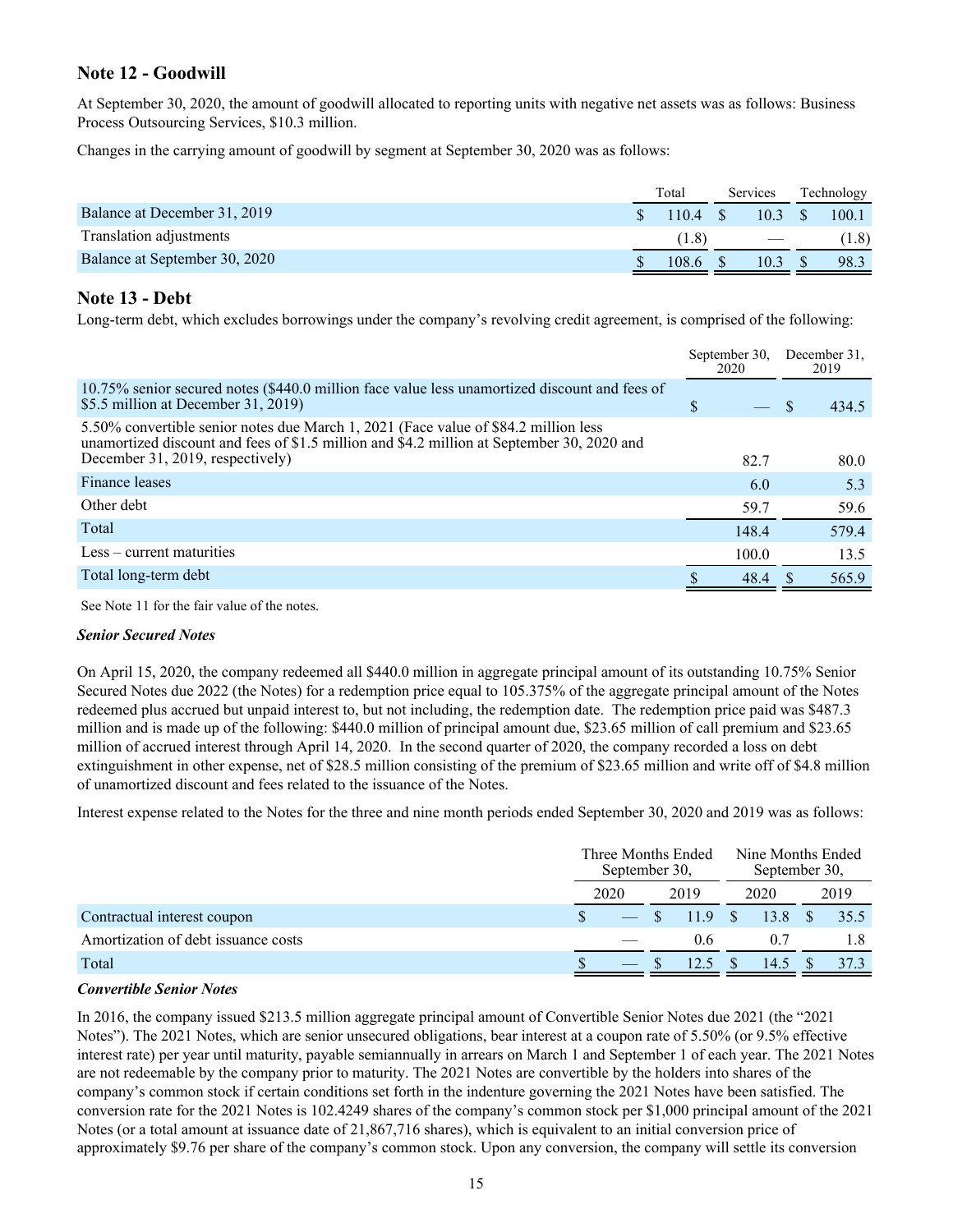obligation in cash, shares of its common stock, or a combination of cash and shares of its common stock, at its election. On the maturity date, the company will be required to repay in cash the principal amount, plus accrued and unpaid interest, of any 2021 Notes that remain outstanding on that date.

In connection with the issuance of the 2021 Notes, the company also paid \$27.3 million to enter into privately negotiated capped call transactions with the initial purchasers and/or affiliates of the initial purchasers. The capped call transactions will cover, subject to customary anti-dilution adjustments, the number of shares of the company's common stock that will initially underlie the 2021 Notes. The capped call transactions will effectively raise the conversion premium on the 2021 Notes from approximately 22.5% to approximately 60%, which raises the initial conversion price from approximately \$9.76 per share of common stock to approximately \$12.75 per share of common stock. The capped call transactions are expected to reduce potential dilution to the company's common stock and/or offset potential cash payments the company is required to make in excess of the principal amount upon any conversion of the 2021 Notes.

On August 2, 2019, the company entered into separate, privately negotiated exchange agreements pursuant to which it (i) issued an aggregate of 10,593,930 shares of its common stock, and (ii) paid cash in an aggregate amount of \$59.4 million, such cash amount included \$3.1 million of accrued and unpaid interest on the exchanged 2021 Notes up to, but excluding, the settlement date, in exchange for \$129.3 million in aggregate principal amount of its outstanding 2021 Notes. The transactions closed on August 6, 2019. Upon closing, \$84.2 million aggregate principal amount of 2021 Notes remained outstanding. In connection with the transactions, the company unwound a pro rata portion of the capped call transactions described above and received proceeds of \$7.2 million. Following the 2021 Notes exchange, the capped call transactions remaining cover approximately 8.6 million shares of the company's common stock. As a result of the exchange, the company recognized a charge of \$20.2 million in other expense, net in the three months ended September 30, 2019.

Interest expense related to the 2021 Notes for the three and nine month periods ended September 30, 2020 and 2019 was as follows:

|                                     | Three Months Ended<br>September 30, |     |  |     |      | Nine Months Ended<br>September 30, |      |  |      |
|-------------------------------------|-------------------------------------|-----|--|-----|------|------------------------------------|------|--|------|
|                                     | 2020                                |     |  |     | 2019 |                                    | 2020 |  | 2019 |
| Contractual interest coupon         |                                     |     |  | 1.8 |      | 3.5                                |      |  |      |
| Amortization of debt discount       |                                     | 0.7 |  |     |      | 2.3                                | 4.7  |  |      |
| Amortization of debt issuance costs |                                     | 0.2 |  | 0.2 |      | 0.4                                | 0.8  |  |      |
| Total                               |                                     | 2.1 |  | 3.2 |      | 6.2                                | 13.2 |  |      |

### *Other Debt*

On March 27, 2019, the company entered into a \$27.7 million Installment Payment Agreement (IPA) with a syndicate of financial institutions to finance the acquisition of certain software licenses necessary for the provision of services to a client. Interest accrues at an annual rate of 7.0% and the company is required to make monthly principal and interest payments on each agreement in arrears. At September 30, 2020, \$6.3 million was reported in current maturities of long-term debt.

On September 5, 2019, the company entered into a vendor agreement in the amount of \$19.3 million to finance the acquisition of certain software licenses used to provide services to its clients and for its own internal use. Interest accrues at an annual rate of 5.47% and the company is required to make annual principal and interest payments in advance with the last payment due on March 1, 2024. At September 30, 2020, \$3.6 million was reported in current maturities of long-term debt.

### *Revolving Credit Facility*

The company has a secured revolving credit facility (the "Credit Agreement") that provides for loans and letters of credit up to an aggregate amount of \$145.0 million (with a limit on letters of credit of \$30.0 million). The Credit Agreement includes an accordion feature allowing for an increase in the amount of the facility up to \$150.0 million. Availability under the credit facility is subject to a borrowing base calculated by reference to the company's receivables. At September 30, 2020, the company had no borrowings and \$5.8 million of letters of credit outstanding, and availability under the facility was \$71.2 million net of letters of credit issued. The Credit Agreement expires October 5, 2022, subject to a springing maturity on the date that is 91 days prior to the maturity date of the 2021 Notes unless, on such date, certain conditions are met.

The credit facility is guaranteed by Unisys Holding Corporation, Unisys NPL, Inc., Unisys AP Investment Company I and any future material domestic subsidiaries. The facility is secured by the assets of the company and the subsidiary guarantors, other than certain excluded assets, under a security agreement entered into by the company and the subsidiary guarantors in favor of JPMorgan Chase Bank, N.A., as agent for the lenders under the credit facility.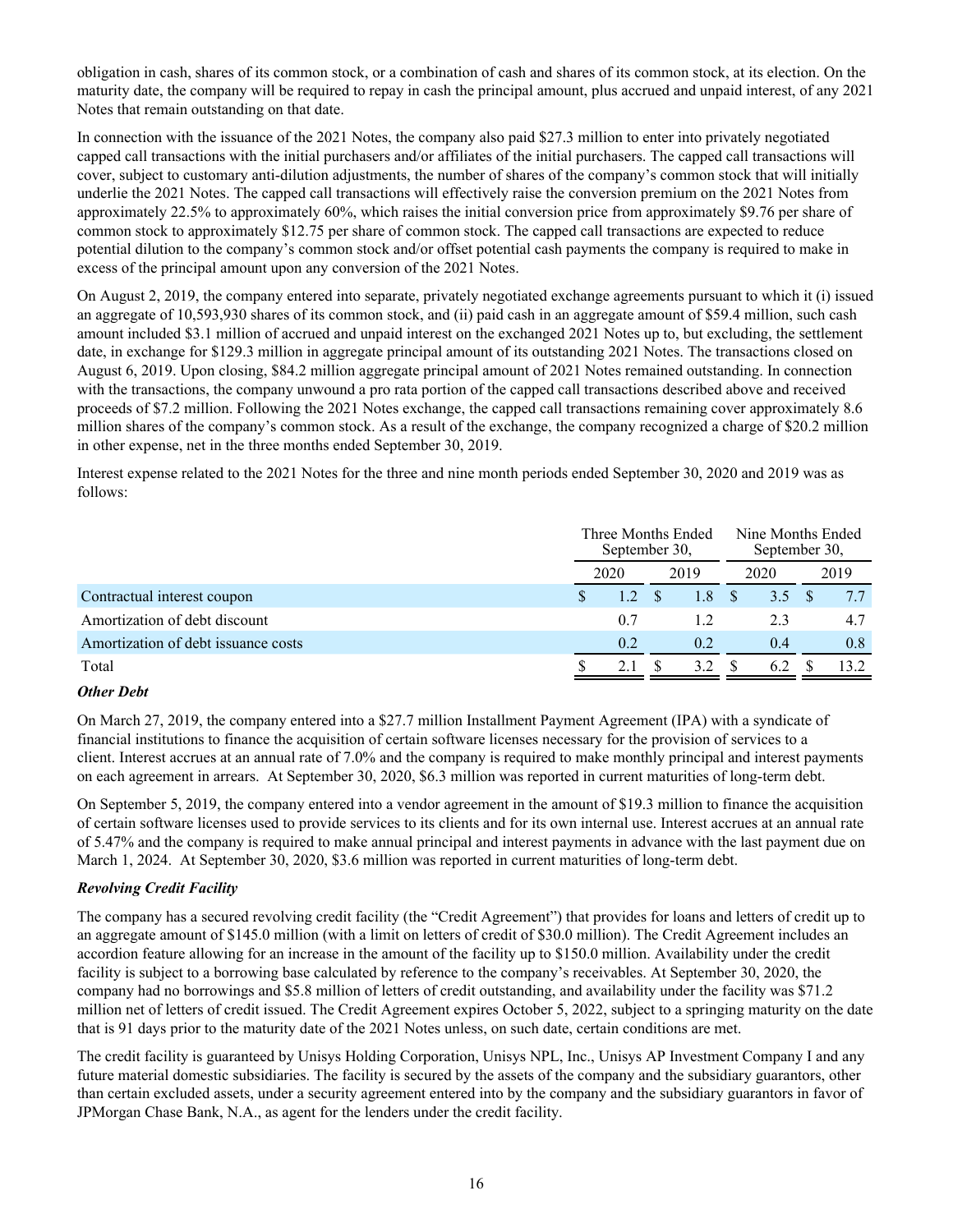The company is required to maintain a minimum fixed charge coverage ratio if the availability under the credit facility falls below the greater of 10% of the lenders' commitments under the facility and \$15.0 million.

The Credit Agreement contains customary representations and warranties, including that there has been no material adverse change in the company's business, properties, operations or financial condition. The Credit Agreement includes limitations on the ability of the company and its subsidiaries to, among other things, incur other debt or liens, dispose of assets and make acquisitions, loans and investments, repurchase its equity, and prepay other debt. Events of default include non-payment, failure to comply with covenants, materially incorrect representations and warranties, change of control and default under other debt aggregating at least \$50.0 million.

At September 30, 2020, the company has met all covenants and conditions under its various lending and funding agreements. The company expects to continue to meet these covenants and conditions.

# **Note 14 - Litigation and Contingencies**

There are various lawsuits, claims, investigations and proceedings that have been brought or asserted against the company, which arise in the ordinary course of business, including actions with respect to commercial and government contracts, labor and employment, employee benefits, environmental matters, intellectual property and non-income tax matters. The company records a provision for these matters when it is both probable that a liability has been incurred and the amount of the loss can be reasonably estimated. Any provisions are reviewed at least quarterly and are adjusted to reflect the impact and status of settlements, rulings, advice of counsel and other information and events pertinent to a particular matter.

The company believes that it has valid defenses with respect to legal matters pending against it. Based on its experience, the company also believes that the damage amounts claimed in the lawsuits disclosed below are not a meaningful indicator of the company's potential liability. Litigation is inherently unpredictable, however, and it is possible that the company's results of operations or cash flow could be materially affected in any particular period by the resolution of one or more of the legal matters pending against it.

The company's Brazilian operations, along with those of many other companies doing business in Brazil, are involved in various litigation matters, including numerous governmental assessments related to indirect and other taxes, as well as disputes associated with former employees and contract labor. The tax-related matters pertain to value-added taxes, customs, duties, sales and other non-income-related tax exposures. The labor-related matters include claims related to compensation. The company believes that appropriate accruals have been established for such matters based on information currently available. At September 30, 2020, excluding those matters that have been assessed by management as being remote as to the likelihood of ultimately resulting in a loss, the amount related to unreserved tax-related matters, inclusive of any related interest, is estimated to be up to approximately \$75 million.

On June 26, 2014, the State of Louisiana filed a Petition for Damages against, among other defendants, the company and Molina Information Systems, LLC, in the Parish of East Baton Rouge, 19th Judicial District. The State alleged that between 1989 and 2012 the defendants, each acting successively as the State's Medicaid fiscal intermediary, utilized an incorrect reimbursement formula for the payment of pharmaceutical claims causing the State to pay excessive amounts for prescription drugs. The State contends it has incurred damages of approximately \$48 million for the period July 1, 1989 through September 4, 2012, plus interest. The company believes that it has valid defenses to Louisiana's claims and is asserting them in the pending litigation.

With respect to the specific legal proceedings and claims described above, except as otherwise noted, either (i) the amount or range of possible losses in excess of amounts accrued, if any, is not reasonably estimable or (ii) the company believes that the amount or range of possible losses in excess of amounts accrued that are estimable would not be material.

Litigation is inherently unpredictable and unfavorable resolutions could occur. Accordingly, it is possible that an adverse outcome from such matters could exceed the amounts accrued in an amount that could be material to the company's financial condition, results of operations and cash flows in any particular reporting period.

Notwithstanding that the ultimate results of the lawsuits, claims, investigations and proceedings that have been brought or asserted against the company are not currently determinable, the company believes that at September 30, 2020, it has adequate provisions for any such matters.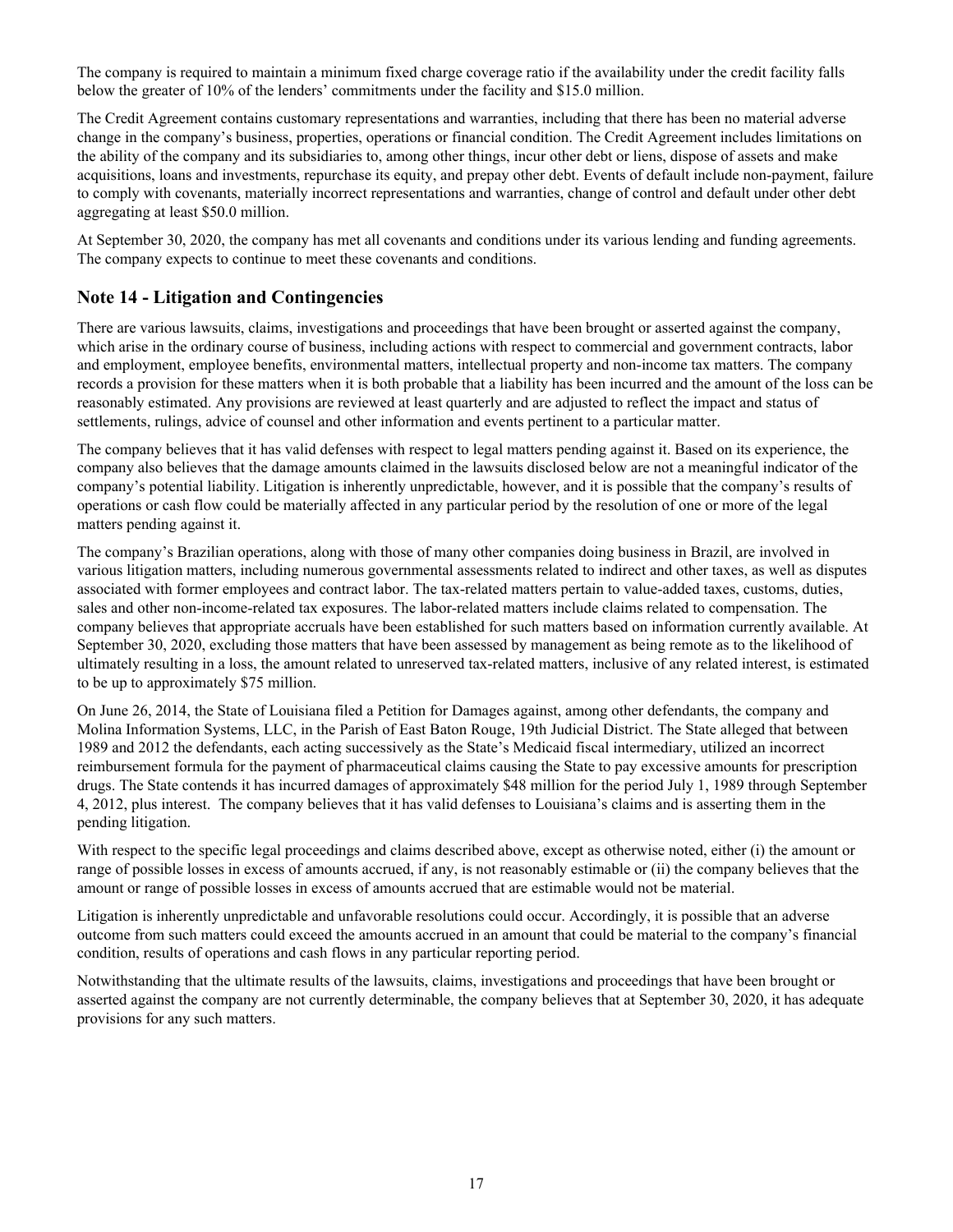# **Note 15 - Accumulated Other Comprehensive Loss**

Accumulated other comprehensive loss as of September 30, 2020 is as follows:

|                                                                  |   | Total          | Translation<br>Adjustments | Postretirement<br>Plans |
|------------------------------------------------------------------|---|----------------|----------------------------|-------------------------|
| Balance at December 31, 2019                                     | S | $(4,088.6)$ \$ | $(872.9)$ \$               | (3,215.7)               |
| Other comprehensive income (loss) before reclassifications       |   | (8.2)          | (18.7)                     | 10.5                    |
| Amounts reclassified from accumulated other comprehensive income |   | 106.5          | (17.8)                     | 124.3                   |
| Current period other comprehensive income                        |   | 98.3           | (36.5)                     | 134.8                   |
| Balance at September 30, 2020                                    |   | (3,990.3)      | $(909.4)$ \$               | (3,080.9)               |

Amounts reclassified out of accumulated other comprehensive loss for the three and nine months ended September 30, 2020 and 2019 are as follows:

|                                                                                                | Three Months Ended<br>September 30. |                  |  |       |              |             | Nine Months Ended<br>September 30. |       |  |
|------------------------------------------------------------------------------------------------|-------------------------------------|------------------|--|-------|--------------|-------------|------------------------------------|-------|--|
|                                                                                                |                                     | 2020             |  | 2019  |              | 2020        |                                    | 2019  |  |
| Translation Adjustments:                                                                       |                                     |                  |  |       |              |             |                                    |       |  |
| Adjustment for substantial completion of liquidation of foreign<br>subsidiaries <sup>(i)</sup> | \$                                  | 0.6 <sup>°</sup> |  |       | <sup>S</sup> | $(17.8)$ \$ |                                    |       |  |
| Postretirement Plans <sup>(ii)</sup> :                                                         |                                     |                  |  |       |              |             |                                    |       |  |
| Amortization of prior service cost                                                             |                                     | (1.5)            |  | (1.4) |              | (4.4)       |                                    | (4.4) |  |
| Amortization of actuarial losses                                                               |                                     | 44.5             |  | 37.6  |              | 132.8       |                                    | 112.3 |  |
| Total before tax                                                                               |                                     | 43.6             |  | 36.2  |              | 110.6       |                                    | 107.9 |  |
| Income tax benefit                                                                             |                                     | (1.4)            |  | (1.0) |              | (4.1)       |                                    | (3.0) |  |
| Total reclassifications for the period                                                         |                                     | 42.2             |  | 35.2  | \$.          | 106.5       |                                    | 104.9 |  |

<sup>(i)</sup> Reported in other expense, net in the consolidated statements of income (loss).

 $(iii)$ These items are included in net periodic postretirement cost (see Note 5).

## **Note 16 - Supplemental Cash Flow Information**

|                                  |  |      | Nine Months Ended<br>September 30, |  |      |  |  |
|----------------------------------|--|------|------------------------------------|--|------|--|--|
|                                  |  | 2020 |                                    |  | 2019 |  |  |
| Cash paid during the period for: |  |      |                                    |  |      |  |  |
| Income taxes, net of refunds     |  | S.   | $14.8 \quad S$                     |  | 44.7 |  |  |
| Interest                         |  | \$.  | 319                                |  | 36.3 |  |  |

The following table provides a reconciliation of cash and cash equivalents and restricted cash reported within the consolidated balance sheets to the total of the amounts shown in the consolidated statements of cash flows.

|                                                                                                        | September 30,<br>2020 | December 31,<br>2019 |       |  |  |
|--------------------------------------------------------------------------------------------------------|-----------------------|----------------------|-------|--|--|
| Cash and cash equivalents                                                                              | 774 Q                 |                      | 538.8 |  |  |
| Restricted cash                                                                                        | 10 1                  |                      | 130   |  |  |
| Total cash, cash equivalents and restricted cash shown in the consolidated statements of cash<br>flows | 784.1                 |                      | 551.8 |  |  |

Cash and cash equivalents subject to contractual restrictions and not readily available are classified as restricted cash. Restricted cash includes cash the company is contractually obligated to maintain in accordance with the terms of its U.K. business process outsourcing joint venture agreement and other cash that is restricted from withdrawal.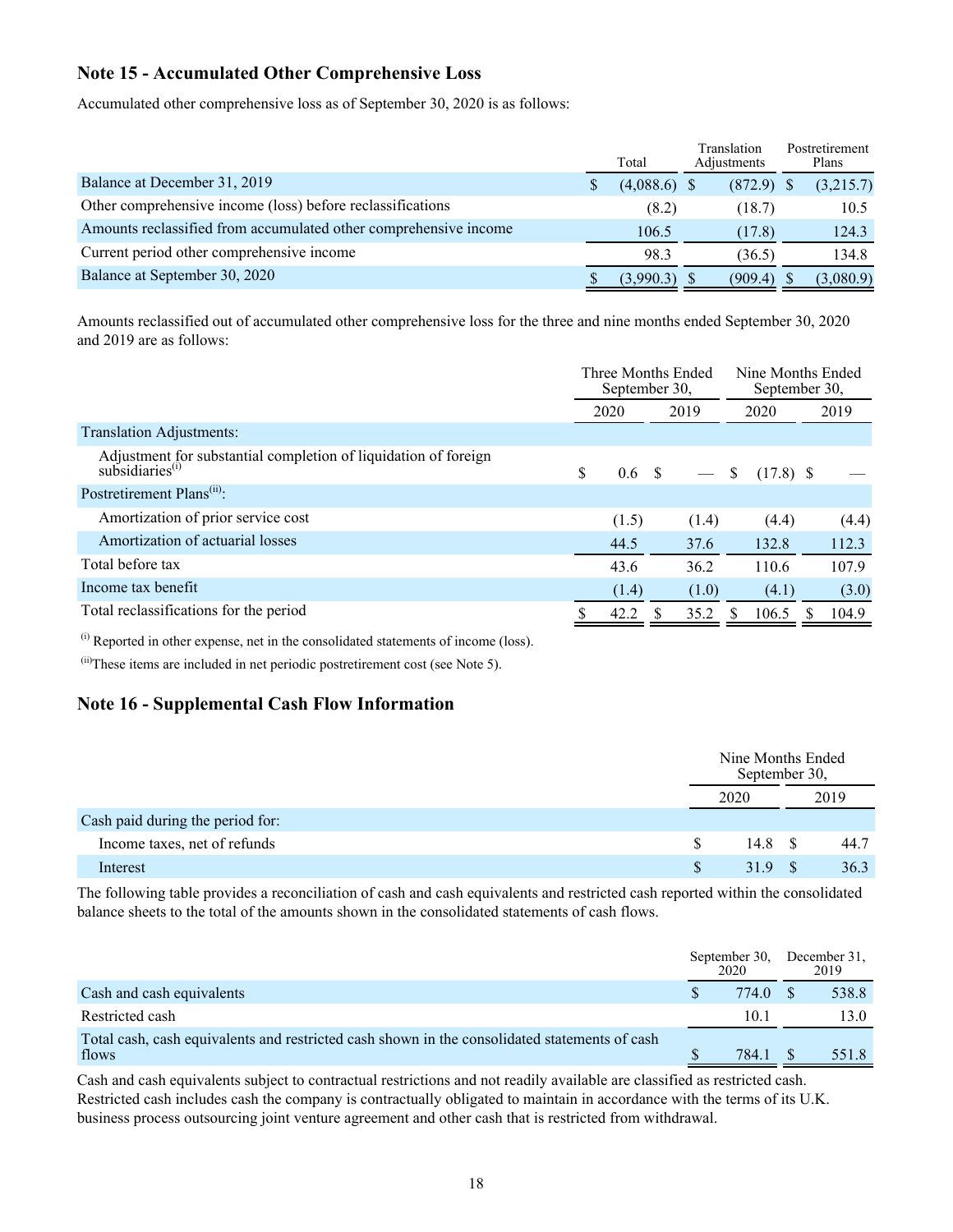# **Note 17 - Segment Information**

The company has two business segments: Services and Technology. Revenue classifications within the Services and Technology segments are as follows:

- Cloud  $\&$  infrastructure services. This represents revenue from helping clients apply cloud and as-a-service delivery models to capitalize on business opportunities, make their end users more productive and manage and secure their IT infrastructure and operations more economically.
- Application services. This represents revenue from helping clients transform their business processes by developing and managing new leading-edge applications for select industries, offering advanced data analytics and modernizing existing enterprise applications.
- Business process outsourcing (BPO) services. This represents revenue from the management of critical processes and functions for clients in target industries, helping them improve performance and reduce costs.
- Technology. This represents revenue from designing and developing software and offering hardware and other related products to help clients improve security and flexibility, reduce costs and improve the efficiency of their data-center environments.

The accounting policies of each business segment are the same as those followed by the company as a whole. Intersegment sales and transfers are priced as if the sales or transfers were to third parties. Accordingly, the Technology segment records intersegment revenue and manufacturing profit on hardware and software shipments to customers under Services contracts. The Services segment, in turn, records customer revenue and marketing profits on such shipments of company hardware and software to customers. The Services segment also includes the sale of hardware and software products sourced from third parties that are sold to customers through the company's Services channels. In the company's consolidated statements of income, the manufacturing costs of products sourced from the Technology segment and sold to Services customers are reported in cost of revenue for Services.

Also included in the Technology segment's sales and operating profit are sales of hardware and software sold to the Services segment for internal use in Services engagements. The amount of such profit included in operating income of the Technology segment for the three months ended September 30, 2020 and 2019 was \$5.3 million and zero, respectively. The amount for the nine months ended September 30, 2020 and 2019 was \$5.3 million and \$0.2 million, respectively. The sales and profit on these transactions are eliminated in Corporate.

The company evaluates business segment performance based on operating income exclusive of the service cost component of postretirement income or expense, restructuring charges and unusual and nonrecurring items, which are included in Corporate. All other corporate and centrally incurred costs are allocated to the business segments based principally on revenue, employees, square footage or usage.

A summary of the company's operations by business segment for the three and nine month periods ended September 30, 2020 and 2019 is presented below: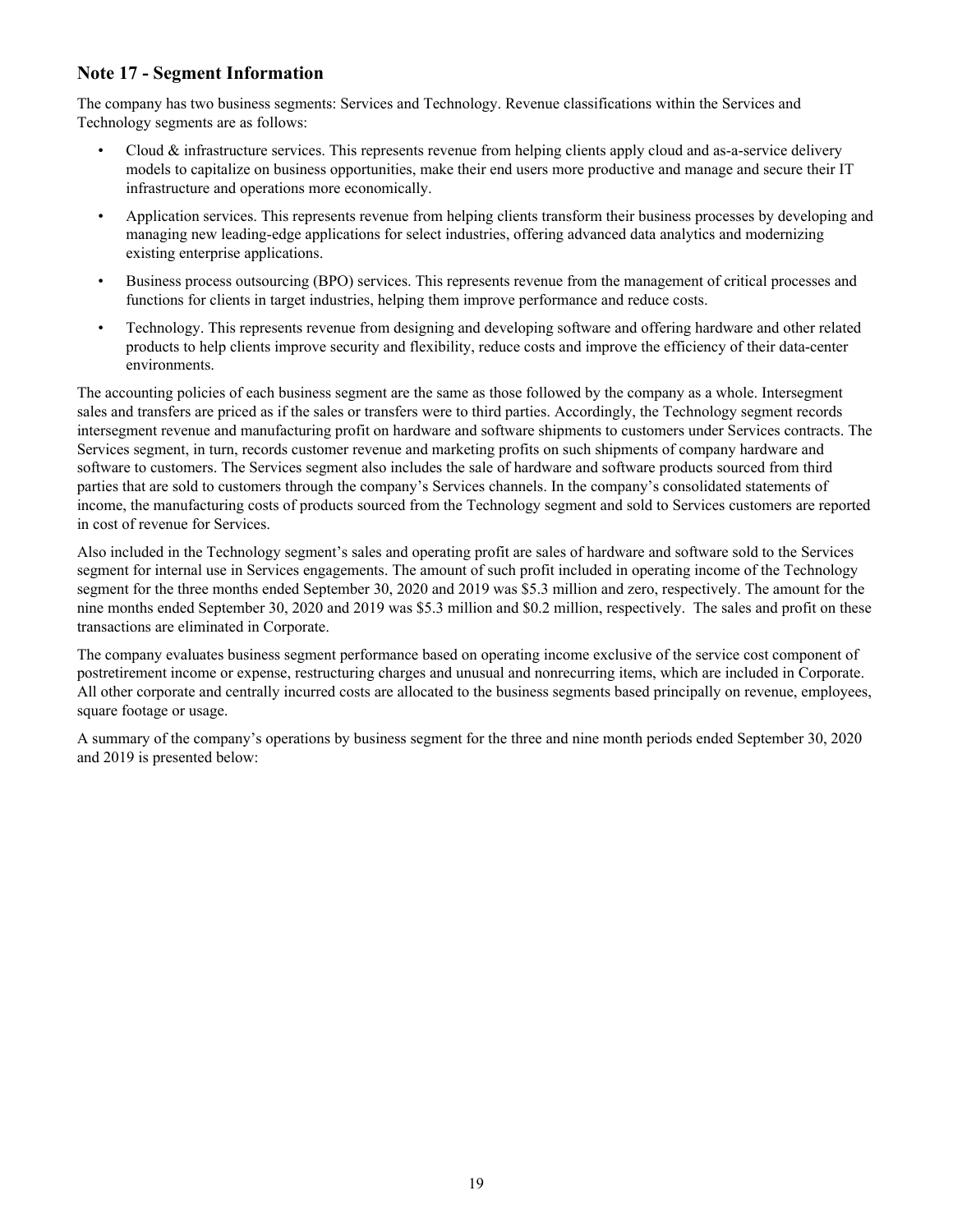|                                       |               | Total   | Corporate     |             |            | Services            | Technology                |       |  |
|---------------------------------------|---------------|---------|---------------|-------------|------------|---------------------|---------------------------|-------|--|
| Three Months Ended September 30, 2020 |               |         |               |             |            |                     |                           |       |  |
| Customer revenue                      | $\mathsf{\$}$ | 495.2   | \$            |             | \$         | 426.0               | $\mathbf{\$}$             | 69.2  |  |
| Intersegment                          |               |         |               | (6.0)       |            |                     |                           | 6.0   |  |
| Total revenue                         | \$            | 495.2   | \$            | (6.0)       | $\sqrt{S}$ | 426.0               | $\mathcal{S}$             | 75.2  |  |
| Operating income (loss)               | \$            | 27.7    | \$            | $(17.9)$ \$ |            | 20.7                | \$                        | 24.9  |  |
|                                       |               |         |               |             |            |                     |                           |       |  |
| Three Months Ended September 30, 2019 |               |         |               |             |            |                     |                           |       |  |
| Customer revenue                      | \$            | 552.1   | \$            |             | \$         | 478.8               | $\mathbf{\$}$             | 73.3  |  |
| Intersegment                          |               |         |               | (2.3)       |            |                     |                           | 2.3   |  |
| Total revenue                         | \$            | 552.1   | \$            | $(2.3)$ \$  |            | 478.8               | $\mathcal{S}$             | 75.6  |  |
| Operating income (loss)               |               | 49.4    |               | $(0.1)$ \$  |            | 17.7                | $\mathcal{S}$             | 31.8  |  |
|                                       |               |         |               |             |            |                     |                           |       |  |
| Nine Months Ended September 30, 2020  |               |         |               |             |            |                     |                           |       |  |
| Customer revenue                      | $\mathbb{S}$  | 1,449.4 | $\mathbb{S}$  |             |            | \$1,247.9           | <sup>\$</sup>             | 201.5 |  |
| Intersegment                          |               |         |               | (10.9)      |            |                     |                           | 10.9  |  |
| Total revenue                         | S.            | 1,449.4 | $\mathcal{S}$ |             |            | $(10.9)$ \$ 1,247.9 | <sup>S</sup>              | 212.4 |  |
| Operating income (loss)               | \$            | 39.3    | S.            | $(33.9)$ \$ |            | 5.1                 | \$                        | 68.1  |  |
|                                       |               |         |               |             |            |                     |                           |       |  |
| Nine Months Ended September 30, 2019  |               |         |               |             |            |                     |                           |       |  |
| Customer revenue                      | $\mathbb{S}$  | 1,676.0 | \$            |             |            | \$1,433.8           | $\mathcal{S}$             | 242.2 |  |
| Intersegment                          |               |         |               | (6.8)       |            |                     |                           | 6.8   |  |
| Total revenue                         | \$            | 1,676.0 | $\sqrt{\ }$   | (6.8)       |            | \$1,433.8           | $\boldsymbol{\mathsf{S}}$ | 249.0 |  |
| Operating income (loss)               | \$            | 127.6   | \$            | (9.1)       | \$         | 25.3                | \$                        | 111.4 |  |

Presented below is a reconciliation of total business segment operating income (loss) to consolidated loss from continuing operations before income taxes:

|                                                           | Three Months Ended<br>September 30, |        |  |        |      | Nine Months Ended<br>September 30, |         |
|-----------------------------------------------------------|-------------------------------------|--------|--|--------|------|------------------------------------|---------|
|                                                           | 2020                                |        |  | 2019   | 2020 |                                    | 2019    |
| Total segment operating income                            |                                     | 45.6   |  | 49.5   |      | 73.2                               | 136.7   |
| Interest expense                                          |                                     | (2.4)  |  | (15.2) |      | (20.9)                             | (46.9)  |
| Other expense, net                                        |                                     | (32.5) |  | (49.2) |      | (134.3)                            | (108.5) |
| Cost-reduction charges                                    |                                     | (13.8) |  | (0.2)  |      | (30.8)                             | (5.4)   |
| Corporate and eliminations                                |                                     | (4.1)  |  | 0.1    |      | (3.1)                              | (3.7)   |
| Total loss from continuing operations before income taxes |                                     | (7.2)  |  | (15.0) |      | (115.9)                            | (27.8)  |

Customer revenue by classes of similar products or services, by segment, is presented below:

|                                       |     | Three Months Ended<br>September 30, |      |       |  | September 30, |    | Nine Months Ended |  |
|---------------------------------------|-----|-------------------------------------|------|-------|--|---------------|----|-------------------|--|
|                                       |     | 2020                                | 2019 |       |  | 2020          |    | 2019              |  |
| Services                              |     |                                     |      |       |  |               |    |                   |  |
| Cloud & infrastructure services       | \$  | 294.1                               |      | 325.4 |  | 865.0         | S. | 967.6             |  |
| Application services                  |     | 91.1                                |      | 93.5  |  | 258.6         |    | 279.1             |  |
| Business process outsourcing services |     | 40.8                                |      | 59.9  |  | 124.3         |    | 187.1             |  |
|                                       |     | 426.0                               |      | 478.8 |  | 1,247.9       |    | 1,433.8           |  |
| Technology                            |     | 69.2                                |      | 73.3  |  | 201.5         |    | 242.2             |  |
| Total                                 | \$. | 495.2                               |      | 552.1 |  | \$1,449.4     |    | \$1,676.0         |  |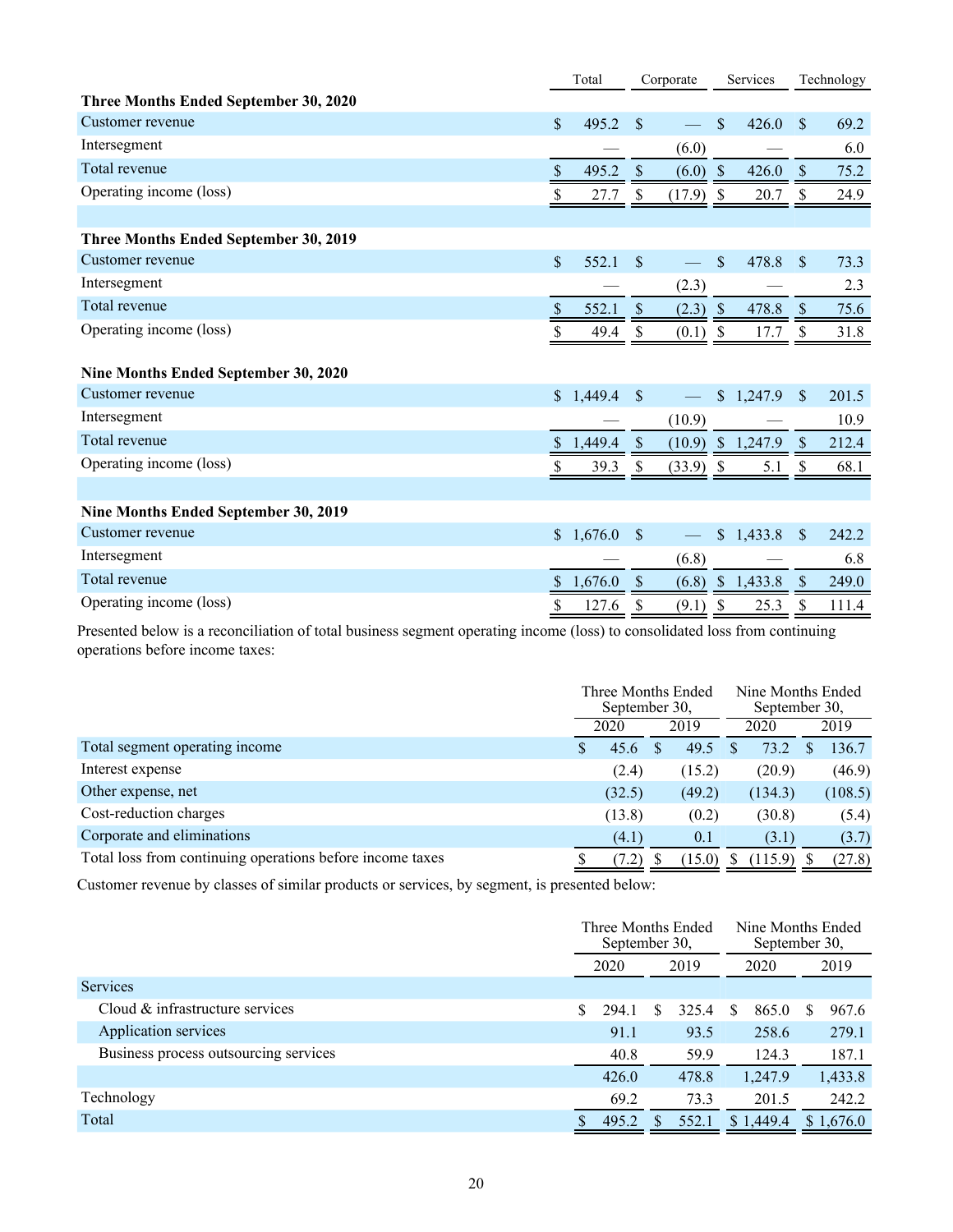<span id="page-21-0"></span>Geographic information about the company's revenue, which is principally based on location of the selling organization, is presented below:

|                      | Three Months Ended<br>September 30. |       |      |       |               | September 30, | Nine Months Ended |           |
|----------------------|-------------------------------------|-------|------|-------|---------------|---------------|-------------------|-----------|
|                      | 2020                                |       | 2019 |       | 2020          |               |                   | 2019      |
| <b>United States</b> |                                     | 193.6 |      | 213.4 | $\mathcal{S}$ | 584.0         | S.                | 613.3     |
| United Kingdom       |                                     | 58.6  |      | 72.4  |               | 176.9         |                   | 272.0     |
| Other foreign        |                                     | 243.0 |      | 266.3 |               | 688.5         |                   | 790.7     |
| Total                |                                     | 495.2 |      | 552.1 |               | \$1,449.4     |                   | \$1,676.0 |

## **Note 18 - Remaining Performance Obligations**

Remaining performance obligations represent the transaction price of firm orders for which work has not been performed and excludes (1) contracts with an original expected length of one year or less and (2) contracts for which the company recognizes revenue at the amount to which it has the right to invoice for services performed. At September 30, 2020, the company had approximately \$0.8 billion of remaining performance obligations of which approximately 13% is estimated to be recognized as revenue by the end of 2020 and an additional 37% by the end of 2021.

## **Note 19 - Subsequent Events**

On October 22, 2020, the company announced the pricing of \$485.0 million aggregate principal amount of Senior Secured Notes due 2027 (the notes) through a private offering. The offering of the notes is expected to close on October 29, 2020, subject to customary closing conditions. The notes will be priced at par and will bear interest at a rate of 6.875% per year until maturity, payable semiannually in arrears on May 1 and November 1 of each year, beginning on May 1, 2021. The company intends to use all of the net proceeds from the offering of the notes to fund a portion of its underfunded U.S. pension liability.

In addition, the company has received commitments from lenders, subject to customary conditions, to amend and restate its ABL Credit Facility (the Amendment and Restatement). The Amendment and Restatement will maintain the ABL Credit Facility at \$145 million, with an accordion provision allowing for an increase to \$175 million, and will extend the maturity from October 2022 to October 2025 and modify certain other terms and covenants, to be mutually agreed between the company, the lenders party thereto and JPMorgan Chase Bank, N.A., as administrative agent thereunder. There is no assurance that the company will be successful in entering into the Amendment and Restatement or that the Amendment and Restatement will be completed on the terms set forth in such commitments.

# **Item 2. Management's Discussion and Analysis of Financial Condition and Results of Operations**

This discussion and analysis of the company's financial condition and results of operations should be read in conjunction with the consolidated financial statements and the related notes included elsewhere in this quarterly report. In this discussion and analysis of the company's financial condition and results of operations, the company has included information that may constitute "forward-looking" statements, as defined in the Private Securities Litigation Reform Act of 1995. Forward-looking statements provide current expectations of future events and include any statement that does not directly relate to any historical or current fact. Words such as "anticipates," "believes," "expects," "intends," "plans," "projects" and similar expressions may identify such forward-looking statements. All forward-looking statements rely on assumptions and are subject to risks, uncertainties and other factors that could cause the company's actual results to differ materially from expectations. Factors that could affect future results include, but are not limited to, those discussed under "Risk Factors" in Part II, Item 1A. Any forwardlooking statement speaks only as of the date on which that statement is made. The company assumes no obligation to update any forward-looking statement to reflect events or circumstances that occur after the date on which the statement is made.

### **Overview**

On March 11, 2020, the World Health Organization declared the outbreak of COVID-19 as a pandemic, which continues to impact the U.S. and the world. The impact from the rapidly changing market and economic conditions due to the COVID-19 outbreak is uncertain, disrupting the business of our customers and partners, and has impacted our business and consolidated results of operations and could impact our financial condition in the future. For the three months ended September 30, 2020, revenue declined by 10.3% from the prior-year quarter. The decline was largely due to expected declines in the company's U.K. check-processing joint venture; impacts of COVID-19, including declines in field services, travel and entertainment and volume-based BPO contracts. The company is unable to accurately predict the full extent of the impact that COVID-19 will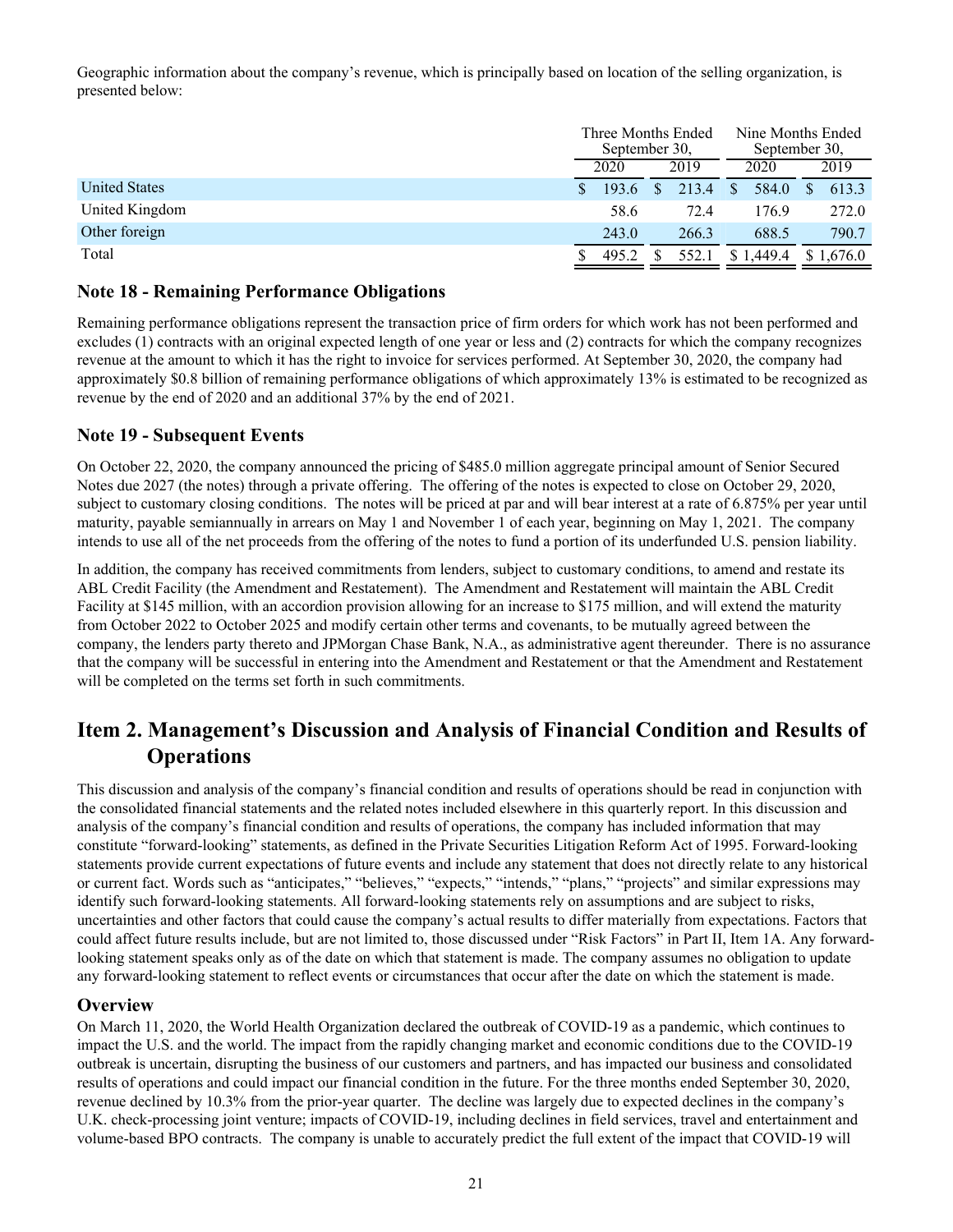have due to numerous uncertainties, including the severity of the disease, the duration of the outbreak, actions that may be taken by governmental authorities, the impact to the business of our customers and partners and other factors identified in Part II, Item 1A "Risk Factors" in this Form 10-Q. The company has taken steps to minimize the impact of COVID-19 on its business such as temporary salary reductions for the senior leadership team, reduction of third-party spend such as contractors, redeploying its workforce based on shifting needs of the business, limiting travel and unnecessary expenses and reducing discretionary capital expenditures where possible. The company will continue to evaluate the nature and extent of the impact to its business, consolidated results of operations, and financial condition.

On March 13, 2020, the company completed the sale of its U.S. Federal business to Science Applications International Corporation for a cash purchase price of \$1.2 billion. Beginning January 1, 2020, the historical results of the company's U.S. Federal business have been reflected in the company's consolidated financial statements as discontinued operations. Priorperiods financial statements have been reclassified to reflect the company's U.S. Federal business as discontinued operations. Depreciation, amortization, capital expenditures, and significant non-cash operating and investing activities related to the U.S. Federal business were immaterial for all periods.

As part of the company's cost reduction program, the company is closing and has closed certain international subsidiaries. This creates non-cash currency translation adjustment write-offs. In connection with this, the company expects to record a one-time non-cash charge of approximately \$20.0 million in the fourth quarter of this year. In addition, in the fourth quarter of 2020, the company expects to take a charge of approximately \$5 to \$10 million associated with reassessing its real estate portfolio.

On April 15, 2020, the company redeemed all \$440.0 million in aggregate principal amount of its outstanding 10.750% Senior Secured Notes due 2022 (the Notes) for a redemption price equal to 105.375% of the aggregate principal amount of the Notes to be redeemed plus accrued, but unpaid interest, to, but not including, the redemption date. The redemption price paid was \$487.3 million and is made up of the following: \$440.0 million principal amount due, \$23.65 million call premium and \$23.65 million of accrued interest through April 14, 2020. In the second quarter of 2020, the company recorded a loss on debt extinguishment in other expense, net of \$28.5 million consisting of the premium of \$23.65 million and write off of \$4.8 million of unamortized discount and fees related to the issuance of the Notes.

As of September 30, 2020, the company had contributed \$315.1 million to its U.S. qualified pension plans. During the fourth quarter, the company expects to contribute an additional \$478.0 million for an aggregate in 2020 of approximately \$793.1 million to its U.S. qualified defined benefit pension plans. These contributions are expected to be applied toward the company's required minimum contributions to these plans in 2020, 2021 and 2022.

During the three months ended September 30, 2020, the company recognized cost-reduction charges and other costs of \$13.2 million. The charges (credits) related to work-force reductions were \$0.7 million, principally related to severance costs, and were comprised of: (a) a charge of \$2.7 million and (b) a credit of \$(2.0) million for changes in estimates. In addition, the company recorded a credit of \$(0.6) million for net foreign currency gains related to exiting foreign countries, a charge of \$7.5 million for asset impairments and \$5.6 million of other expenses. The charges (credits) were recorded in the following statement of income classifications: cost of revenue - services, \$2.9 million; selling, general and administrative expenses, \$10.8 million; research and development expenses, \$0.1 million; and other expense, net, \$(0.6) million.

During the three months ended September 30, 2019, the company recognized cost-reduction charges and other costs of \$0.2 million. Charges (credits) were comprised of \$0.7 million for lease abandonment costs and \$(0.5) million for changes in estimates principally related to work-force reductions. The charges (credits) were recorded in the following statement of income classifications: cost of revenue - services, \$(1.9) million and selling, general and administrative expenses, \$2.1 million.

During the nine months ended September 30, 2020, the company recognized cost-reduction charges and other costs of \$48.6 million. The charges related to work-force reductions were \$6.2 million, principally related to severance costs, and were comprised of: (a) a charge of \$14.0 million and (b) a credit of \$(7.8) million for changes in estimates. In addition, the company recorded charges of \$17.8 million for net foreign currency losses related to exiting foreign countries, \$19.0 million for asset impairments and \$5.6 million of other expenses. The charges were recorded in the following statement of income classifications: cost of revenue - services, \$15.7 million; selling, general and administrative expenses, \$14.8 million; research and development expenses, \$0.3 million; and other expense, net, \$17.8 million.

During the nine months ended September 30, 2019, the company recognized cost-reduction charges and other costs of \$5.4 million. Charges were comprised of \$5.0 million for lease abandonment costs and asset write-offs and \$0.4 million for changes in estimates principally related to work-force reductions. The charges were recorded in the following statement of income classifications: cost of revenue - services, \$(6.6) million; selling, general and administrative expenses, \$10.7 million; and research and development expenses, \$1.3 million.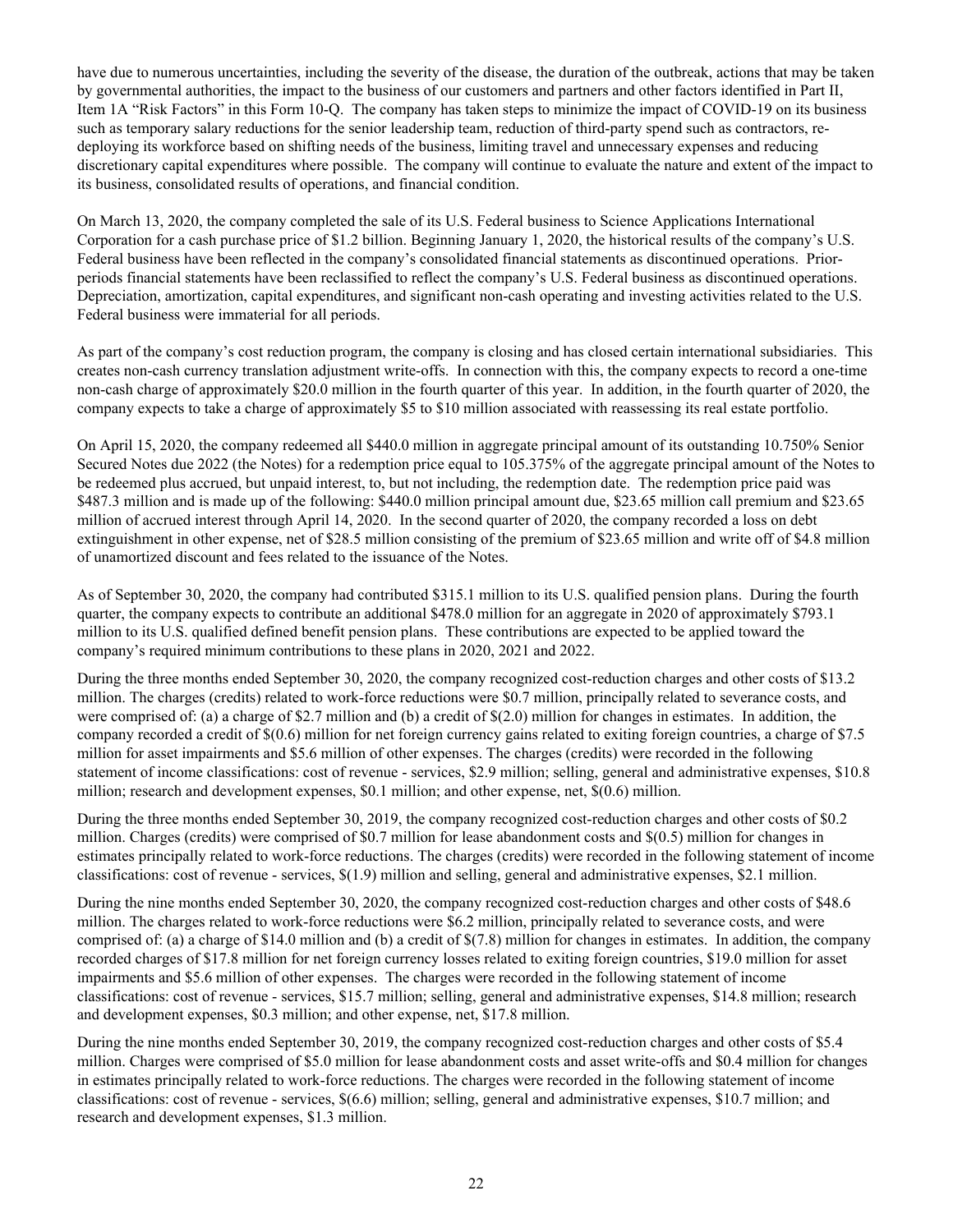# **Results of operations**

### *Company results*

### *Three months ended September 30, 2020 compared with the three months ended September 30, 2019*

Revenue for the quarter ended September 30, 2020 was \$495.2 million compared with \$552.1 million for the third quarter of 2019, a decrease of 10.3% from the prior year. Foreign currency fluctuations had a negligible impact on revenue in the current period compared with the year-ago period.

Services revenue decreased 11.0% and Technology revenue decreased 5.6% in the current quarter compared with the year-ago period. U.S. revenue decreased 9.3% in the third quarter compared with the prior-year quarter. International revenue decreased 11.0% in the current quarter compared with the prior-year period due to decreases in all regions. Foreign currency had a 2 percentage-point negative impact on international revenue in the three months ended September 30, 2020 compared with the three months ended September 30, 2019. The declines in revenue were largely due to expected declines in the company's U.K. check-processing joint venture; impacts of COVID-19, including declines in field services, travel and entertainment and volume-based BPO contracts.

Total gross profit margin was 24.2% in the three months ended September 30, 2020 compared with 25.4% in the three months ended September 30, 2019.

Selling, general and administrative expense in the three months ended September 30, 2020 was \$85.5 million (17.3% of revenue) compared with \$84.7 million (15.3% of revenue) in the year-ago period.

Research and development (R&D) expense in the third quarter of 2020 was \$6.7 million compared with \$5.9 million in the third quarter of 2019.

For the third quarter of 2020, the company reported an operating profit of \$27.7 million compared with an operating profit of \$49.4 million in the third quarter of 2019. The decline was principally due to higher cost-reduction charges in the current period compared with the prior-year period.

Interest expense for the three months ended September 30, 2020 was \$2.4 million compared with \$15.2 million for the three months ended September 30, 2019. The decline from the prior-year quarter was principally due to the redemption of the company's Senior Secured Notes on April 14, 2020 as well as the convertible notes exchange in 2019.

Other expense, net was expense of \$32.5 million in the third quarter of 2020 compared with expense of \$49.2 million in the third quarter of 2019. Other expense, net for the three months ended September 30, 2020 includes postretirement expense of \$23.5 million, \$7.5 million for environmental matters and other of \$1.5 million. Other expense, net for the three months ended September 30, 2019 includes postretirement expense of \$23.5 million, a loss on debt exchange of \$20.2 million, and other of \$5.5 million.

The loss from continuing operations before income taxes for the three months ended September 30, 2020 was \$7.2 million compared with a loss of \$15.0 million for the three months ended September 30, 2019. The decline was principally due to the items discussed above.

The provision for income taxes was \$6.1 million in the current quarter compared with \$10.4 million in the year-ago period. In March 2020, the U.K. published a budget proposal that would eliminate the previously enacted income tax rate reduction to 17%, scheduled to become effective April 1, 2020 therefore maintaining the current rate of 19%. The proposal was enacted on July 22, 2020 and resulted in a deferred tax benefit of approximately \$5.5 million in the third quarter of 2020. In addition in the current quarter, the company recognized \$3.5 million of tax expense related to a non-U.S. tax case.

The company evaluates quarterly the realizability of its deferred tax assets by assessing its valuation allowance and by adjusting the amount of such allowance, if necessary. The company records a tax provision or benefit for those international subsidiaries that do not have a full valuation allowance against their net deferred tax assets. Any profit or loss recorded for the company's U.S. operations will have no provision or benefit associated with it due to the company's valuation allowance, except with respect to withholding taxes not creditable against future taxable income. As a result, the company's provision or benefit for taxes may vary significantly quarter to quarter depending on the geographic distribution of income.

Net loss from continuing operations attributable to Unisys Corporation for the three months ended September 30, 2020 was \$13.3 million, or a loss of \$0.21 per diluted share, compared with a loss of \$29.2 million, or \$0.50 per diluted share, for the three months ended September 30, 2019.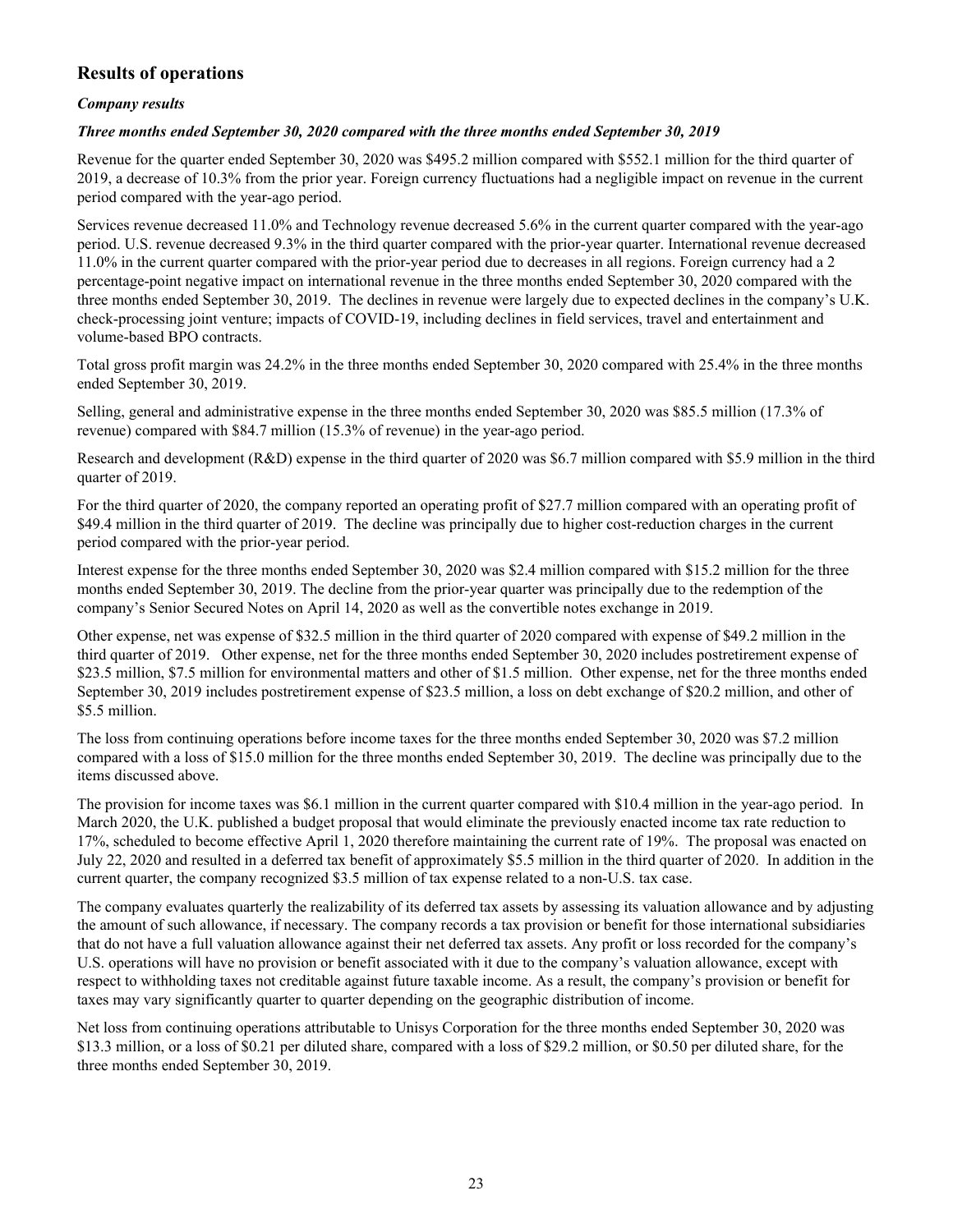### *Nine months ended September 30, 2020 compared with the nine months ended September 30, 2019*

Revenue for the nine months ended September 30, 2020 was \$1,449.4 million compared with \$1,676.0 millions for the nine months of 2019, a decrease of 13.5% from the prior year. Foreign currency fluctuations had a 2 percentage-point negative impact on revenue in the current period compared with the year-ago period.

Services revenue decreased 13.0% and Technology revenue decreased 16.8% for the nine months ended September 30, 2020 compared with the year-ago period. U.S. revenue decreased 4.8% in the current period compared with the year-ago period. International revenue decreased 18.6% in the current period compared with the prior-year period due to decreases in all regions. Foreign currency had a 3 percentage-point negative impact on international revenue in the nine months ended September 30, 2020 compared with the nine months ended September 30, 2019. The declines in revenue were largely due to expected declines in the company's U.K. check-processing joint venture; impacts of COVID-19, including declines in field services, travel and entertainment and volume-based BPO contracts; as well as the timing of technology contract renewals.

Total gross profit margin was 21.2% in the nine months ended September 30, 2020 compared with 24.9% in the nine months ended September 30, 2019.

Selling, general and administrative expense in the nine months ended September 30, 2020 was \$252.5 million (17.4% of revenue) compared with \$268.0 million (16.0% of revenue) in the year-ago period.

Research and development (R&D) expense for the nine months ended September 30, 2020 was \$16.1 million compared with \$22.1 million for the nine months ended September 30, 2019.

For the nine months ended September 30, 2020, the company reported an operating profit of \$39.3 million compared with an operating profit of \$127.6 million for the nine months ended September 30, 2019. The decline was principally due to the flowthrough effect of lower Technology revenue, due to the timing of technology contract renewals, on a relatively fixed base of software development and support costs, as well as higher cost reduction charges in the current period compared with the prioryear period.

Interest expense for the nine months ended September 30, 2020 was \$20.9 million compared with \$46.9 million for the nine months ended September 30, 2019. The decline from the prior-year period was principally due to the redemption of the company's Senior Secured Notes on April 14, 2020 as well as the convertible notes exchange in 2019.

Other expense, net was expense of \$134.3 million for the nine months ended September 30, 2020 compared with expense of \$108.5 million for the nine months ended September 30, 2019. Other expense, net for the nine months ended September 30, 2020 includes postretirement expense of \$70.3 million, \$15.8 million related to environmental matters, a loss on debt extinguishment of \$28.5 million, \$17.8 million for the write off of accumulated translation losses related to subsidiaries that were substantially liquidated during the period and other of \$1.9 million. Other expense, net for the nine months ended September 30, 2019 includes postretirement expense of \$69.0 million, a loss on debt exchange of \$20.2 million, foreign exchange losses of \$6.3 million, \$10.3 million for environmental matters and \$2.7 million for other expenses.

The loss from continuing operations before income taxes for the nine months ended September 30, 2020 was \$115.9 million compared with a loss of \$27.8 million for the nine months ended September 30, 2019. The decline was principally due to the items discussed above.

The provision for income taxes was \$26.6 million in the current period compared with \$23.4 million in the year-ago period. In March 2020, the U.K. published a budget proposal that would eliminate the previously enacted income tax rate reduction to 17%, scheduled to become effective April 1, 2020 therefore maintaining the current rate of 19%. The proposal was enacted on July 22, 2020 and resulted in a deferred tax benefit of approximately \$5.5 million in the third quarter of 2020. In addition in the current period, the company recognized \$3.5 million of tax expense related to a non-U.S. tax case.

The company evaluates quarterly the realizability of its deferred tax assets by assessing its valuation allowance and by adjusting the amount of such allowance, if necessary. The company records a tax provision or benefit for those international subsidiaries that do not have a full valuation allowance against their net deferred tax assets. Any profit or loss recorded for the company's U.S. operations will have no provision or benefit associated with it due to the company's valuation allowance, except with respect to withholding taxes not creditable against future taxable income. As a result, the company's provision or benefit for taxes may vary significantly quarter to quarter depending on the geographic distribution of income.

Net loss from continuing operations attributable to Unisys Corporation for the nine months ended September 30, 2020 was \$143.0 million, or a loss of \$(2.27) per diluted share, compared with a loss of \$61.2 million, or a loss of \$1.14 per diluted share, for the nine months ended September 30, 2019.

### *Segment results*

The company has two business segments: Services and Technology. Revenue classifications within the Services and Technology segments are as follows: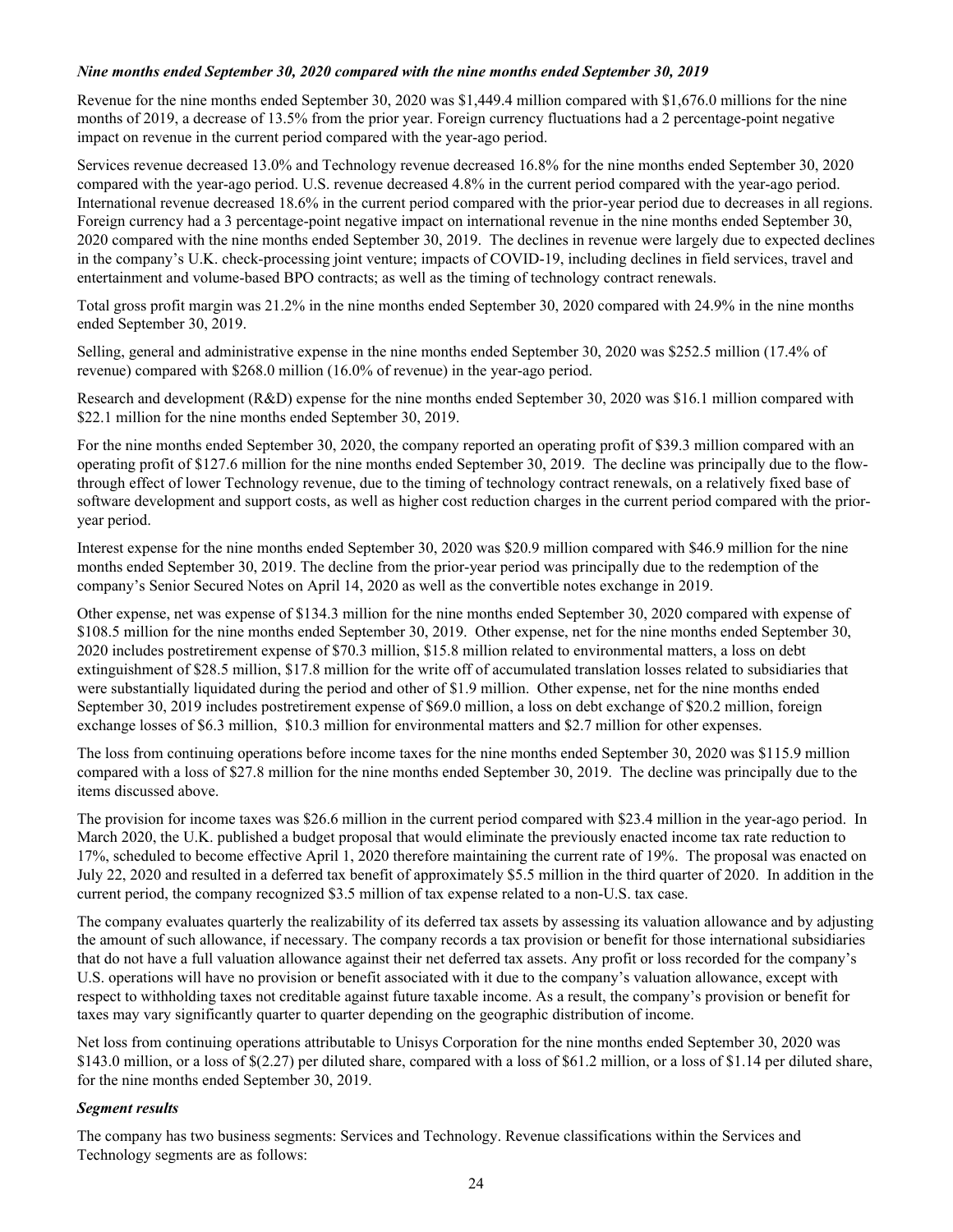- Cloud  $\&$  infrastructure services. This represents revenue from helping clients apply cloud and as-a-service delivery models to capitalize on business opportunities, make their end users more productive and manage and secure their IT infrastructure and operations more economically.
- Application services. This represents revenue from helping clients transform their business processes by developing and managing new leading-edge applications for select industries, offering advanced data analytics and modernizing existing enterprise applications.
- Business process outsourcing (BPO) services. This represents revenue from the management of critical processes and functions for clients in target industries, helping them improve performance and reduce costs.
- Technology. This represents revenue from designing and developing software and offering hardware and other related products to help clients improve security and flexibility, reduce costs and improve the efficiency of their data-center environments.

The accounting policies of each business segment are the same as those followed by the company as a whole. Intersegment sales and transfers are priced as if the sales or transfers were to third parties. Accordingly, the Technology segment records intersegment revenue and manufacturing profit on hardware and software shipments to customers under Services contracts. The Services segment, in turn, records customer revenue and marketing profits on such shipments of company hardware and software to customers. The Services segment also includes the sale of hardware and software products sourced from third parties that are sold to customers through the company's Services channels. In the company's consolidated statements of income, the manufacturing costs of products sourced from the Technology segment and sold to Services customers are reported in cost of revenue for Services.

Also included in the Technology segment's sales and operating profit are sales of hardware and software sold to the Services segment for internal use in Services engagements. The amount of such profit included in operating income of the Technology segment for the three months ended September 30, 2020 and 2019 was \$5.3 million and zero, respectively. The amount for the nine months ended September 30, 2020 and 2019 was \$5.3 million and \$0.2 million, respectively. The sales and profit on these transactions are eliminated in Corporate.

The company evaluates business segment performance based on operating income exclusive of the service cost component of pension income or expense, restructuring charges and unusual and nonrecurring items, which are included in Corporate. All other corporate and centrally incurred costs are allocated to the business segments based principally on revenue, employees, square footage or usage.

### *Three months ended September 30, 2020 compared with the three months ended September 30, 2019*

Information by business segment is presented below:

|                                              |               | Total   | Eliminations |       | Services     |          | Technology |        |
|----------------------------------------------|---------------|---------|--------------|-------|--------------|----------|------------|--------|
| Three Months Ended September 30, 2020        |               |         |              |       |              |          |            |        |
| Customer revenue                             | $\mathcal{S}$ | 495.2   | \$.          |       | \$           | 426.0    | \$.        | 69.2   |
| Intersegment                                 |               |         |              | (6.0) |              |          |            | 6.0    |
| Total revenue                                | S.            | 495.2   | S            | (6.0) | <sup>S</sup> | 426.0    | S          | 75.2   |
| Gross profit percent                         |               | 24.2 %  |              |       |              | 19.0 %   |            | 59.7 % |
| Operating profit (loss) percent              |               | 5.6 $%$ |              |       |              | 4.9 $%$  |            | 33.1 % |
|                                              |               |         |              |       |              |          |            |        |
| <b>Three Months Ended September 30, 2019</b> |               |         |              |       |              |          |            |        |
| Customer revenue                             | \$            | 552.1   | \$           |       | \$           | 478.8    | \$         | 73.3   |
| Intersegment                                 |               |         |              | (2.3) |              |          |            | 2.3    |
| Total revenue                                | S.            | 552.1   |              | (2.3) | £.           | 478.8    |            | 75.6   |
| Gross profit percent                         |               | 25.4 %  |              |       |              | 18.2 %   |            | 66.4 % |
| Operating profit (loss) percent              |               | 8.9%    |              |       |              | $3.7 \%$ |            | 42.1 % |

*Gross profit and operating profit percent are as a percent of total revenue.*

Customer revenue by classes of similar products or services, by segment, is presented below: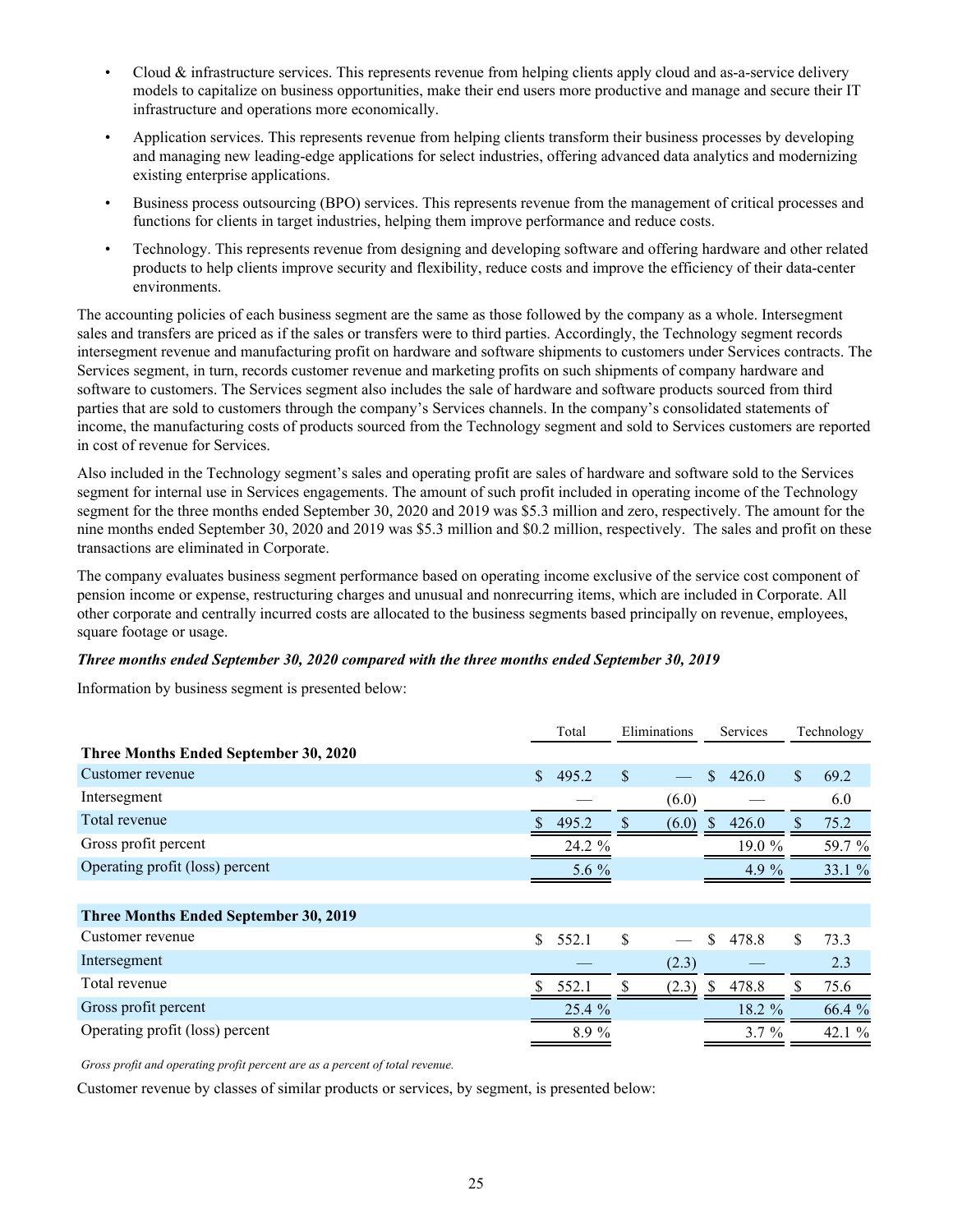|                                       |    | Three Months Ended<br>September 30, |    |       | Percent    |  |
|---------------------------------------|----|-------------------------------------|----|-------|------------|--|
|                                       |    | 2020                                |    | 2019  | Change     |  |
| Services                              |    |                                     |    |       |            |  |
| Cloud & infrastructure services       | S. | 294.1                               | S. | 325.4 | $(9.6)\%$  |  |
| Application services                  |    | 91.1                                |    | 93.5  | $(2.6)\%$  |  |
| Business process outsourcing services |    | 40.8                                |    | 59.9  | $(31.9)\%$ |  |
|                                       |    | 426.0                               |    | 478.8 | $(11.0)\%$ |  |
| Technology                            |    | 69.2                                |    | 73.3  | $(5.6)\%$  |  |
| Total                                 |    | 495.2                               |    | 552.1 | $(10.3)\%$ |  |

In the Services segment, customer revenue was \$426.0 million for the three months ended September 30, 2020, down 11.0% from the three months ended September 30, 2019. Foreign currency translation had a negligible impact on Services revenue in the current quarter compared with the year-ago quarter. The decline in revenue was largely due to expected declines in the company's U.K. check-processing joint venture as well as the impacts of COVID-19, including declines in field services, travel and entertainment and volume-based BPO contracts.

Revenue from cloud & infrastructure services was \$294.1 million in the current quarter, down 9.6% compared with the prioryear quarter. Foreign currency fluctuations had a negligible impact on cloud  $\&$  infrastructure services revenue in the current period compared with the year-ago period.

Application services revenue decreased 2.6% for the three-month period ended September 30, 2020 compared with the threemonth period ended September 30, 2019. Foreign currency fluctuations had a 1 percentage-point negative impact on application services revenue in the current period compared with the year-ago period.

Business process outsourcing services revenue decreased 31.9% in the current quarter compared with the prior-year quarter. Foreign currency fluctuations had a 3 percentage-point positive impact on business process outsourcing services revenue in the current period compared with the year-ago period. The decline was due to reduction in volumes at the company's checkprocessing operations.

Services gross profit percent was 19.0% in the third quarter of 2020 compared with 18.2% in the year-ago period. Services operating profit percent was 4.9% in the three months ended September 30, 2020 compared with 3.7% in the three months ended September 30, 2019. The increase in the Services margins was due to cost reduction efforts undertaken earlier in the year following the U.S. Federal business sale.

In the Technology segment, customer revenue decreased 5.6% to \$69.2 million in the current quarter compared with \$73.3 million in the year-ago period. Foreign currency translation had a 4 percentage-point negative impact on Technology revenue in the current quarter compared with the year-ago period.

Technology gross profit percent was 59.7% in the current quarter compared with 66.4% in the year-ago quarter. Technology operating profit percent was 33.1% in the three months ended September 30, 2020 compared with 42.1% in the three months ended September 30, 2019. The decreases in gross profit percent and operating profit percent in 2020 was primarily due to a lower mix of higher margin software sales.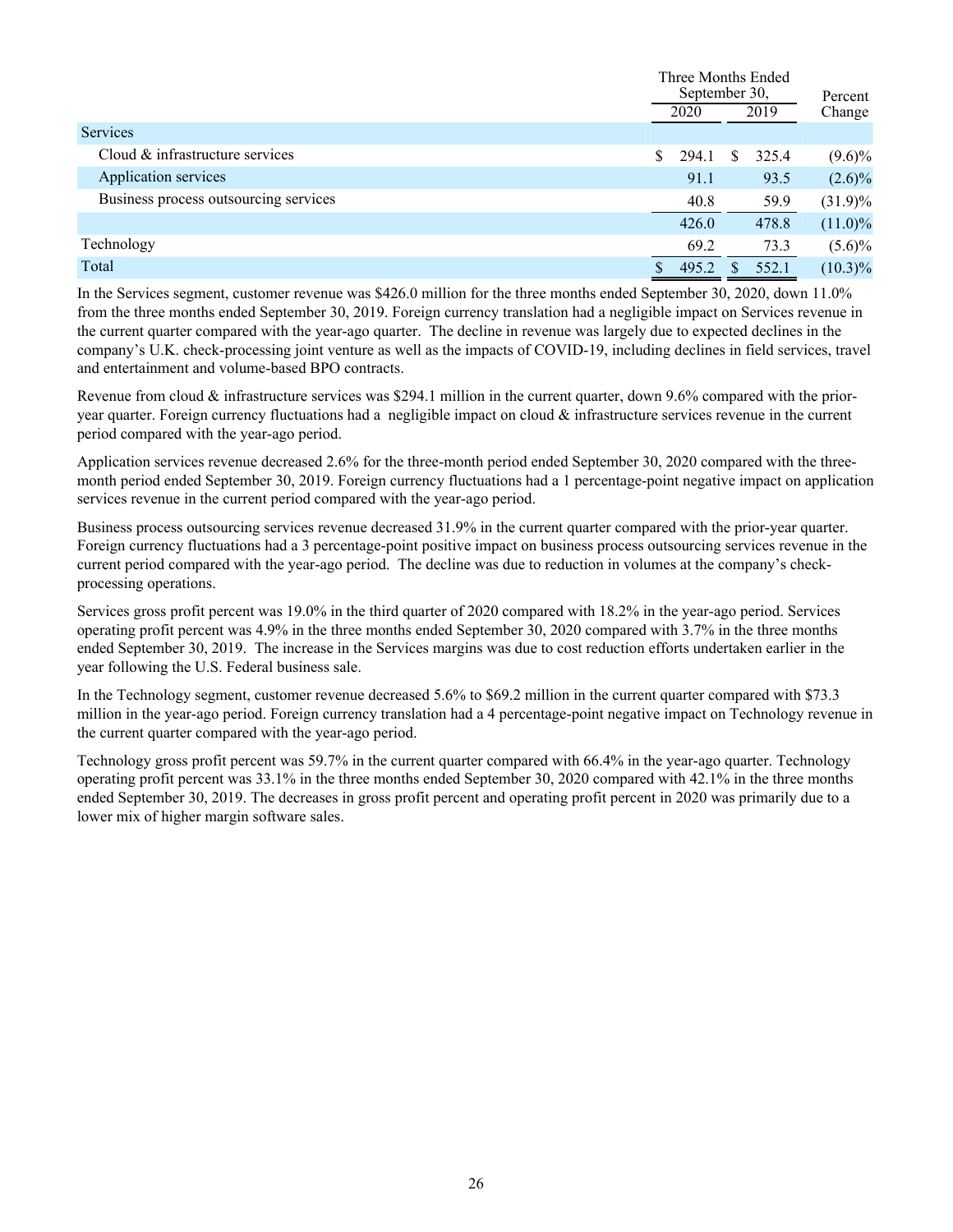### *Nine months ended September 30, 2020 compared with the nine months ended September 30, 2019*

Information by business segment is presented below:

|                                      | Total     | Eliminations | <b>Services</b>    | Technology   |        |
|--------------------------------------|-----------|--------------|--------------------|--------------|--------|
| Nine Months Ended September 30, 2020 |           |              |                    |              |        |
| Customer revenue                     | \$1,449.4 | $\mathbb{S}$ | \$1,247.9          | $\mathbf{s}$ | 201.5  |
| Intersegment                         |           | (10.9)       |                    |              | 10.9   |
| Total revenue                        | \$1,449.4 |              | $(10.9)$ \$1,247.9 |              | 212.4  |
| Gross profit percent                 | 21.2 %    |              | 15.8 %             |              | 59.7 % |
| Operating profit (loss) percent      | $2.7\%$   |              | $0.4\%$            |              | 32.1 % |
|                                      |           |              |                    |              |        |
| Nine Months Ended September 30, 2019 |           |              |                    |              |        |
| Customer revenue                     | \$1,676.0 | \$           | \$1,433.8          | S.           | 242.2  |
| Intersegment                         |           | (6.8)        |                    |              | 6.8    |
| Total revenue                        | \$1,676.0 |              | $(6.8)$ \$1,433.8  |              | 249.0  |
| Gross profit percent                 | 24.9 %    |              | 16.6 $%$           |              | 67.9 % |
| Operating profit (loss) percent      | $7.6\%$   |              | $1.8 \%$           |              | 44.7 % |

*Gross profit and operating profit percent are as a percent of total revenue.*

Customer revenue by classes of similar products or services, by segment, is presented below:

|                                       | Nine Months Ended<br>September 30, 2020 | Percent     |            |  |
|---------------------------------------|-----------------------------------------|-------------|------------|--|
|                                       | 2020                                    | 2019        | Change     |  |
| <b>Services</b>                       |                                         |             |            |  |
| Cloud & infrastructure services       | <sup>S</sup><br>865.0                   | 967.6<br>S. | $(10.6)\%$ |  |
| Application services                  | 258.6                                   | 279.1       | $(7.3)\%$  |  |
| Business process outsourcing services | 124.3                                   | 187.1       | $(33.6)\%$ |  |
|                                       | 1,247.9                                 | 1,433.8     | $(13.0)\%$ |  |
| Technology                            | 201.5                                   | 242.2       | $(16.8)\%$ |  |
| Total                                 | \$1,449.4                               | \$1,676.0   | $(13.5)\%$ |  |
|                                       |                                         |             |            |  |

In the Services segment, customer revenue was \$1,247.9 million for the nine months ended September 30, 2020, down 13.0% from the nine months ended September 30, 2019. Foreign currency translation had a 2 percentage-point negative impact on Services revenue in the current period compared with the year-ago period. The decline in revenue was largely due to expected declines in the company's U.K. check-processing joint venture as well as the impacts of COVID-19, including declines in field services, travel and entertainment and volume-based BPO contracts.

Revenue from cloud & infrastructure services was \$865.0 million for the nine months ended September 30, 2020, down 10.6% compared with the prior-year period. Foreign currency fluctuations had a 2 percentage-point negative impact on cloud  $\&$ infrastructure services revenue in the current period compared with the year-ago period.

Application services revenue decreased 7.3% for the nine-month period ended September 30, 2020 compared with the ninemonth period ended September 30, 2019. Foreign currency fluctuations had a 3 percentage-point negative impact on application services revenue in the current period compared with the year-ago period.

Business process outsourcing services revenue decreased 33.6% in the current period compared with the prior-year period. Foreign currency fluctuations had a negligible impact on business process outsourcing services revenue in the current period compared with the year-ago period. The decline was due to reduction in volumes at the company's check-processing operations.

Services gross profit percent was 15.8% in the current period of 2020 compared with 16.6% in the year-ago period. Services operating profit percent was 0.4% in the nine months ended September 30, 2020 compared with an operating profit percent of 1.8% in the nine months ended September 30, 2019. The decline in the Services margins was negatively impacted by the flowthrough impact of lower revenues related to the COVID-19 impact.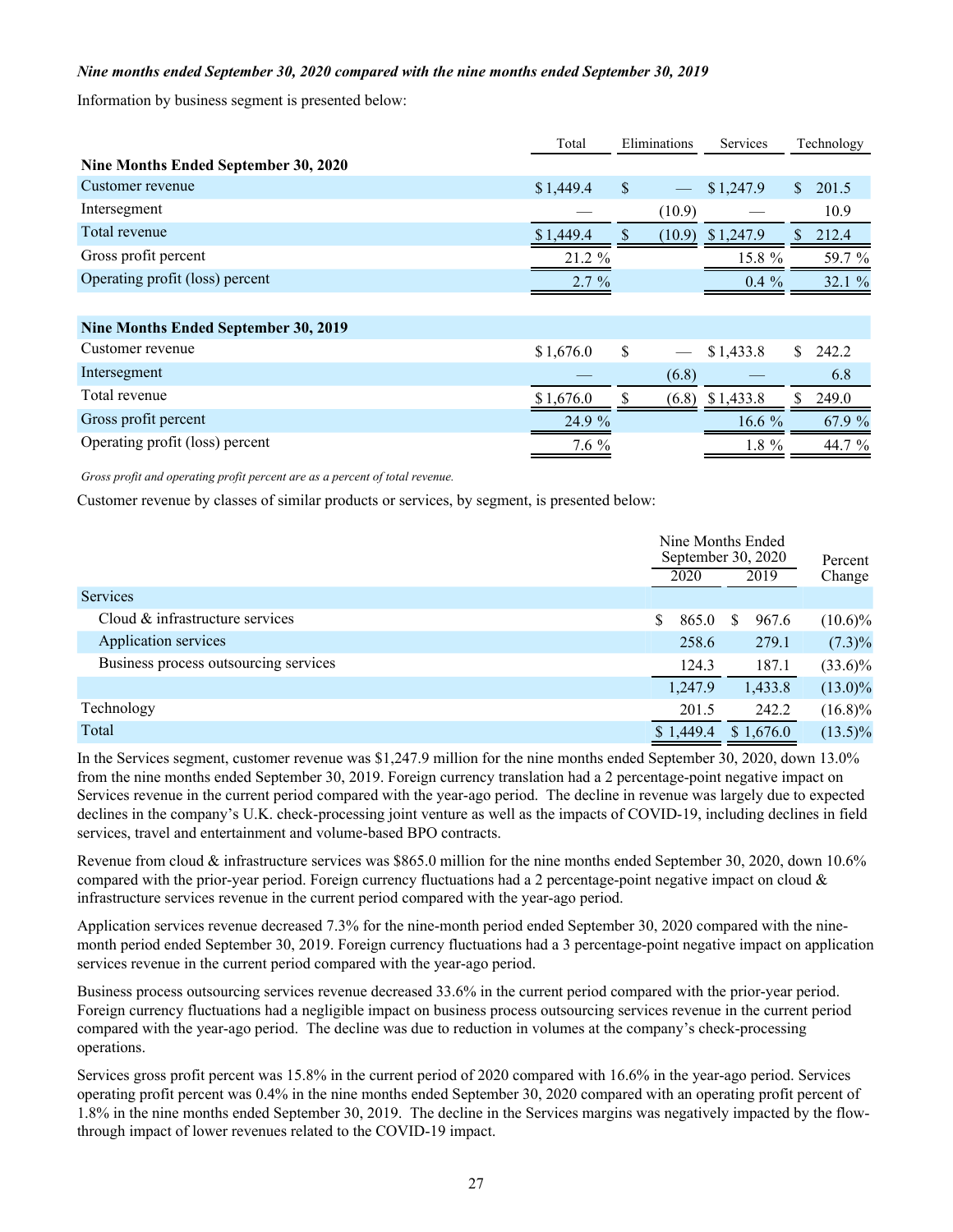In the Technology segment, customer revenue decreased 16.8% to \$201.5 million in the current period compared with \$242.2 million in the year-ago period due to lower software license revenue. Foreign currency translation had a 2 percentage-point negative impact on Technology revenue in the current period compared with the year-ago period.

Technology gross profit percent was 59.7% in the current period compared with 67.9% in the year-ago period. Technology operating profit percent was 32.1% in the nine months ended September 30, 2020 compared with 44.7% in the nine months ended September 30, 2019. The decreases in gross profit percent and operating profit percent in 2020 was primarily due to a lower mix of higher margin software sales.

### **New accounting pronouncements**

See Note 3 of the Notes to Consolidated Financial Statements for a full description of recent adopted accounting pronouncements.

# **Financial condition**

The company's principal sources of liquidity are cash on hand, cash from operations and its revolving credit facility, discussed below. The company and certain international subsidiaries have access to uncommitted lines of credit from various banks. The company believes that it will have adequate sources of liquidity to meet its expected cash requirements for at least the next twelve months.

Cash and cash equivalents at September 30, 2020 were \$774.0 million compared to \$538.8 million at December 31, 2019. The increase was due to the proceeds from the sale of the company's U.S. Federal business.

As of September 30, 2020, \$284.2 million of cash and cash equivalents were held by the company's foreign subsidiaries and branches operating outside of the U.S. The company may not be able to readily transfer up to one-third of these funds out of the country in which they are located as a result of local restrictions, contractual or other legal arrangements or commercial considerations. Additionally, any transfers of these funds to the U.S. in the future may require the company to accrue or pay withholding or other taxes on a portion of the amount transferred.

During the nine months ended September 30, 2020, cash used for operations was \$325.8 million compared to cash usage of \$1.8 million for the nine months ended September 30, 2019. The increase was principally due to higher cash contributions to the company's U.S. qualified defined benefit pension plans, discussed above.

Cash provided by investing activities during the nine months ended September 30, 2020 was \$1,055.8 million compared to cash usage of \$141.7 million during the nine months ended September 30, 2019. On March 13, 2020, the company sold its U.S. Federal business and received net cash proceeds of \$1,162.9 million. Net purchases of investments were \$11.5 million for the nine months ended September 30, 2020 compared with net purchases of \$10.9 million in the prior-year period. Proceeds from investments and purchases of investments represent derivative financial instruments used to reduce the company's currency exposure to market risks from changes in foreign currency exchange rates. In the current period, the investment in marketable software was \$54.8 million compared with \$56.2 million in the year-ago period, capital additions of properties were \$16.7 million in 2020 compared with \$29.1 million in 2019 and capital additions of outsourcing assets were \$23.6 million in 2020 compared with \$44.4 million in 2019. Capital additions for outsourcing assets were down compared with the prior-year period since last year included a large amount of additions due to new business in the prior-year period.

Cash used for financing activities during the nine months ended September 30, 2020 was \$472.4 million compared to cash used of \$37.3 million during the nine months ended September 30, 2019. The increase in cash used was principally due to the redemption of all of the company's 10.750% Senior Secured Notes due 2022. See below.

At September 30, 2020, total debt was \$148.4 million compared to \$579.4 million at December 31, 2019, principally due to the redemption of the company's 10.750% Notes, discussed below.

On April 15, 2020, the company redeemed all \$440.0 million in aggregate principal amount of its outstanding 10.750% Senior Secured Notes due 2022 (the Notes) for a redemption price equal to 105.375% of the aggregate principal amount of the Notes redeemed plus accrued but unpaid interest to, but not including, the redemption date. The redemption price paid was \$487.3 million and is made up of the following: \$440.0 million of principal amount due, \$23.65 million of call premium and \$23.65 million of accrued interest through April 14, 2020. In the second quarter of 2020, the company recorded a loss on debt extinguishment in other expense, net of \$28.5 million consisting of the premium of \$23.65 million and write off of \$4.8 million of unamortized discount and fees related to the issuance of the Notes.

The company has a secured revolving credit facility (the "Credit Agreement") that provides for loans and letters of credit up to an aggregate amount of \$145.0 million (with a limit on letters of credit of \$30.0 million). The Credit Agreement includes an accordion feature allowing for an increase in the amount of the facility up to \$150.0 million. Availability under the credit facility is subject to a borrowing base calculated by reference to the company's receivables. At September 30, 2020, the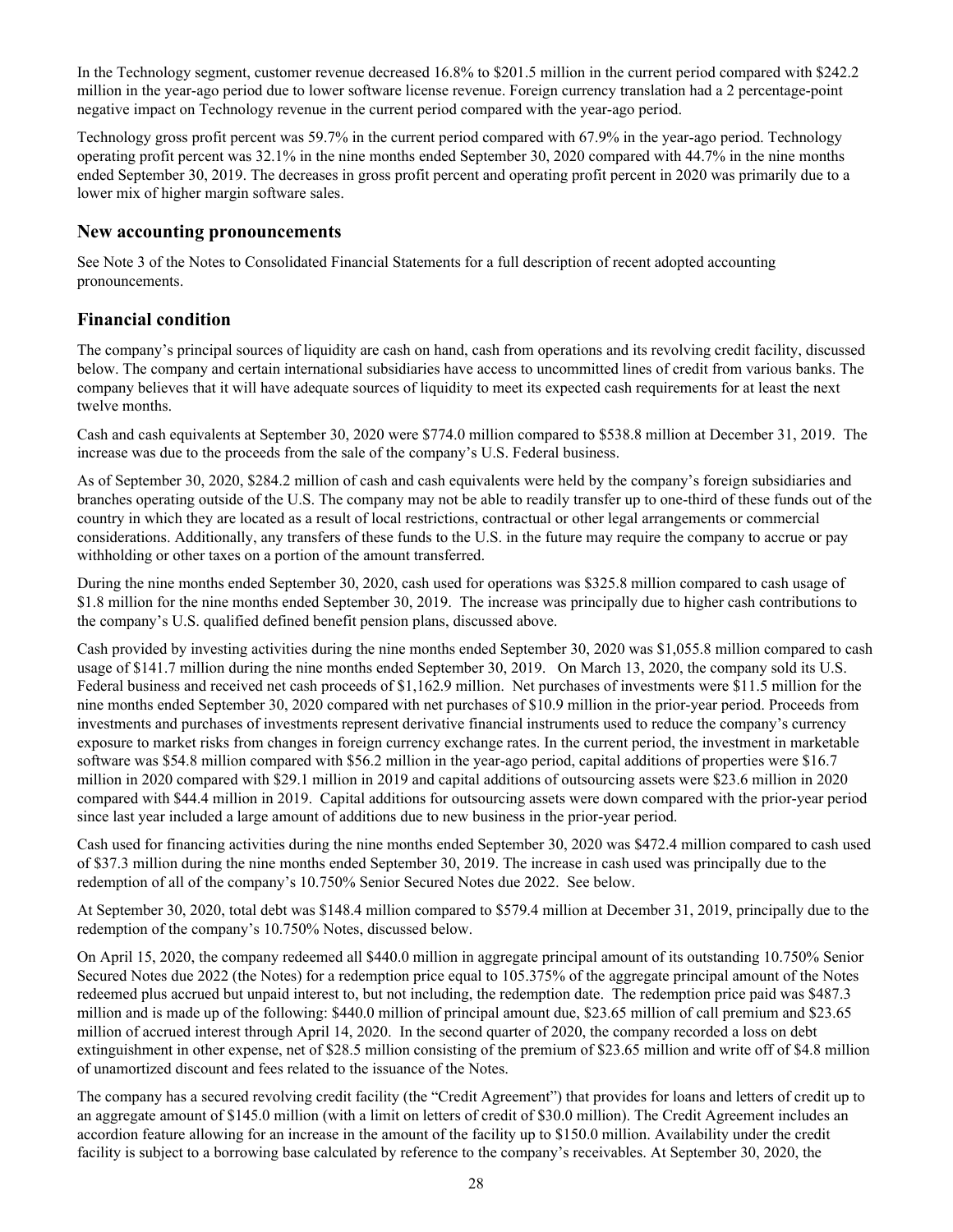company had no borrowings and \$5.8 million of letters of credit outstanding, and availability under the facility was \$71.2 million net of letters of credit issued. The Credit Agreement expires October 5, 2022, subject to a springing maturity on the date that is 91 days prior to the maturity date of the 2021 Notes unless, on such date, certain conditions are met.

The credit facility is guaranteed by Unisys Holding Corporation, Unisys NPL, Inc., Unisys AP Investment Company I and any future material domestic subsidiaries. The facility is secured by the assets of the company and the subsidiary guarantors, other than certain excluded assets, under a security agreement entered into by the company and the subsidiary guarantors in favor of JPMorgan Chase Bank, N.A., as agent for the lenders under the new credit facility.

The company is required to maintain a minimum fixed charge coverage ratio if the availability under the credit facility falls below the greater of 10% of the lenders' commitments under the facility and \$15.0 million.

The Credit Agreement contains customary representations and warranties, including that there has been no material adverse change in the company's business, properties, operations or financial condition. The Credit Agreement includes limitations on the ability of the company and its subsidiaries to, among other things, incur other debt or liens, dispose of assets and make acquisitions, loans and investments, repurchase its equity, and prepay other debt. Events of default include non-payment, failure to comply with covenants, materially incorrect representations and warranties, change of control and default under other debt aggregating at least \$50.0 million.

At September 30, 2020, the company has met all covenants and conditions under its various lending and funding agreements. The company expects to continue to meet these covenants and conditions.

On October 22, 2020, the company announced the pricing of \$485.0 million aggregate principal amount of Senior Secured Notes due 2027 (the notes) through a private offering. The offering of the notes is expected to close on October 29, 2020, subject to customary closing conditions. The notes will be priced at par and will bear interest at a rate of 6.875% per year until maturity, payable semiannually in arrears on May 1 and November 1 of each year, beginning on May 1, 2021. The company intends to use all of the net proceeds from the offering of the notes to fund a portion of its underfunded U.S. pension liability.

In addition, the company has received commitments from lenders, subject to customary conditions, to amend and restate its ABL Credit Facility (the Amendment and Restatement). The Amendment and Restatement will maintain the ABL Credit Facility at \$145 million, with an accordion provision allowing for an increase to \$175 million, and will extend the maturity from October 2022 to October 2025 and modify certain other terms and covenants, to be mutually agreed between the company, the lenders party thereto and JPMorgan Chase Bank, N.A., as administrative agent thereunder. There is no assurance that the company will be successful in entering into the Amendment and Restatement or that the Amendment and Restatement will be completed on the terms set forth in such commitments.

For the nine months ended September 30, 2020, the company made cash contributions of \$340.2 million to its worldwide defined benefit pension plans. For the remainder of 2020, the company expects to make additional cash contributions of approximately \$485.6 million resulting in total 2020 cash contributions of approximately \$825.8 million to its worldwide defined benefit pension plans, which are comprised of approximately \$793.1 million for the company's U.S. qualified defined benefit pension plans and approximately \$32.7 million primarily for international defined benefit pension plans. The contributions to the company's U.S. pension plans are expected to be applied toward the company's required minimum contributions to these plans in 2020, 2021 and 2022. Estimates for future cash contributions are likely to change based on a number of factors including market conditions and changes in discount rates. The company currently anticipates that it may need to obtain additional funding in order to make future contributions beyond 2022. There is no assurance that the company will be able to obtain such funding or that the company will have enough cash on hand to pay the required cash contributions.

The company intends to continue to explore ways in which it can significantly reduce its defined benefit pension plans liabilities. The company is targeting approximately \$1.0 billion of global pension liability reduction over the next six months. The company intends to accomplish this through a combination of bulk lump sum buyouts, annuity purchases and other actions. The company has started the process to execute on these targets. These actions are expected to result in significant one-time non-cash settlement charges.

The company maintains a shelf registration statement with the Securities and Exchange Commission, which expires in June of 2021, that covers the offer and sale of up to \$700.0 million of debt or equity securities. Subject to the company's ongoing compliance with securities laws, the company may offer and sell debt and equity securities from time to time under the shelf registration statement. In addition, from time to time, the company may explore a variety of institutional debt and equity sources to fund its liquidity and capital needs.

The company may, from time to time, redeem, tender for, or repurchase its securities in the open market or in privately negotiated transactions depending upon availability, market conditions and other factors.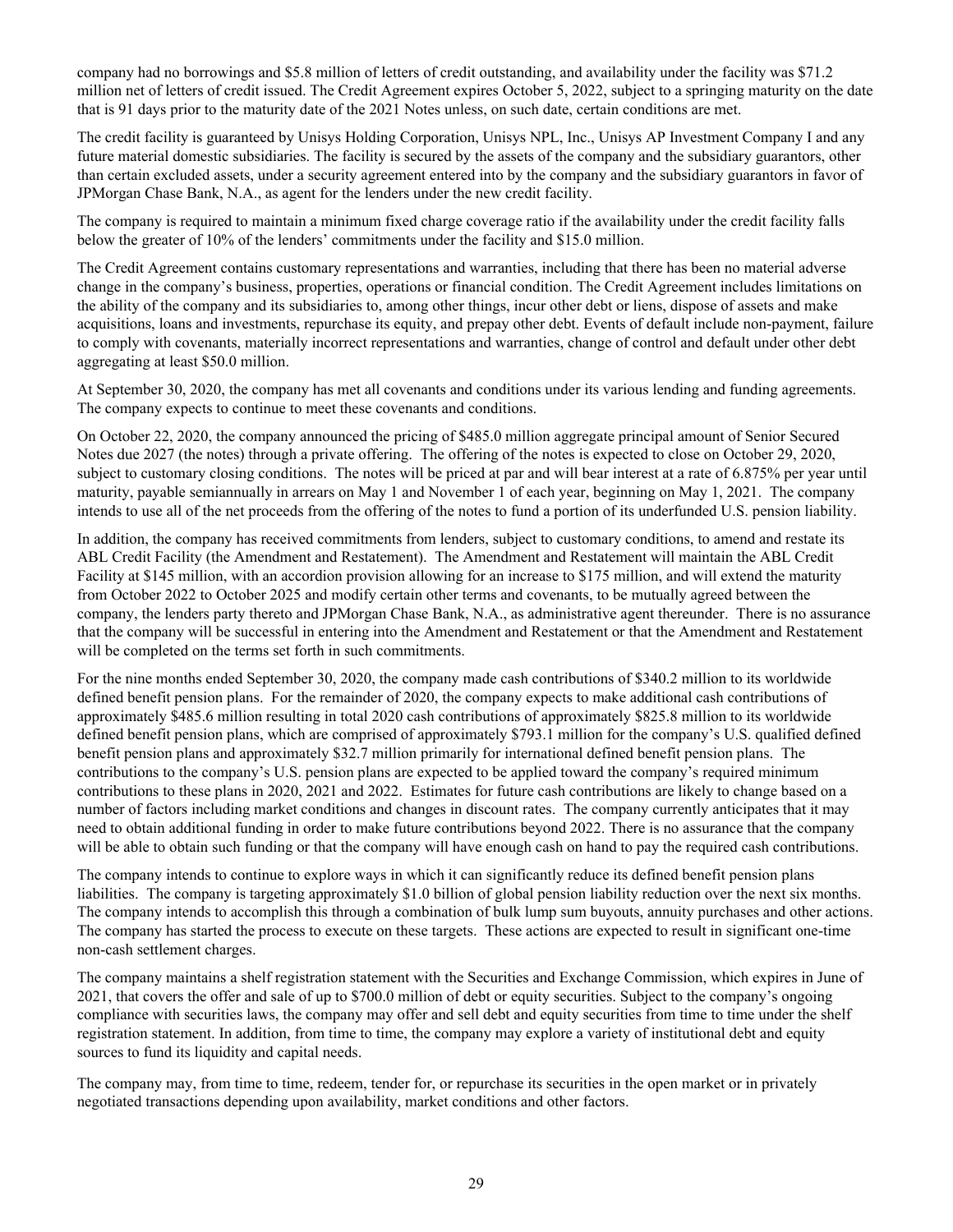# <span id="page-30-0"></span>**Item 3. Quantitative and Qualitative Disclosures About Market Risk**

There has been no material change in the company's assessment of its sensitivity to market risk since its disclosure in its 2019 Form 10-K.

# **Item 4. Controls and Procedures**

The company's management, with the participation of the company's Chief Executive Officer and Chief Financial Officer, has evaluated the effectiveness of the company's disclosure controls and procedures (as such term is defined in Rules 13a-15(e) and 15d-15(e) under the Securities Exchange Act of 1934, as amended (the Exchange Act)) as of the end of the period covered by this report. Based on this evaluation, the company's Chief Executive Officer and Chief Financial Officer concluded that, as of the end of such period, the company's disclosure controls and procedures are effective. Such evaluation did not identify any change in the company's internal control over financial reporting (as such term is defined in Rules 13a-15(f) and 15d-15(f) under the Exchange Act) that occurred during the fiscal quarter to which this report relates that has materially affected, or is reasonably likely to materially affect, the company's internal control over financial reporting.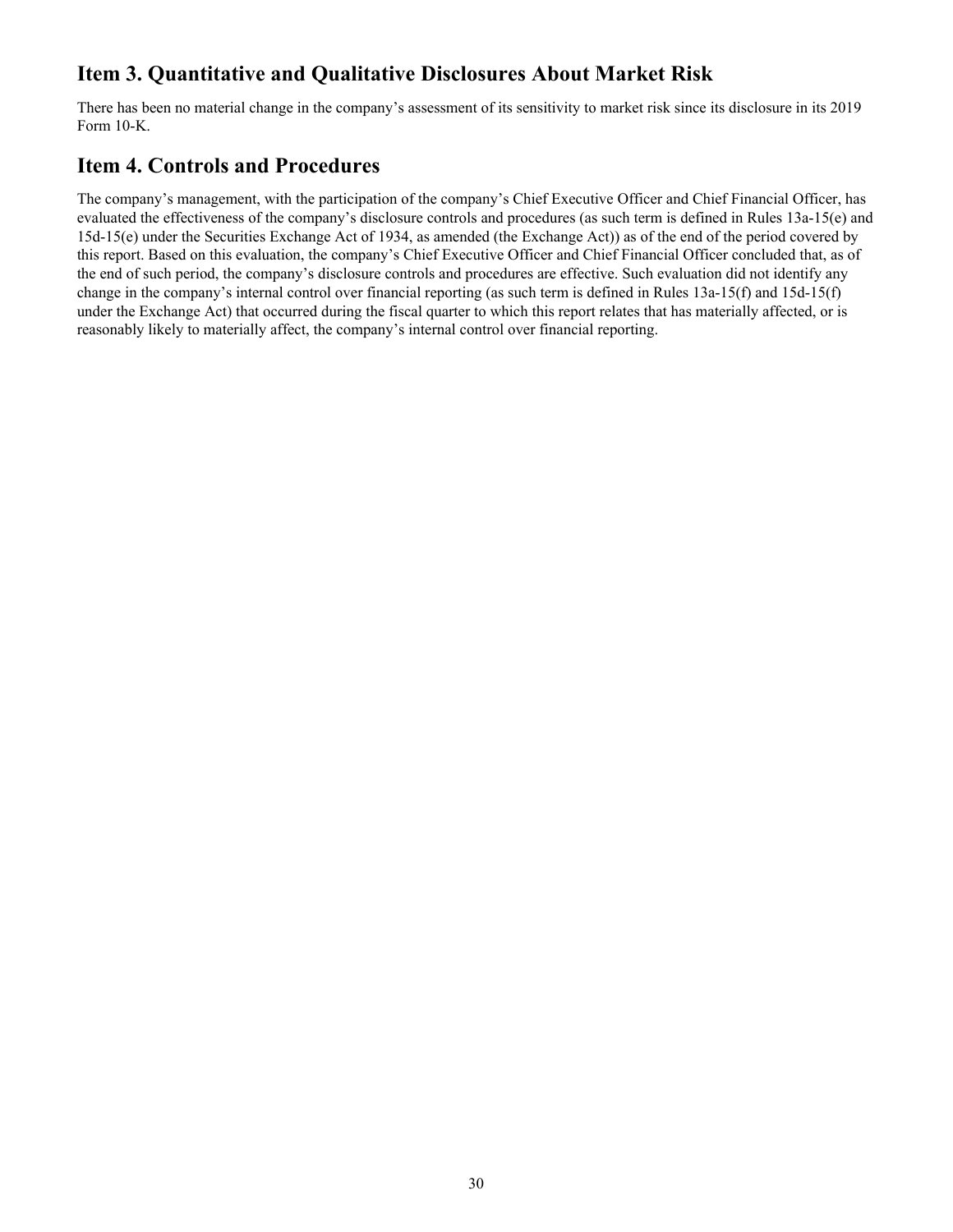# <span id="page-31-0"></span>**Part II - OTHER INFORMATION**

# **Item 1. Legal Proceedings**

Information with respect to litigation is set forth in Note 14 of the Notes to Consolidated Financial Statements, and such information is incorporated herein by reference.

# **Item 1A. Risk Factors**

Factors that could affect future results include the following:

### *The company's business and results of operations will be, and our financial condition may be, impacted by the outbreak of COVID-19 and such impact could be materially adverse.*

On March 11, 2020, the World Health Organization declared COVID-19 a pandemic. The COVID-19 pandemic has negatively impacted the global economy, disrupted global supply chains and workforce participation due to "shelter-in-place" restrictions by various governments worldwide and created significant volatility and disruption of financial markets. The full extent of the impact of the COVID-19 pandemic on our operational and financial performance, including our ability to execute our business strategies and initiatives in the expected time frame, will depend on future developments, including the duration and spread of the pandemic and related restrictions on travel and transports, the effect on our customers and clients and demand for our products and services; our ability to sell and provide our products and services, including as a result of travel restrictions and people working from home; the ability of our clients to pay for our services and solutions; and any closures of our and our customers' and clients' offices and facilities all of which are uncertain and cannot be predicted. Continued impacts of the pandemic could materially adversely impact global economic conditions, our business, results of operations and financial condition, including our cash flow and liquidity, our potential to conduct financings on terms acceptable to us, if at all, and may require significant actions in response, including but not limited to expense reductions or discounting of pricing of our products, in an effort to mitigate such impacts. The full extent of the impact of the pandemic on our business and financial results will depend largely on future developments, including the duration of the spread of the outbreak, the impact on capital and financial markets and the related impact on the financial circumstances of our customers, all of which are highly uncertain and cannot be predicted. This situation is changing rapidly, and additional impacts may arise that we are not aware of currently.

### *Future results may be adversely impacted if the company is unable to continue revenue growth and margin expansion in its Services business.*

The company's strategy places an emphasis on an industry go-to-market approach with a focus within the company's Services business on growing revenue, including specifically on higher value and higher margin offerings. The company's ability to grow revenue and profitability in this business will depend on the level of demand for projects and the portfolio of solutions the company offers. It will also depend on an efficient utilization of services delivery personnel. Revenue and profit margins in this business are a function of both the portfolio of solutions sold in a given period and the rates the company is able to charge for services and the chargeability of its professionals. If the company is unable to attain sufficient rates and chargeability for its professionals, revenue and profit margins will be adversely affected. The rates the company is able to charge for services are affected by a number of factors, including clients' perception of the company's ability to add value through its services; introduction of new services or products by the company or its competitors; pricing policies of competitors; and general economic conditions. Chargeability is also affected by a number of factors, including the company's ability to transition resources from completed projects to new engagements and across geographies, and its ability to forecast demand for services and thereby maintain appropriate resource levels. The company's results of operations and financial condition may be adversely impacted if sales of higher margin offerings do not offset declines in revenue and profitability resulting from lower margin offerings.

### *Future results may be adversely impacted if the company is unable to maintain its installed base and sell new solutions.*

The company continues to invest in its ClearPath Forward operating system software in order to retain existing clients in its Technology business. If clients do not believe in the value proposition provided by ClearPath Forward or choose not to renew their contracts for any other reason, there may not be a meaningful return on these investments, and revenue could decline meaningfully. Furthermore, if ClearPath Forward is sold as a Software as a Service (SaaS) at an accelerated pace, this would have a negative impact on the company's short- and medium-term cash position and could adversely impact the company's operations, financial condition and liquidity. The company also continues to invest in its Stealth family of software, as well as in other software and solutions. If the company is unsuccessful in selling these Stealth products or other solutions and related services, there may not be a meaningful return on these investments. Further, the revenues generated by Stealth and other new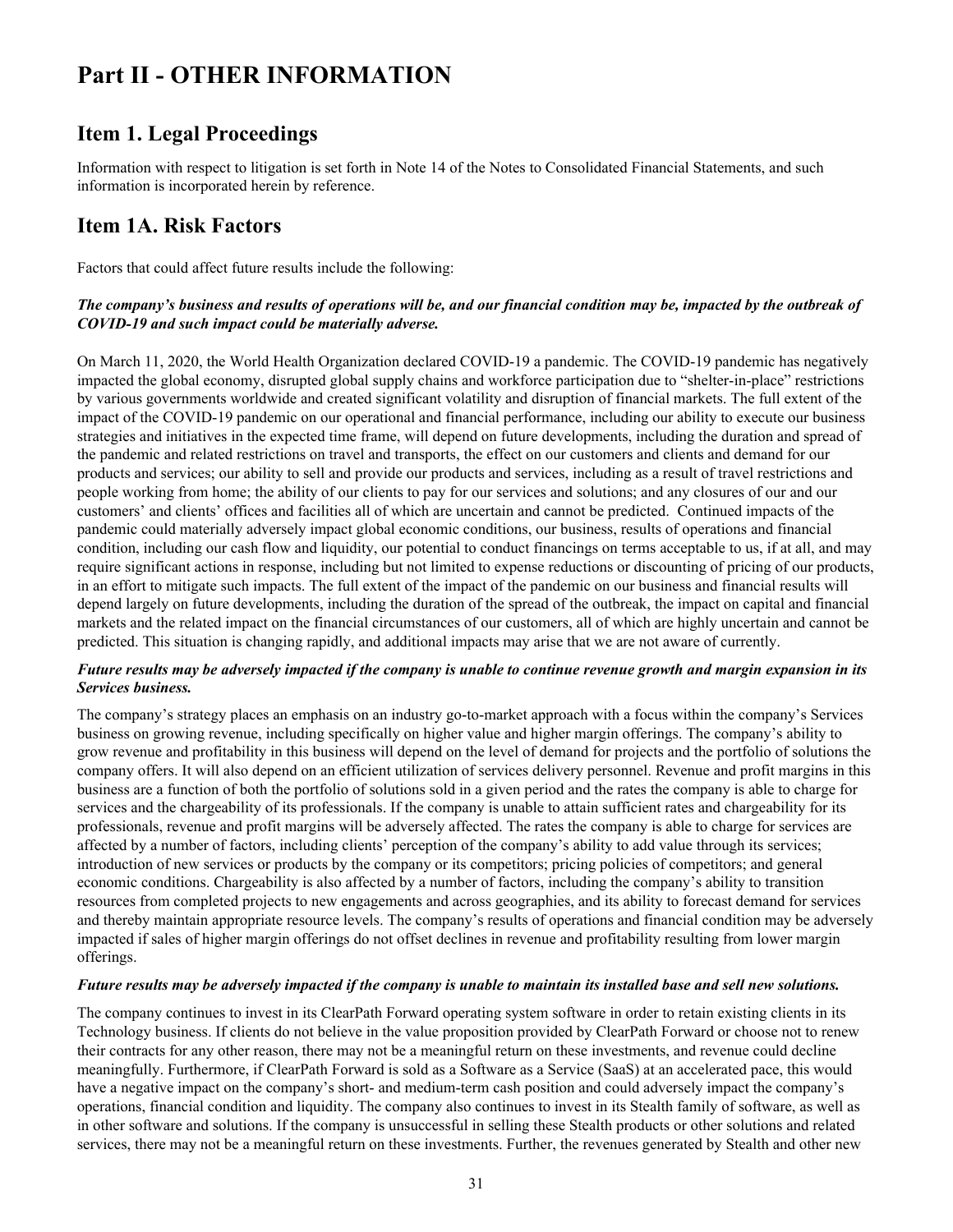solutions and related services may be insufficient to offset any revenue declines caused if the company is unable to retain its installed base.

### *The company faces aggressive competition in the information services and technology marketplace, which could lead to reduced demand for the company's services and products and could have an adverse effect on the company's business.*

The information services and technology markets in which the company operates include a large number of companies vying for customers and market share both domestically and internationally. The company's competitors include systems integrators, consulting and other professional services firms, outsourcing providers, infrastructure services providers, computer hardware manufacturers and software providers. Some of the company's competitors may develop competing services and products that offer better price-performance or that reach the market in advance of the company's offerings. Some competitors also have or may develop greater financial and other resources than the company, with enhanced ability to compete for market share, in some instances through significant economic incentives to secure contracts. Some also may be better able to compete for skilled professionals. Any of these factors could lead to reduced demand for the company's services and products and could have an adverse effect on the company's business. Future results will depend on the company's ability to mitigate the effects of aggressive competition on revenues, pricing and margins and on the company's ability to attract and retain talented people.

### *The company has significant pension obligations and required cash contributions and may be required to make additional significant cash contributions to its defined benefit pension plans.*

The company has significant unfunded obligations under its U.S. and non-U.S. defined benefit pension plans. In 2019, the company made cash contributions of \$103.9 million to its worldwide defined benefit pension plans. Based on current legislation, global regulations, recent interest rates and expected returns, in 2020 the company estimates that it will make cash contributions to its worldwide defined benefit pension plans of approximately \$826 million, which are comprised of approximately \$793 million for the company's U.S. qualified defined benefit pension plans and approximately \$33 million primarily for non-U.S. defined benefit pension plans. The contributions to the company's U.S. pension plans are expected to be applied toward the company's required minimum contributions to these plans in 2020, 2021 and 2022. Estimates for future cash contributions are likely to change based on a number of factors including market conditions and changes in discount rates. If estimates for future contributions change materially, the company may need to obtain additional funding in order to make future contributions. In this event, there is no assurance that the company would be able to obtain such funding or that the company will have enough cash on hand to pay the required cash contributions.

Deterioration in the value of the company's worldwide defined benefit pension plan assets, as well as discount rate changes, asset return changes, or changes in economic or demographic trends, could require the company to make cash contributions to its defined benefit pension plans in the future in an amount larger than currently anticipated. Increased cash contribution requirements or an acceleration in the due date of such cash contributions would further reduce the cash available for working capital, capital expenditures and other corporate uses and may worsen the adverse impact on the company's operations, financial condition and liquidity.

### *The company's future results may be adversely impacted if it is unable to effectively anticipate and respond to volatility and rapid technological innovation in its industry.*

The company operates in a highly volatile industry characterized by rapid technological innovation, evolving technology standards, short product life cycles and continually changing customer demand patterns. Future success will depend in part on the company's ability to anticipate and respond to these market trends and to design, develop, introduce, deliver or obtain new and innovative services and products on a timely and cost-effective basis using new delivery models such as cloud computing. Additionally, the company may not be successful in anticipating or responding to changes in technology, industry standards or customer preferences, and the market may not demand or accept its services and product offerings. In addition, services and products developed by competitors may make the company's offerings less competitive.

### *The company's future results will depend on its ability to retain significant clients.*

The company has a number of significant long-term contracts with clients, including governmental entities, and its future success will depend, in part, on retaining its relationships with these clients. The company could lose clients for reasons such as contract expiration, conversion to a competing service provider, disputes with clients or a decision to in-source services, including contracts with governmental entities as part of the rebid process. The company could also lose clients as a result of their merger, acquisition or business failure. The company may not be able to replace the revenue and earnings from any such lost client.

### *The company's contracts may not be as profitable as expected or provide the expected level of revenues***.**

In a number of the company's long-term services contracts, the company's revenue is based on the volume of services and products provided. As a result, revenue levels anticipated at contract inception are not guaranteed. In addition, some of these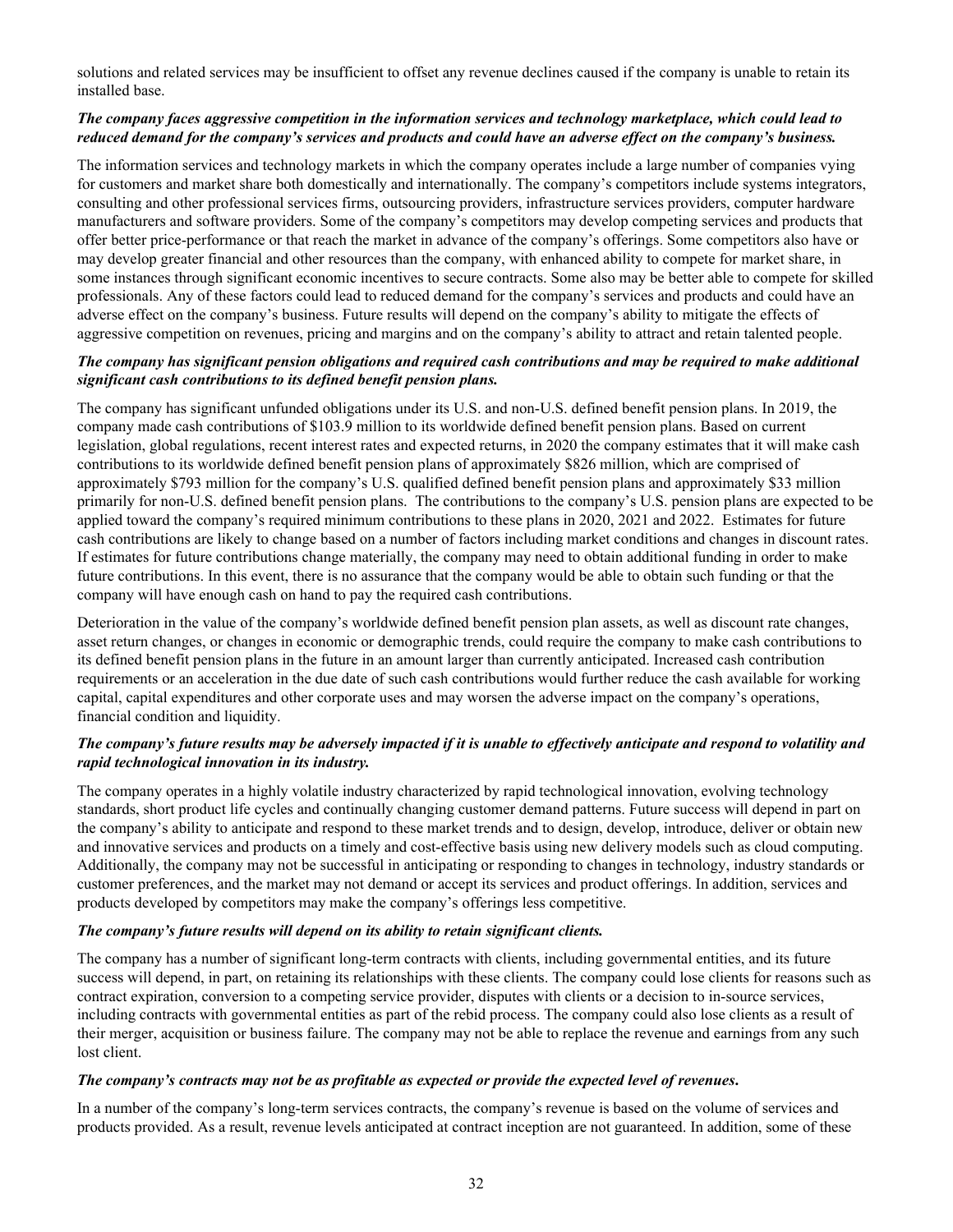contracts may permit termination at the customer's discretion before the end of the contract term or may permit termination or impose other penalties if the company does not meet the performance levels specified in the contracts.

The company's contracts with governmental entities are subject to the availability of appropriated funds. These contracts also contain provisions allowing the governmental entity to terminate the contract at the governmental entity's discretion before the end of the contracts term. In addition, if the company's performance is unacceptable to the customer under a government contract, the government retains the right to pursue remedies under the affected contract, which remedies could include termination.

Certain of the company's services agreements require that the company's prices be benchmarked if the customer requests it and provide that those prices may be adjusted downward if the pricing for similar services in the market has changed. As a result, revenues anticipated at the beginning of the terms of these contracts may decline in the future.

Some of the company's services contracts are fixed-price contracts under which the company assumes the risk for delivery of the contracted services and products at an agreed-upon fixed price. Should the company experience problems in performing fixed-price contracts on a profitable basis, adjustments to the estimated cost to complete may be required. Future results will depend on the company's ability to perform these services contracts profitably.

### *A significant portion of the company's revenue is derived from operations outside of the United States, and the company is subject to the risks of doing business internationally.*

Approximately 60% of the company's total revenue is derived from international operations. The risks of doing business internationally include foreign currency exchange rate fluctuations, currency restrictions and devaluations, changes in political or economic conditions, trade protection measures, import or export licensing requirements, multiple and possibly overlapping and conflicting tax laws, new tax legislation, weaker intellectual property protections in some jurisdictions and additional legal and regulatory compliance requirements applicable to businesses that operate internationally, including the U.S. Foreign Corrupt Practices Act, economic and trade sanctions regulations administered by the U.S. Treasury Department's Office of Foreign Assets Control, regulations in the European Union such as the General Data Protection Regulation, the U.K. Bribery Act and other U.S. and non-U.S. laws and regulations.

#### *The company could face business and financial risk in implementing future acquisitions or dispositions.*

As part of the company's business strategy, it may from time to time consider acquiring complementary technologies, products and businesses, or disposing of existing technologies, products and businesses, including transactions of a material size such as the sale of the U.S. Federal business. Any acquisitions may result in the incurrence of substantial additional indebtedness or contingent liabilities. Acquisitions could also result in potentially dilutive issuances of equity securities and an increase in amortization expenses related to intangible assets. Additional potential risks associated with acquisitions include integration difficulties; difficulties in maintaining or enhancing the profitability of any acquired business; risks of entering markets in which the company has no or limited prior experience; potential loss of employees or failure to maintain or renew any contracts of any acquired business; and expenses of any undiscovered or potential liabilities of the acquired product or business, including relating to employee benefits contribution obligations or environmental requirements. Potential risks with respect to dispositions include difficulty finding buyers or alternative exit strategies on acceptable terms in a timely manner; potential loss of employees or clients; dispositions at unfavorable prices or on unfavorable terms, including relating to retained liabilities; and post-closing indemnity claims. Further, with respect to both acquisitions and dispositions, management's attention could be diverted from other business concerns. Adverse credit conditions could also affect the company's ability to consummate acquisitions or dispositions. The risks associated with acquisitions and dispositions could have a material adverse effect upon the company's business, financial condition and results of operations. There can be no assurance that the company will be successful in consummating future acquisitions or dispositions on favorable terms or at all.

#### *If the company is unable to access the financing markets, it may adversely impact the company's business and liquidity.*

Market conditions may impact the company's ability to access the financing markets on terms acceptable to the company or at all. Based on the most recent estimates for the required cash contributions to the company's worldwide defined benefit pension plans, the company anticipates that it may need to obtain additional financing in order to fund some future contributions. If the company is unable to access the financing markets, the company would be required to use cash on hand to fund operations and the company's required pension contributions and repay outstanding debt as it comes due. There is no assurance that the company will generate sufficient cash to fund its operations and required pension contributions and refinance such debt. A failure by the company to generate such cash would have a material adverse effect on its business if the company were unable to access financing markets and may result in a default with respect to the company's pension obligation and under the company's debt agreements. Market conditions may also impact the company's ability to utilize surety bonds, letters of credit, foreign exchange derivatives or other financial instruments the company uses to conduct its business.

#### *A reduction in the company's credit rating could adversely affect its business and/or the holders of its securities.*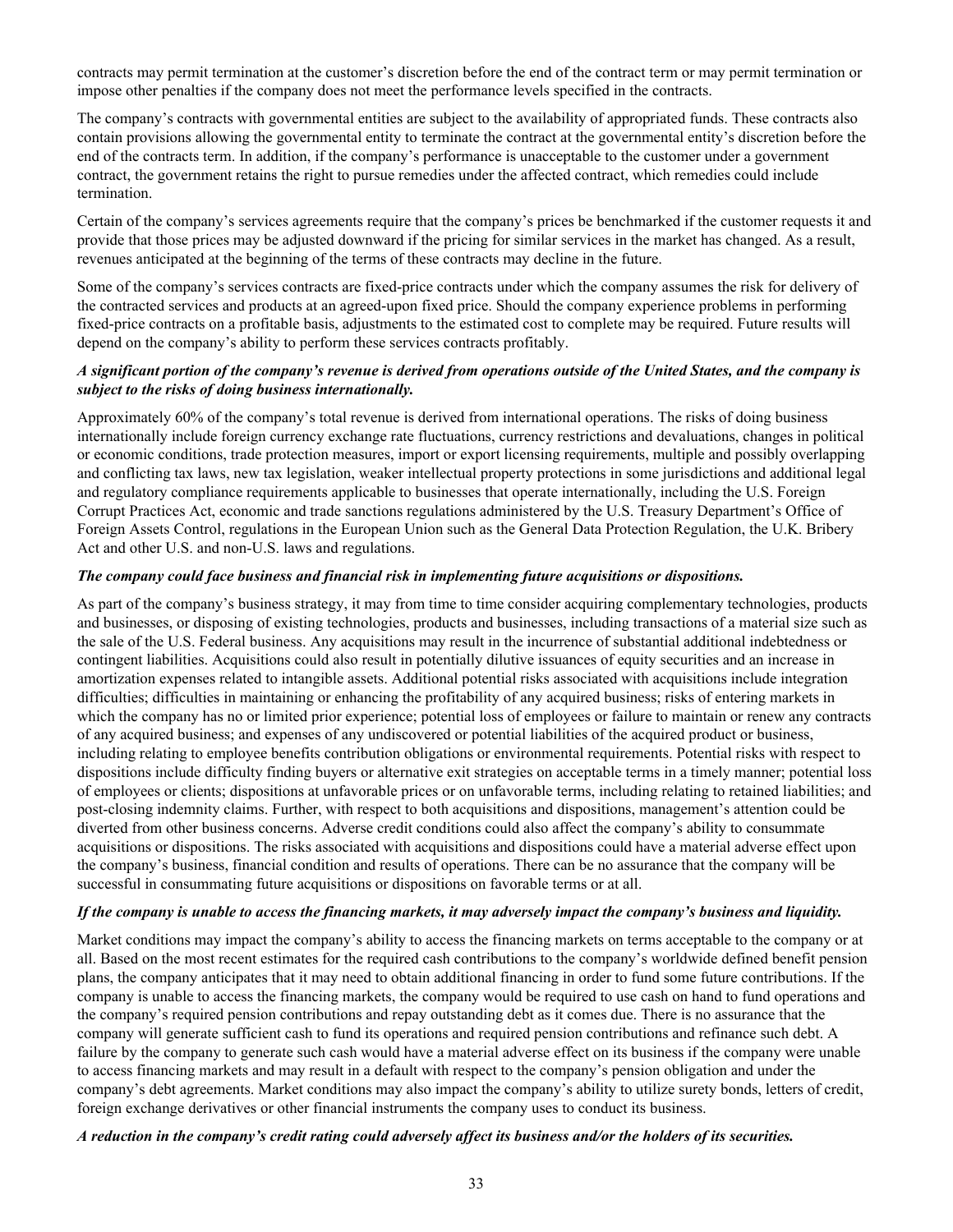The credit rating agencies rating the company's indebtedness regularly evaluate the company, and credit ratings are based on a number of factors, including the company's financial strength and ability to generate earnings, as well as factors not entirely within the company's control, including conditions affecting the information technology industry and the economy and changes in rating methodologies. There can be no assurance that the company will maintain its current credit ratings. A downgrade of the company's credit ratings could adversely affect its access to liquidity and capital, and could significantly increase its cost of funds, decrease the number of investors and counterparties willing to lend to the company or purchase its securities and impact the company's ability to utilize surety bonds or other financial instruments the company uses to conduct its business. This could affect the company's growth, profitability, and financial condition, including liquidity.

### *Cybersecurity breaches could result in the company incurring significant costs and could harm the company's business and reputation.*

The company's business includes managing, processing, storing and transmitting proprietary and confidential data, including personal information, intellectual property and proprietary business information, within the company's own IT systems and those that the company designs, develops, hosts or manages for clients. Cybersecurity breaches involving these systems by hackers, other third parties or the company's employees, despite established security controls, could disrupt these systems or result in the loss or corruption of data or the unauthorized disclosure or misuse of information of the company, its clients or others. This could result in claims, investigations, litigation and legal liability for the company, lead to the loss of existing or potential clients and adversely affect the market's perception of the security and reliability of the company's services and products. In addition, such breaches could subject the company to fines and penalties for violations of laws and result in the company incurring other significant costs. This may negatively impact the company's reputation and financial results.

### *The company may not achieve the operational and financial results that it anticipates in the future from the sale of its U.S. Federal business.*

The company's operational and financial profile has changed upon the separation of the U.S. Federal business from the company's other businesses. As a result, the company's diversification of revenue sources will diminish, and the company's results of operations, cash flows, working capital and financing requirements may be subject to increased volatility and greater risk as a result of the concentration of its business in the global commercial sector of the information technology industry. Moreover, the shares of the company's common stock will represent an investment in a smaller company than in existence prior to the sale of the U.S. Federal business and the company's exposure to the risks inherent in its remaining businesses will increase. Additionally, the company's ability to return to the U.S. Federal business is restricted by the terms of the noncompetition commitments made to Science Applications International Corporation pursuant to the terms of the asset purchase agreement governing the sale.

While the company's cash flows will decrease as a result of the sale, the company still has a substantial amount of outstanding pension obligations, even after the company applies a portion of the proceeds of the sale to reduce U.S. pension obligations. There is no certainty that the company will have the cash on hand to make the required cash contributions to the company's worldwide defined benefit pension plans in the future without additional funding.

Following the closing of the sale of the U.S. Federal business, the company has used a significant portion of the net proceeds from the sale to pay down debt and reduce U.S. pension obligations, which may not improve the company's results of operations or cash flows. Further, the anticipated benefits to the company of the sale are based on a number of assumptions, some of which may prove incorrect. Any such incorrect assumptions could adversely affect the company's business, results of operations or financial condition.

### *The company's business may be adversely affected by global economic conditions, acts of war, terrorism, natural disasters or the widespread outbreak of infectious diseases.*

If global economic conditions deteriorate, the company could see reductions in demand and increased pressure on revenue and profit margins. The company could also see a further consolidation of clients, which could also result in a decrease in demand. The company's business could also be affected by acts of war, terrorism, natural disasters and the widespread outbreak of infectious diseases. Current world tensions could escalate, and this could have unpredictable consequences on the world economy and on the company's business. If, as a result of such an event, the company's clients in a particular industry were to suffer material adverse impacts, the company may experience a reduction in demand for its services and products from such clients, which may materially and adversely affect the company's business, results of operations and financial condition.

### *The impact of Brexit could adversely affect the company's operations in the United Kingdom as well as the funded status of the company's U.K. pension plans.*

The impact of the decision by the United Kingdom to withdraw from the European Union, commonly referred to as "Brexit", and the resulting effect on the political and economic future of the U.K. and the European Union is uncertain. Depending on the outcome, the company may decide to alter its European operations to respond to the new business, legal, regulatory, tax and trade environments that may result, which may adversely affect the company's financial results. In addition, uncertainty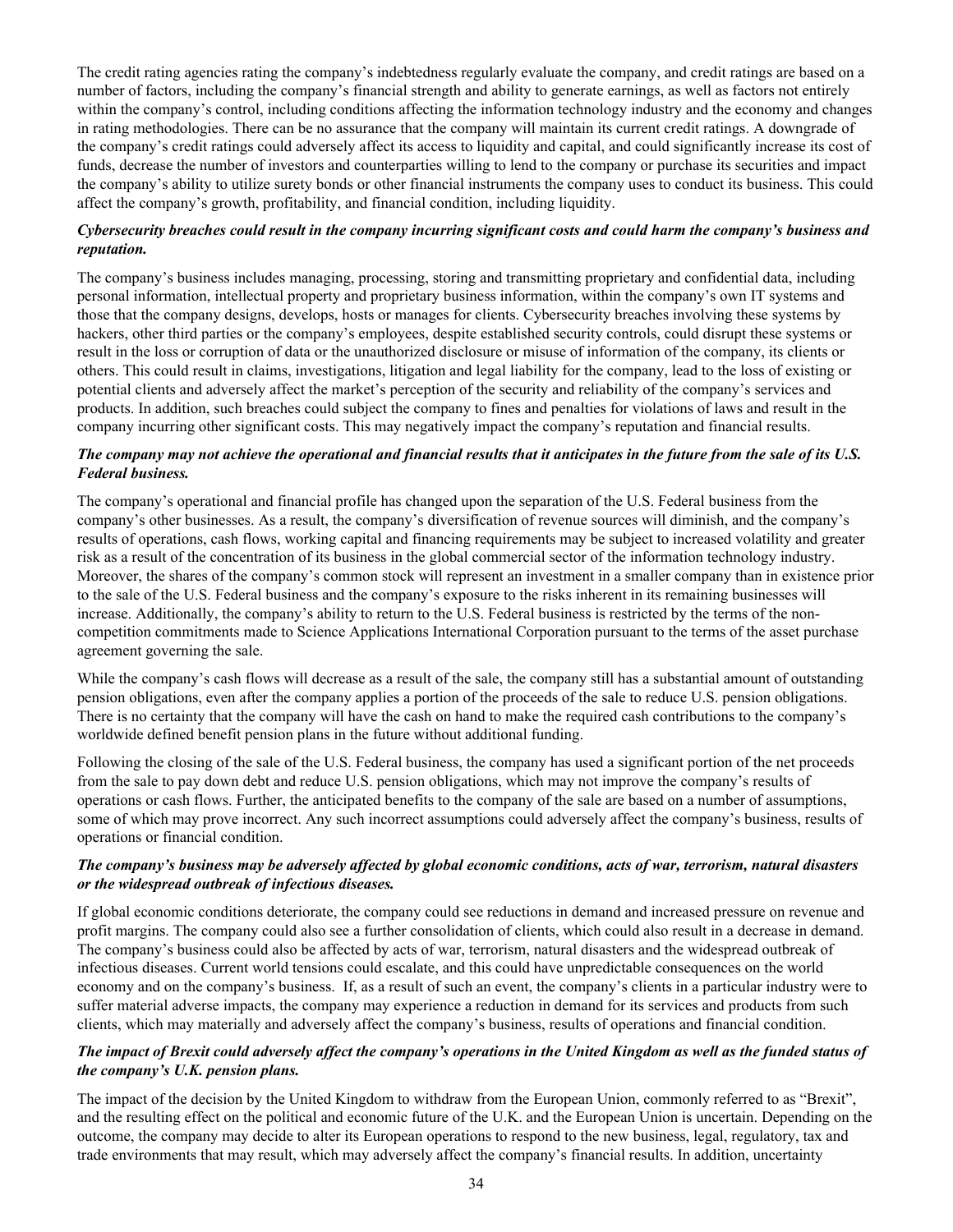regarding Brexit could cause a slowdown in economic activity in the U.K., the European Union or globally. As a result of these possible effects, among others, Brexit could adversely impact the company's operations in the U.K., cause increased volatility in the measurement of the pension assets or benefit obligations in the company's U.K. pension plans, as well as adversely affect the funded status of the company's U.K. pension plans.

### *If the company is unable to attract, motivate and retain experienced and knowledgeable personnel in key positions, its future results could be adversely impacted.*

The success of the company's business is dependent upon its ability to employ and train individuals with the requisite knowledge, skills and experience to execute the company's business model and achieve its business objectives. The failure of the company to retain key personnel or implement an appropriate succession plan could adversely impact the company's ability to successfully carry out its business strategy and retain other key personnel.

### *A significant disruption in the company's IT systems could adversely affect the company's business and reputation.*

We rely extensively on our IT systems to conduct our business and perform services for our clients. Our systems are subject to damage or interruption from power outages, telecommunications failures, computer viruses and malicious attacks, cybersecurity breaches and catastrophic events. If our systems are accessed without our authorization, damaged or fail to function properly, we could incur substantial repair or replacement costs, experience data loss and impediments to our ability to conduct our business, and damage the market's perception of our services and products. In addition, a disruption could result in the company failing to meet performance standards and obligations in its client contracts, which could subject the company to liability, penalties and contract termination. This may adversely affect the company's reputation and financial results.

### *The company may face damage to its reputation or legal liability if its clients are not satisfied with its services or products.*

The success of the company's business is dependent on strong, long-term client relationships and on its reputation for responsiveness and quality. As a result, if a client is not satisfied with the company's services or products, its reputation could be damaged and its business adversely affected. Allegations by private litigants or regulators of improper conduct, as well as negative publicity and press speculation about the company, whatever the outcome and whether or not valid, may harm its reputation. In addition to harm to reputation, if the company fails to meet its contractual obligations, it could be subject to legal liability, which could adversely affect its business, operating results and financial condition.

### *Future results will depend in part on the performance and capabilities of third parties with whom the company has commercial relationships.*

The company maintains business relationships with suppliers, channel partners and other parties that have complementary products, services or skills. Future results will depend, in part, on the performance and capabilities of these third parties, on the ability of external suppliers to deliver components at reasonable prices and in a timely manner, and on the financial condition of, and the company's relationship with, distributors and other indirect channel partners, which can affect the company's capacity to effectively and efficiently serve current and potential customers and end users.

### *Our ability to use our net operating loss carryforwards and certain other tax attributes may be limited.*

A corporation's ability to deduct its federal NOL carryforwards and utilize certain other available tax attributes can be substantially constrained under the general annual limitation rules of Section 382 of the Code (Section 382) if it undergoes an "ownership change" as defined in Section 382 (generally where cumulative stock ownership changes among material shareholders exceed 50 percent during a rolling three-year period). Similar rules may apply under state tax laws. A future tax "ownership change" pursuant to Section 382, may severely limit or effectively eliminate our ability to utilize our NOL carryforwards and other tax attributes.

### *An involuntary termination of the company's U.S. qualified defined benefit pension plans would adversely affect the company's financial condition and results of operations.*

As of December 31, 2019, the company had approximately \$1.3 billion of underfunded pension obligations under its U.S. qualified defined benefit pension plans. The Pension Benefit Guaranty Corporation (the PBGC) has authority under the Employment Retirement Income Security Act of 1974, as amended, to terminate an underfunded defined benefit pension plan under certain circumstances, including when (1) the plan has not met the minimum funding requirements, (2) the plan cannot pay current benefits when due, or (3) the loss to the PBGC is reasonably expected to increase unreasonably over time if the plan is not terminated. If the PBGC were to terminate the company's U.S. qualified defined benefit pension plans, the company's obligations with respect to such plans would become due and payable in full. Any such event or the failure by the company to pay its pension plan insurance premiums with respect to its U.S. qualified defined benefit pension plans could result in the PBGC obtaining a lien on the company's assets. Such an event would result in an event of default under the company's debt agreements and would materially and adversely affect the company's financial condition and results of operations.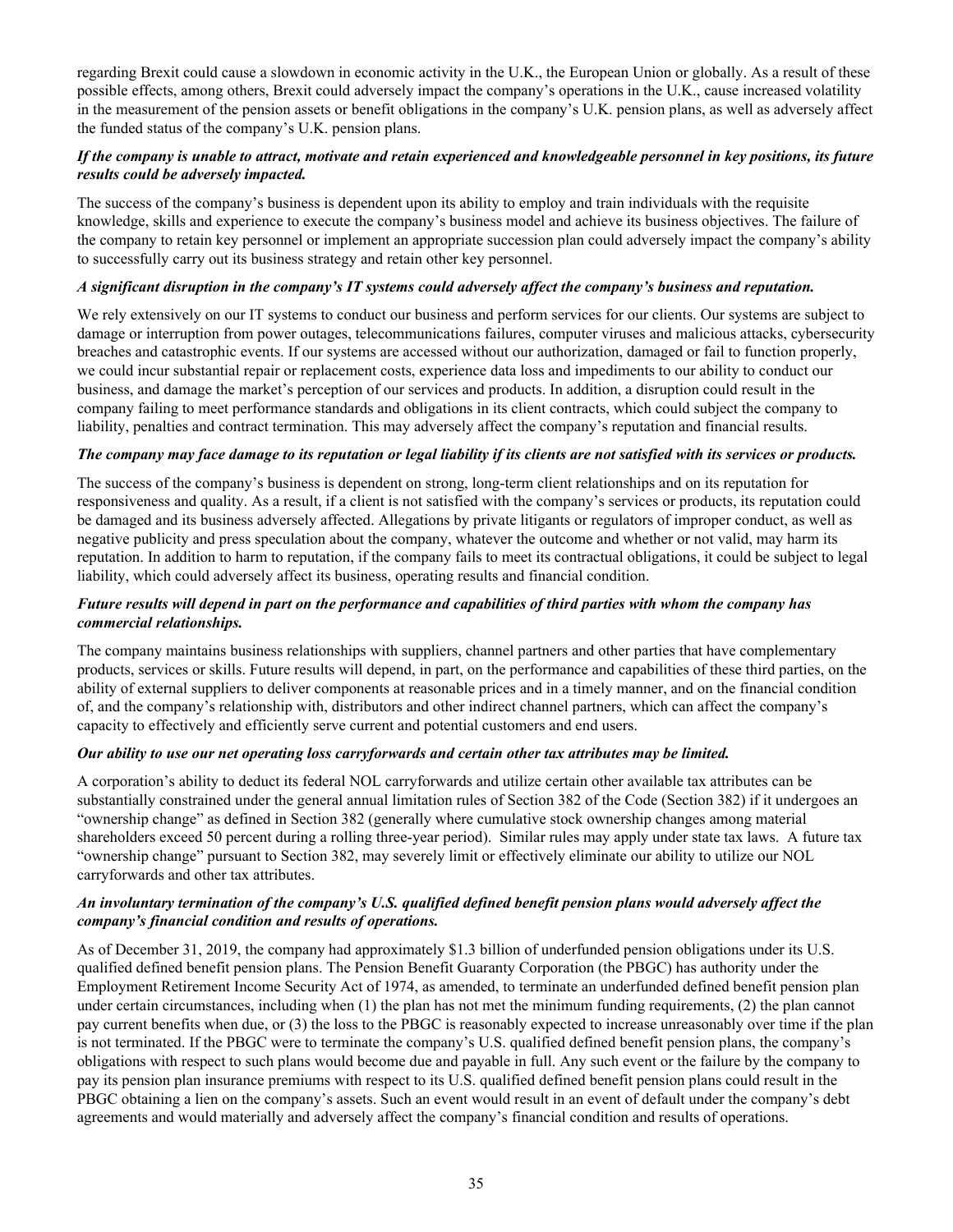### <span id="page-36-0"></span>*The company's services or products may infringe upon the intellectual property rights of others.*

The company cannot be sure that its services and products do not infringe on the intellectual property rights of third parties, and it may have infringement claims asserted against it or against its clients. These claims could cost the company money, prevent it from offering some services or products, or damage its reputation.

### *Legal proceedings could affect the company's results of operations or cash flow or may adversely affect the company's business or reputation.*

Various lawsuits, claims, investigations and proceedings that have been brought or asserted against the company in the past relating to matters arising in the ordinary course of business, including actions with respect to commercial and government contracts, labor and employment, employee benefits, environmental matters, intellectual property and non-income tax matters. See Note 14, "Litigation and contingencies," of the Notes to Consolidated Financial Statements for more information on pending litigation. The company believes that it has valid defenses with respect to legal matters pending against it. Litigation is inherently unpredictable, however, and it is possible that the company's results of operations or cash flows could be materially affected in any particular period as a result of future developments of the legal matters pending against it, including the resolution of any such matters. Additional legal proceedings may arise in the future with respect to the company's existing and legacy operations that may adversely affect the company's business or reputation.

Other factors discussed in this report, although not listed here, also could materially affect our future results.

# **Item 6. Exhibits**

See Exhibit Index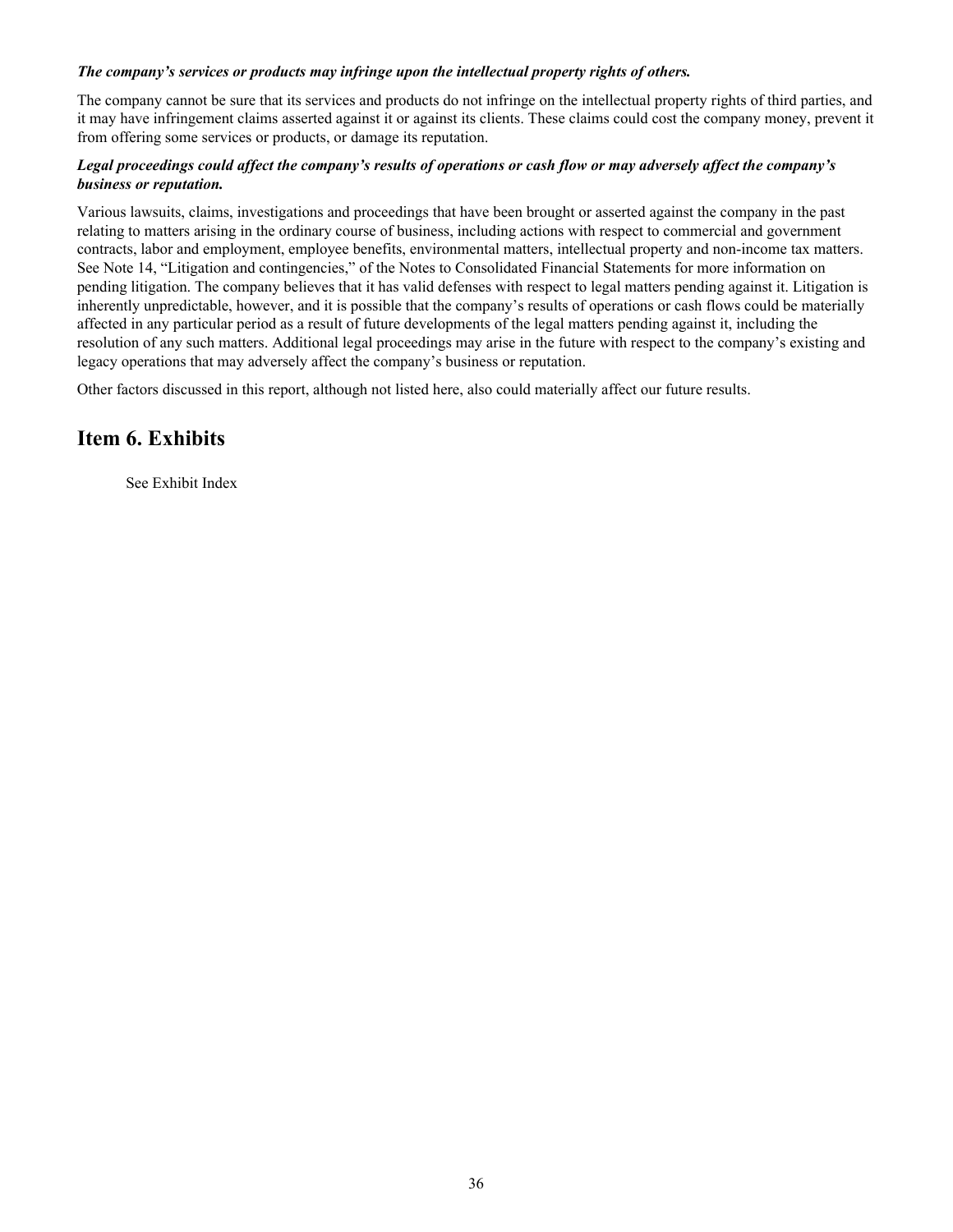# **EXHIBIT INDEX**

<span id="page-37-0"></span>

| <b>Exhibit Number</b> | <b>Description</b>                                                                                                                                                                                                                                                                                                                                                                                                                                                                              |
|-----------------------|-------------------------------------------------------------------------------------------------------------------------------------------------------------------------------------------------------------------------------------------------------------------------------------------------------------------------------------------------------------------------------------------------------------------------------------------------------------------------------------------------|
| 3.1                   | Restated Certificate of Incorporation of Unisys Corporation (incorporated by reference to Exhibit 3.1 to<br>the registrant's Current Report on Form 8-K filed on April 30, 2010)                                                                                                                                                                                                                                                                                                                |
| 3.2                   | Certificate of Amendment of the Restated Certificate of Incorporation of Unisys Corporation<br>(incorporated by reference to Exhibit 3.1 to the registrant's Current Report on Form $\&$ -K filed on April<br>28, 2011)                                                                                                                                                                                                                                                                         |
| <u>3.3</u>            | Certificate of Amendment of the Restated Certificate of Incorporation of Unisys Corporation<br>(incorporated by reference to Exhibit 3.1 to the registrant's Current Report on Form $\&$ -K filed on April<br>28, 2017                                                                                                                                                                                                                                                                          |
| <u>3.4</u>            | Bylaws of Unisys Corporation, as amended through May 10, 2019 (incorporated by reference to Exhibit<br>3.1 to the registrant's Current Report on Form 8-K filed on May 15, 2019)                                                                                                                                                                                                                                                                                                                |
| <u>31.1</u>           | Certification of Peter A. Altabef required by Rule 13a-14(a) or Rule 15d-14(a)                                                                                                                                                                                                                                                                                                                                                                                                                  |
| 31.2                  | Certification of Michael M. Thomson required by Rule 13a-14(a) or Rule 15d-14(a)                                                                                                                                                                                                                                                                                                                                                                                                                |
| <u>32.1</u>           | Certification of Peter A. Altabef required by Rule 13a-14(b) or Rule 15d-14(b) and Section 906 of the<br>Sarbanes-Oxley Act of 2002, 18 U.S.C. Section 1350                                                                                                                                                                                                                                                                                                                                     |
| <u>32.2</u>           | Certification of Michael M. Thomson required by Rule 13a-14(b) or Rule 15d-14(b) and Section 906 of<br>the Sarbanes-Oxley Act of 2002, 18 U.S.C. Section 1350                                                                                                                                                                                                                                                                                                                                   |
| 101                   | The following financial information from Unisys Corporation's Quarterly Report on Form 10-Q for the<br>quarter ended March 31, 2020 formatted in <i>iXBRL</i> (Inline Extensible Business Reporting Language): (i)<br>Consolidated Statements of Income, (ii) Consolidated Statements of Comprehensive Income, (iii)<br>Consolidated Balance Sheets, (iv) Consolidated Statements of Cash Flows, (v) Consolidated Statements<br>of Deficit, and (vi) Notes to Consolidated Financial Statements |
| 104                   | Cover page Interactive Data File (the cover page XBRL tags are embedded within the <i>iXBRL</i> (Inline<br>Extensible Business Reporting Language) document)                                                                                                                                                                                                                                                                                                                                    |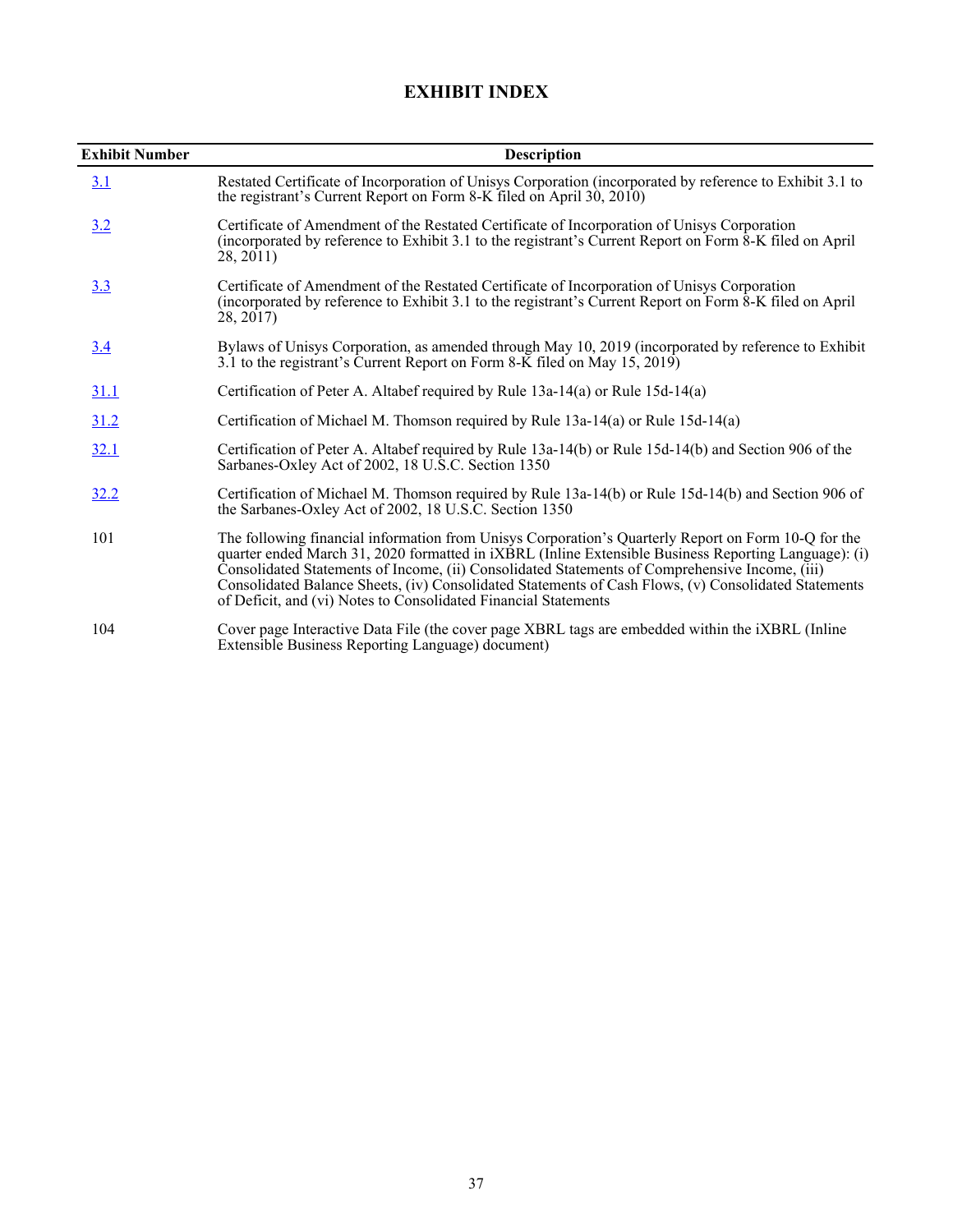# <span id="page-38-0"></span>**SIGNATURES**

Pursuant to the requirements of the Securities Exchange Act of 1934, the registrant has duly caused this report to be signed on its behalf by the undersigned thereunto duly authorized.

### UNISYS CORPORATION

Date: October 27, 2020 By: /s/ Michael M. Thomson

Michael M. Thomson Senior Vice President and Chief Financial Officer (Principal Financial and Accounting Officer)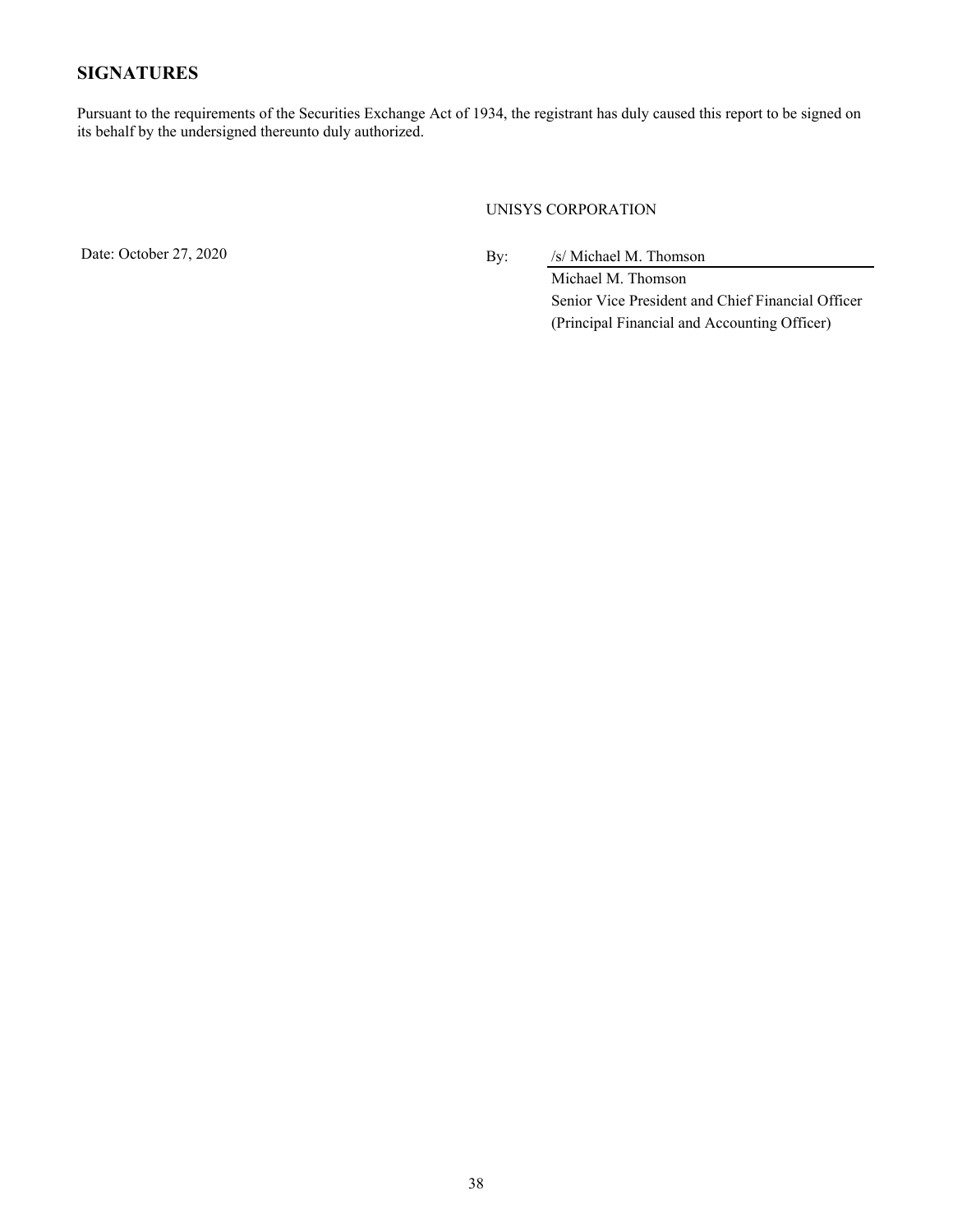# **Exhibit 31.1**

### **CERTIFICATION**

I, Peter A. Altabef, certify that:

1. I have reviewed this quarterly report on Form 10-Q of Unisys Corporation;

2. Based on my knowledge, this report does not contain any untrue statement of a material fact or omit to state a material fact necessary to make the statements made, in light of the circumstances under which such statements were made, not misleading with respect to the period covered by this report;

3. Based on my knowledge, the financial statements, and other financial information included in this report, fairly present in all material respects the financial condition, results of operations and cash flows of the registrant as of, and for, the periods presented in this report;

4. The registrant's other certifying officer and I are responsible for establishing and maintaining disclosure controls and procedures (as defined in Exchange Act Rules 13a-15(e) and 15d-15(e)) and internal control over financial reporting (as defined in Exchange Act Rules 13a-15(f) and 15d-15(f)) for the registrant and have:

a. Designed such disclosure controls and procedures, or caused such disclosure controls and procedures to be designed under our supervision, to ensure that material information relating to the registrant, including its consolidated subsidiaries, is made known to us by others within those entities, particularly during the period in which this report is being prepared;

b. Designed such internal control over financial reporting, or caused such internal control over financial reporting to be designed under our supervision, to provide reasonable assurance regarding the reliability of financial reporting and the preparation of financial statements for external purposes in accordance with generally accepted accounting principles;

c. Evaluated the effectiveness of the registrant's disclosure controls and procedures and presented in this report our conclusions about the effectiveness of the disclosure controls and procedures, as of the end of the period covered by this report based on such evaluation; and

d. Disclosed in this report any change in the registrant's internal control over financial reporting that occurred during the registrant's most recent fiscal quarter (the registrant's fourth fiscal quarter in the case of an annual report) that has materially affected, or is reasonably likely to materially affect, the registrant's internal control over financial reporting; and

5. The registrant's other certifying officer and I have disclosed, based on our most recent evaluation of internal control over financial reporting, to the registrant's auditors and the audit committee of the registrant's board of directors (or persons performing the equivalent functions):

a. All significant deficiencies and material weaknesses in the design or operation of internal control over financial reporting which are reasonably likely to adversely affect the registrant's ability to record, process, summarize and report financial information; and

b. Any fraud, whether or not material, that involves management or other employees who have a significant role in the registrant's internal control over financial reporting.

Date: October 27, 2020

/s/ Peter A. Altabef

Name: Peter A. Altabef Title: Chairman and Chief Executive Officer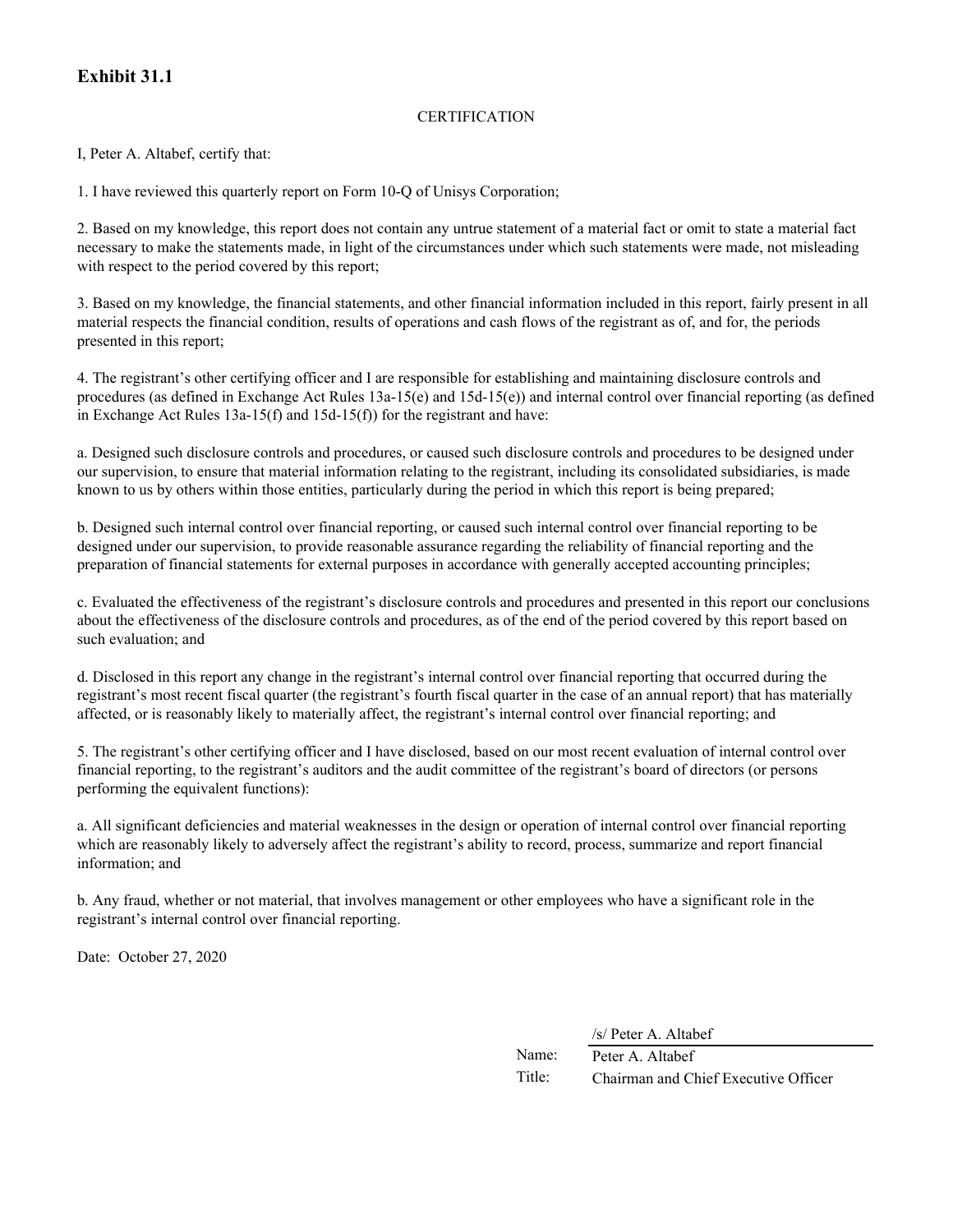# **Exhibit 31.2**

### **CERTIFICATION**

I, Michael M. Thomson, certify that:

1. I have reviewed this quarterly report on Form 10-Q of Unisys Corporation;

2. Based on my knowledge, this report does not contain any untrue statement of a material fact or omit to state a material fact necessary to make the statements made, in light of the circumstances under which such statements were made, not misleading with respect to the period covered by this report;

3. Based on my knowledge, the financial statements, and other financial information included in this report, fairly present in all material respects the financial condition, results of operations and cash flows of the registrant as of, and for, the periods presented in this report;

4. The registrant's other certifying officer and I are responsible for establishing and maintaining disclosure controls and procedures (as defined in Exchange Act Rules 13a-15(e) and 15d-15(e)) and internal control over financial reporting (as defined in Exchange Act Rules 13a-15(f) and 15d-15(f)) for the registrant and have:

a. Designed such disclosure controls and procedures, or caused such disclosure controls and procedures to be designed under our supervision, to ensure that material information relating to the registrant, including its consolidated subsidiaries, is made known to us by others within those entities, particularly during the period in which this report is being prepared;

b. Designed such internal control over financial reporting, or caused such internal control over financial reporting to be designed under our supervision, to provide reasonable assurance regarding the reliability of financial reporting and the preparation of financial statements for external purposes in accordance with generally accepted accounting principles;

c. Evaluated the effectiveness of the registrant's disclosure controls and procedures and presented in this report our conclusions about the effectiveness of the disclosure controls and procedures, as of the end of the period covered by this report based on such evaluation; and

d. Disclosed in this report any change in the registrant's internal control over financial reporting that occurred during the registrant's most recent fiscal quarter (the registrant's fourth fiscal quarter in the case of an annual report) that has materially affected, or is reasonably likely to materially affect, the registrant's internal control over financial reporting; and

5. The registrant's other certifying officer and I have disclosed, based on our most recent evaluation of internal control over financial reporting, to the registrant's auditors and the audit committee of the registrant's board of directors (or persons performing the equivalent functions):

a. All significant deficiencies and material weaknesses in the design or operation of internal control over financial reporting which are reasonably likely to adversely affect the registrant's ability to record, process, summarize and report financial information; and

b. Any fraud, whether or not material, that involves management or other employees who have a significant role in the registrant's internal control over financial reporting.

Date: October 27, 2020

/s/ Michael M. Thomson

Name: Michael M. Thomson Title: Senior Vice President and Chief Financial Officer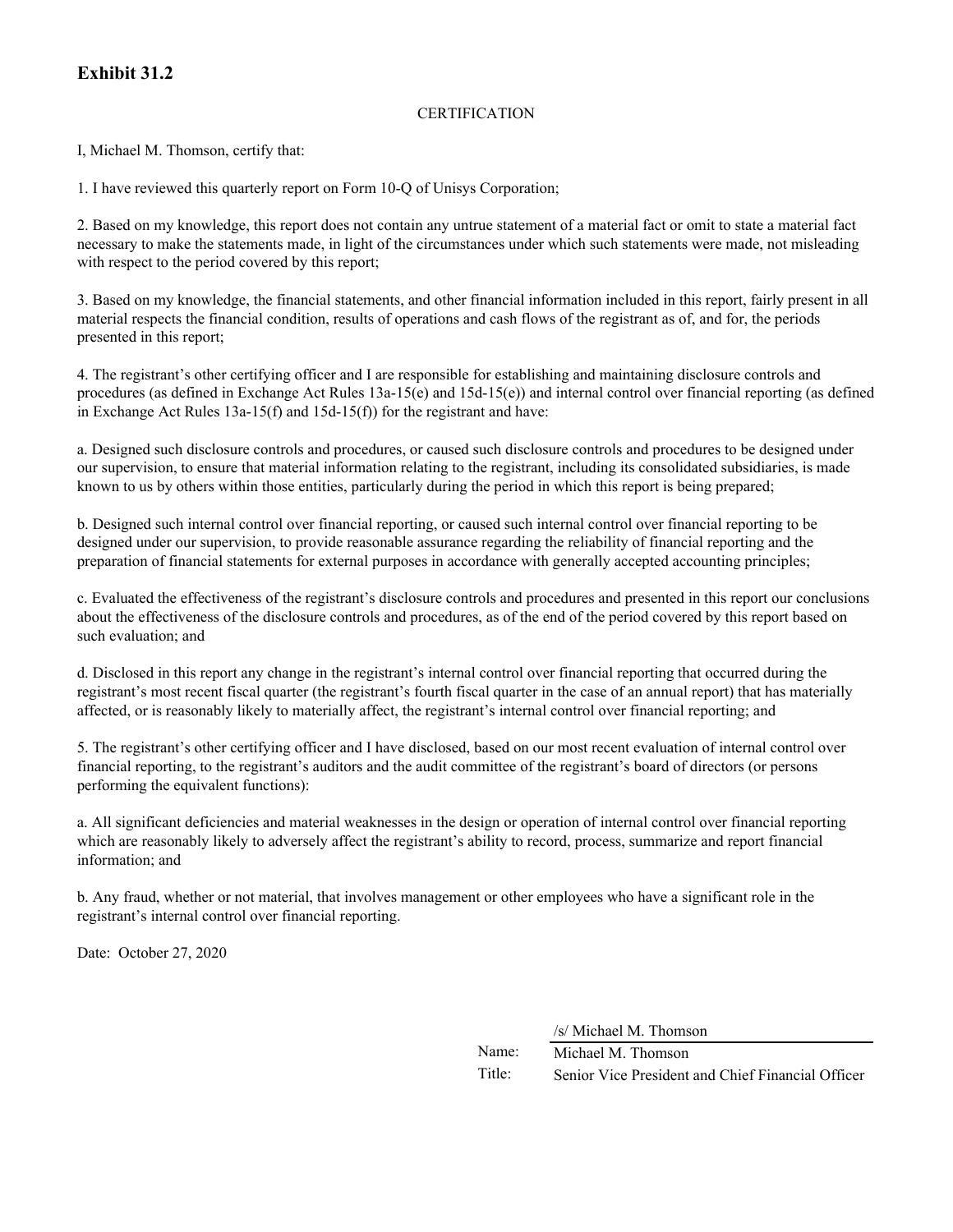# **Exhibit 32.1**

### CERTIFICATION OF PERIODIC REPORT

I, Peter A. Altabef, Chairman and Chief Executive Officer of Unisys Corporation (the "Company"), certify, pursuant to Section 906 of the Sarbanes-Oxley Act of 2002, 18 U.S.C. Section 1350, that:

(1) the Quarterly Report on Form 10-Q of the Company for the quarterly period ended September 30, 2020 (the "Report") fully complies with the requirements of Section 13(a) of the Securities Exchange Act of 1934 (15 U.S.C. 78m); and

(2) the information contained in the Report fairly presents, in all material respects, the financial condition and results of operations of the Company.

Date: October 27, 2020

/s/ Peter A. Altabef

Peter A. Altabef Chairman and Chief Executive Officer

A signed original of this written statement required by Section 906 has been provided to the Company and will be retained by the Company and furnished to the Securities and Exchange Commission or its staff upon request.